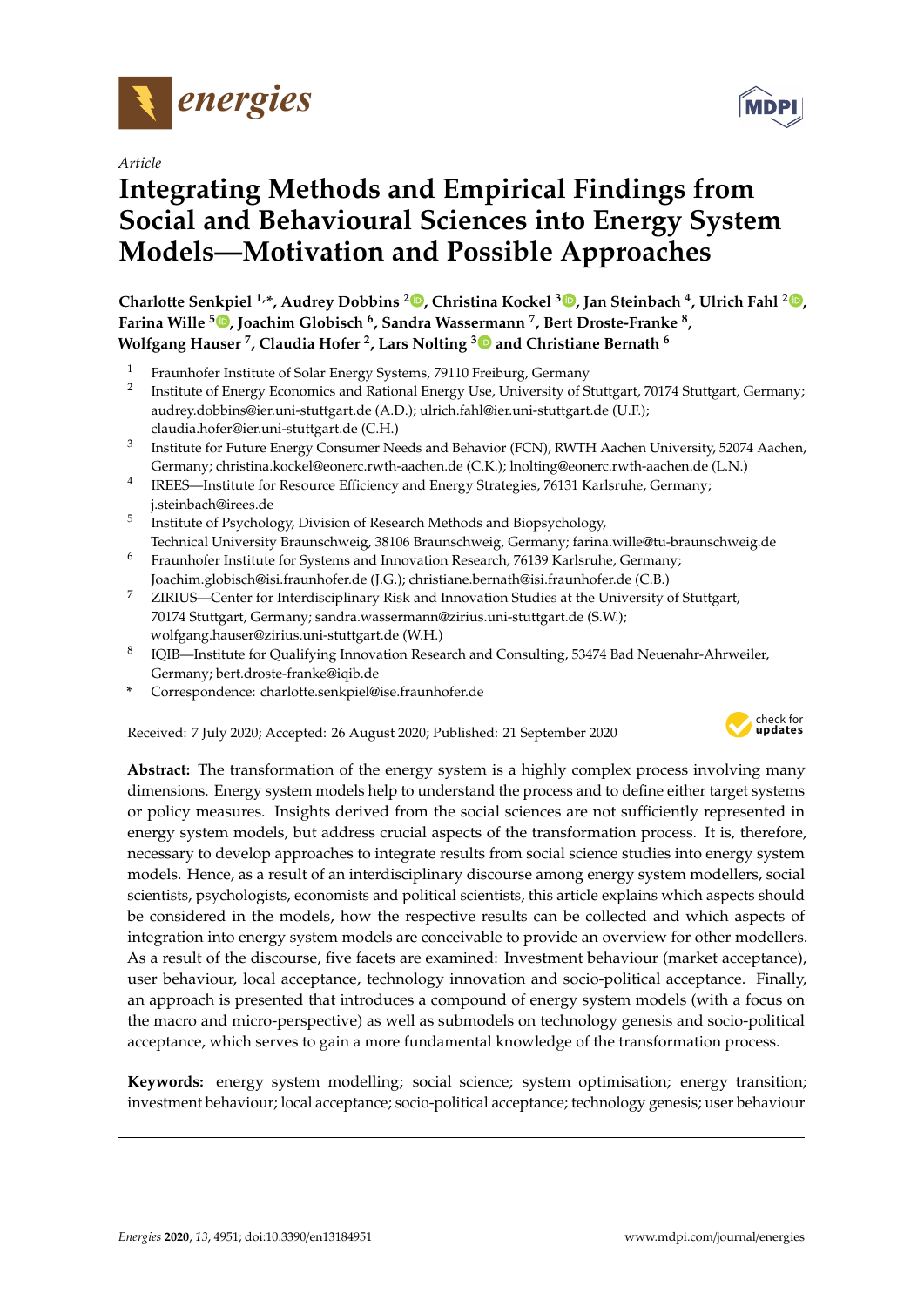#### **1. Introduction**

The need for a transformation of the energy system due to climate change led to the development of more models that provide insights and solutions for future energy systems concerning climate policy, the security of supply and economic developments [\[1\]](#page-21-0). Energy system models (ESM), which cover the entire energy system including the sectors for energy production, buildings, transport and industry from a techno-economic perspective, provide decision support [\[2\]](#page-21-1). Recently, the number of different energy and electricity market models has grown significantly. Ref. [\[3\]](#page-21-2) gives an overview of 75 different models (with a focus on the electricity sector) in the current modelling landscape, which illustrates the central role ESM already play. Ref. [\[1\]](#page-21-0) identifies the four main challenges of ESM being the computing time, uncertainty and transparency, growing complexity and integrating human behaviour, social risks and opportunities in ESM. Although [\[4\]](#page-22-0) emphasises that energy transitions are a combination of technical, social and political factors, the field of social science is greatly underrepresented in energy system modelling [\[5](#page-22-1)[–7\]](#page-22-2). Possible transformations of the energy system are mainly considered from a techno-economic perspective. To date, social factors have largely been neglected in ESM, thereby limiting the insights derived and, as such, the integration of social and behavioural factors would vastly improve the overarching messaging from ESM.

However, which specific aspects to include and how this can be done is not always straight-forward. Individual approaches, for example, exist that are focussed on the integration of acceptance into ESM [\[8](#page-22-3)[,9\]](#page-22-4). Existing approaches concerning different aspects of social and behavoiural factors are presented based on the literature review. Based on already existing approaches, this article aims to provide a more generalised overview, to highlight which aspects of social science should be considered in ESM, which methods are suitable for this purpose and how these could be integrated. Furthermore, we will demonstrate how the coupling of different models can lead to a deeper understanding of the energy system interrelationships when taking social factors into account. The article reflects the results of an interdisciplinary discourse of scientists from the social science, psychology, economics, political science and energy system modelling disciplines and thus aims to support other energy system modellers on how to consider social science findings and methods in future work.

Figure [1](#page-2-0) gives an overview of the article structure. In the following sections, we categorise and briefly describe ESMs from the macro and micro-perspectives. The extent of the integration of social science factors into these models is reviewed in the literature in Section [2.](#page-2-1) In Section [3,](#page-7-0) two socio-scientific agent-based models are presented, which represent the aspect of technology genesis on the one hand and socio-political acceptance on the other. Section [4](#page-8-0) collates which factors should be taken into account in ESM from a social science perspective, and how they can be analysed and integrated into ESM at the macro and micro level. The different model categories answer different questions, but together they provide an even more fundamental understanding of the systemic relationships and complement each other well. Section [5,](#page-19-0) therefore, shows how the models of the different categories can be coupled. In Section [6,](#page-20-0) we summarise and discuss the main conclusions of the previous sections.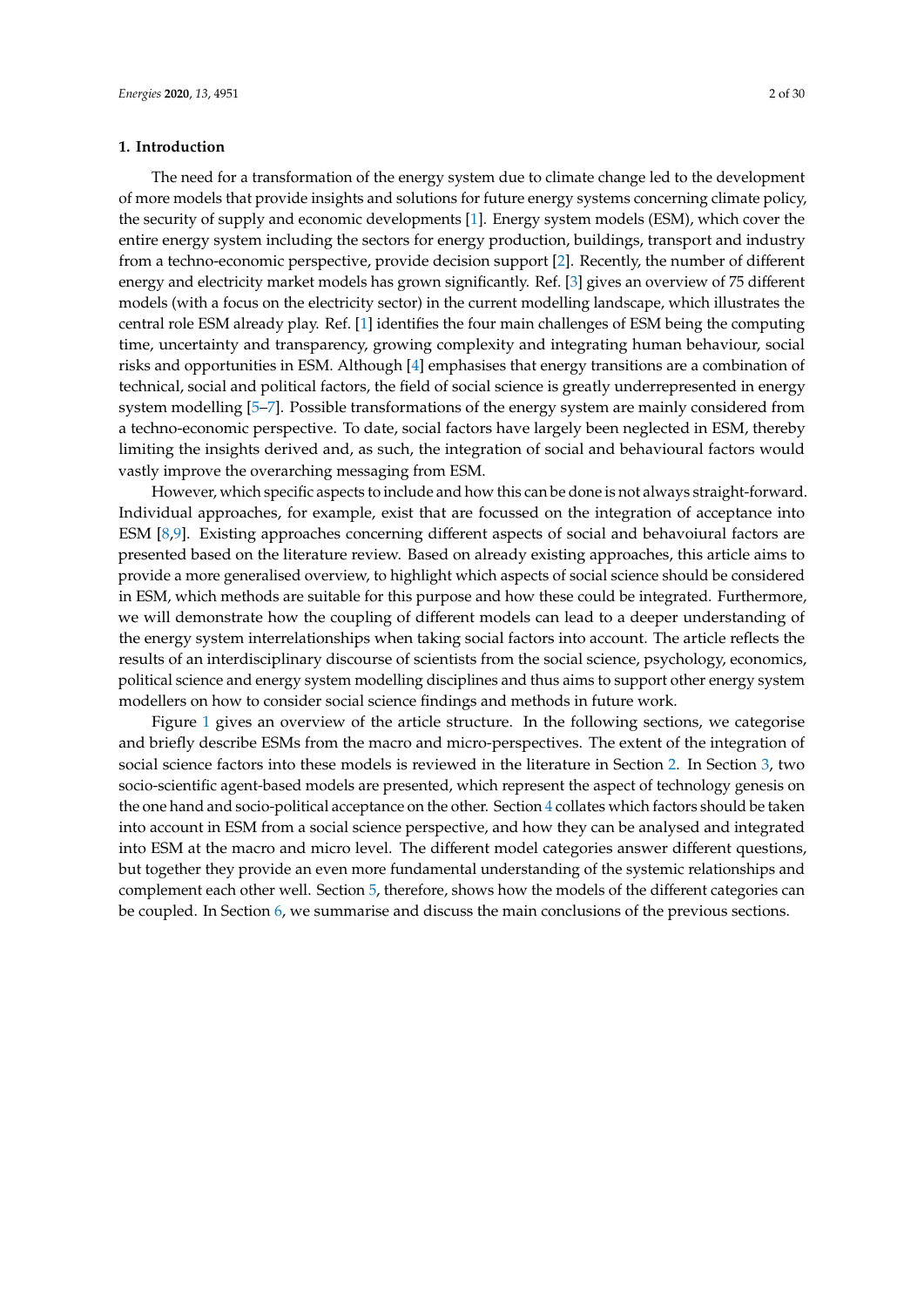<span id="page-2-0"></span>

**Figure 1.** Overview of the article structure. **Figure 1.** Overview of the article structure.

# <span id="page-2-1"></span>**2. Categorisation of Techno-Economic Energy System Models 2. Categorisation of Techno-Economic Energy System Models**

for example, in  $[1,3,10-14]$  $[1,3,10-14]$  $[1,3,10-14]$  $[1,3,10-14]$ , where, in addition to a categorisation of ESM, criteria for differentiating the models are listed. Ref. [\[1\]](#page-21-0) (p. 4) divides the landscape of ESM into four categories: "*1. models covering* the entire energy system, primarily using optimisation methods, with the primary aim of providing scenarios of how the system could evolve, 2. models covering the entire energy system, primarily using simulation techniques, with the primary purpose of providing forecasts of how the system may evolve, 3. models focused exclusively on the electricity system, ranging in methods and intentions from optimisation/scenarios to simulation/prediction, 4. *models focused exclusively on the electricity system, ranging in methods and intentions from scenarios relying on more qualitative or mixed methods rather than detailed mathematical models.*" For this *optimization functions at according will be considered, since the need for integration of social science factors* article, the first two categories will be considered, since the need for integration of social science factors<br>is particularly creat here ESM answer different questions and therefore use different methods. Reviews of ESM can be found, is particularly great here.

According to Ref. [\[15\]](#page-22-7), the model landscape can be divided into top-down (economy-wide perspective; limited representation of the energy system), bottom-up (detailed representation of the energy system) and hybrid models (those that include the energy sector as a module), among which different methods (e.g., econometric, optimisation) are used. The distinction between bottom-up and top-down approaches is less conceptual and based more on the different sectoral and technological  $t_{\rm{ref}}$  and  $\tau_{\rm{ref}}$  approximately more on the different sectoral and technological and technological and technological and technological and technological and technological and technological and technological and tec levels of detail [16]. The ESMs considered in this article are bottom-up models that consider the levels of detail [\[16\]](#page-22-8). The ESMs considered in this article are bottom-up models that consider the energy system in great detail.

In this article, the authors show why and how social science factors can be integrated into different types of ESM. For this purpose, an additional dimension is considered (micro and macro-perspective). The macro models examine the entire energy system in an aggregated form, while the micro models  $\frac{1}{2}$ represent actions and decisions from the point-of-view of a specific sector or actors. For the category of macro models, both energy system optimisation (ESOM) (Section [2.1.1\)](#page-3-0) and Computable General Equilibrium (CGE) models (Section [2.1.2\)](#page-3-1) are described. In the micro-perspective, optimisation and  $\frac{1}{2}$  simulation approaches are presented (Section [2.2\)](#page-4-0). For each model category, the aim of the model, typical input and output data and representatives of the model are illustrated. Previous approaches to  $\frac{1}{2}$  model category, the aim of the model, typical input and  $\frac{1}{2}$  and  $\frac{1}{2}$  and  $\frac{1}{2}$  and  $\frac{1}{2}$  and  $\frac{1}{2}$  and  $\frac{1}{2}$  and  $\frac{1}{2}$  and  $\frac{1}{2}$  and  $\frac{1}{2}$  and  $\frac{1}{2}$  and  $\frac{1}{2}$  and integrating empirical social science data into the models are shown in Section [2.3.](#page-4-1)

# 2.1. Techno-Economic Energy System Models from a Macro-Perspective

ESM with a macro-perspective depict the entire energy system, often including all sectors in great technical detail and consider both the operation and expansion of technologies in an aggregated form. They differ from models with a micro-perspective in that no individual decisions are represented, but the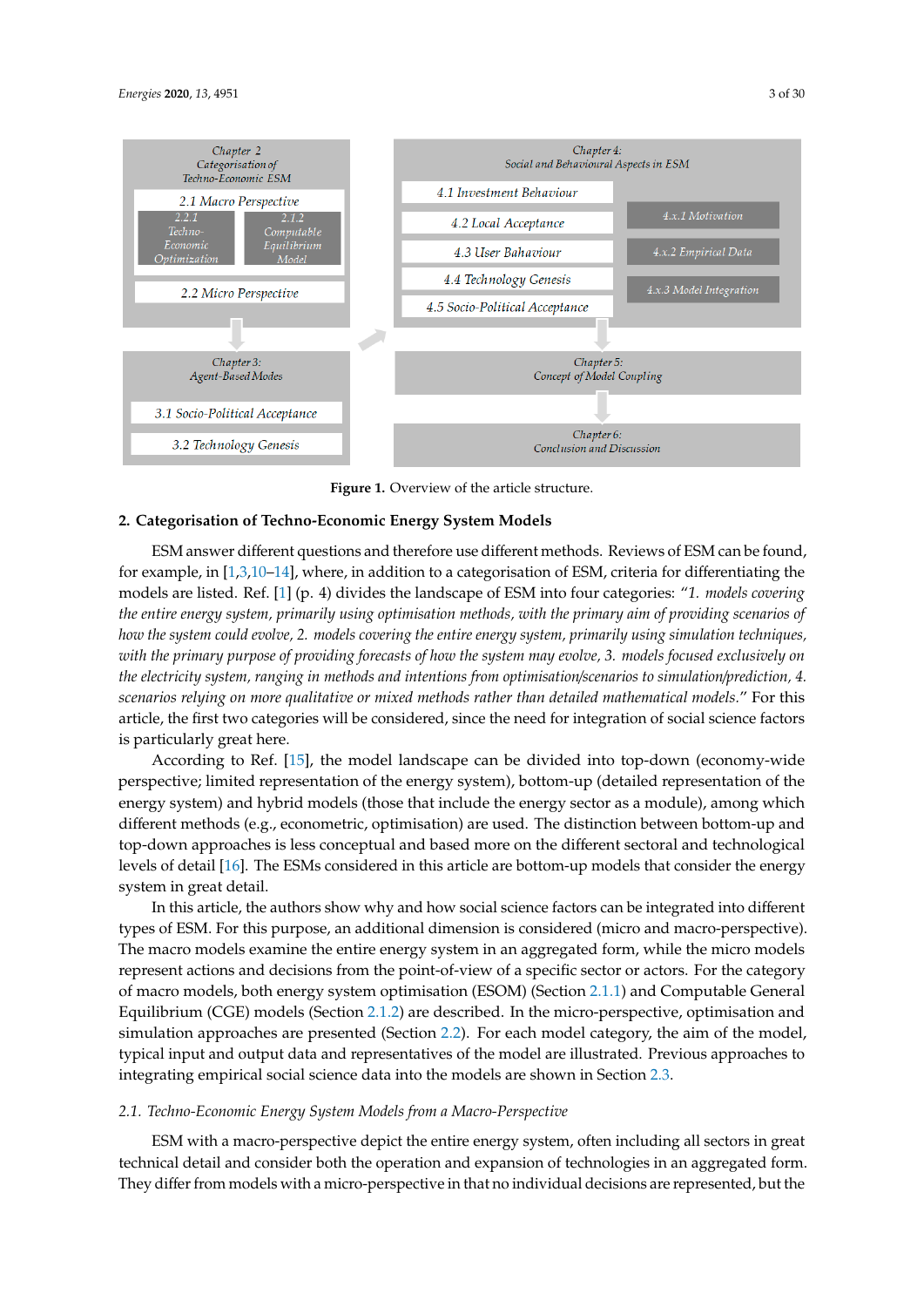system (e.g., the whole of Germany) perspective is taken into account. ESMs with a macro-perspective can be divided into optimisation models and CGE models, which are described in the following two sections.

#### <span id="page-3-0"></span>2.1.1. Energy System Optimisation Models

Energy system optimisation models (ESOM) depict the components of the energy system through technical and economic parameters. They usually make use of mathematical optimisation, whereby the costs for the operation and expansion of the system are minimised.

*Model target*: generation of a cost-optimal system composition under specified boundary conditions, such as a specified  $CO<sub>2</sub>$  reduction target. The technology expansion, the technology operation and the systemic interrelationship of the technologies are considered. Conversion technologies (electricity, heat and hydrogen), storage, imports and exports, as well as transmission networks, are considered. These can be applied to explore as examples the following questions: "Which system configuration enables a reduction in greenhouse gases by 95% by 2050 compared to 1990?", or "What effects will the transport sector have if the residential buildings are renovated?".

**Typical input:** electricity and heating demand, technology stocks, technology potential, techno-economic technology parameters, weather data, generation curves and energy source prices.

**Output:** technology expansion, technology operation, total system costs, CO<sub>2</sub> emissions.

**Models:** example representatives of the model category are: TIMES [\[17\]](#page-22-9), REMod [\[18\]](#page-22-10), ENERTILE [\[19\]](#page-22-11), OSeMOSYS [\[20\]](#page-22-12), Calliope [\[21\]](#page-22-13) or MARKAL [\[22\]](#page-22-14).

#### <span id="page-3-1"></span>2.1.2. Computable General Equilibrium Model

A market equilibrium model or Computable General Equilibrium (CGE) model [\[23](#page-22-15)[–26\]](#page-23-0) focuses on the entire economic system and, especially, on the interrelations between sectors and countries [\[23\]](#page-22-15). CGE models are based on the neoclassical theory of general equilibrium, which consists of three equilibrium conditions, namely the zero-profit condition (no firm profits due to perfect competition), the market clearance condition (demand equals supply if prices are positive) and the budget constraint condition (household income must equal household expenses). Those equilibrium conditions are then combined with assumptions on agent behaviour and preferences (consumers and producers), mathematically formulated as a mixed complementarity problem and solved, such that a general equilibrium on all markets is identified. Technical details within the energy sectors are typically not considered; however, a hybrid approach allows the addition of some technical disaggregation.

The economic interrelations in a CGE model are represented through a circular flow of monetary units, where production factors are utilised for producing firms' output. From the provision of capital and labour, the consumers receive a money value (wage and return on capital), which they can either spend on the consumption of produced goods or invest. Investments increase the capital endowment in the subsequent period and, hence, increase production possibilities in the future. The government influences the optimal distribution of resources through taxes and benefits.

Mathematically, this circular economy is represented through production functions (profit maximisation of firms) and utility functions (utility maximisation of households). While the specification of different production functions allows the consideration of several technology options, technological changes and, hence, innovation, the specification of heterogeneous preferences captured in the utility functions enables the modeller to depict certain aspects of consumer behaviour.

**Model target:** cost-effectiveness analysis of energy and climate policy instruments considering the entire economic system.

**Typical input:** population growth, economic data for the base year (e.g., on production factors, technology efficiencies, etc.), development of  $CO<sub>2</sub>$  emissions.

**Output:** development of Gross Domestic Output (GDP), employment, international competitiveness, CO<sub>2</sub> prices, electricity generation, etc.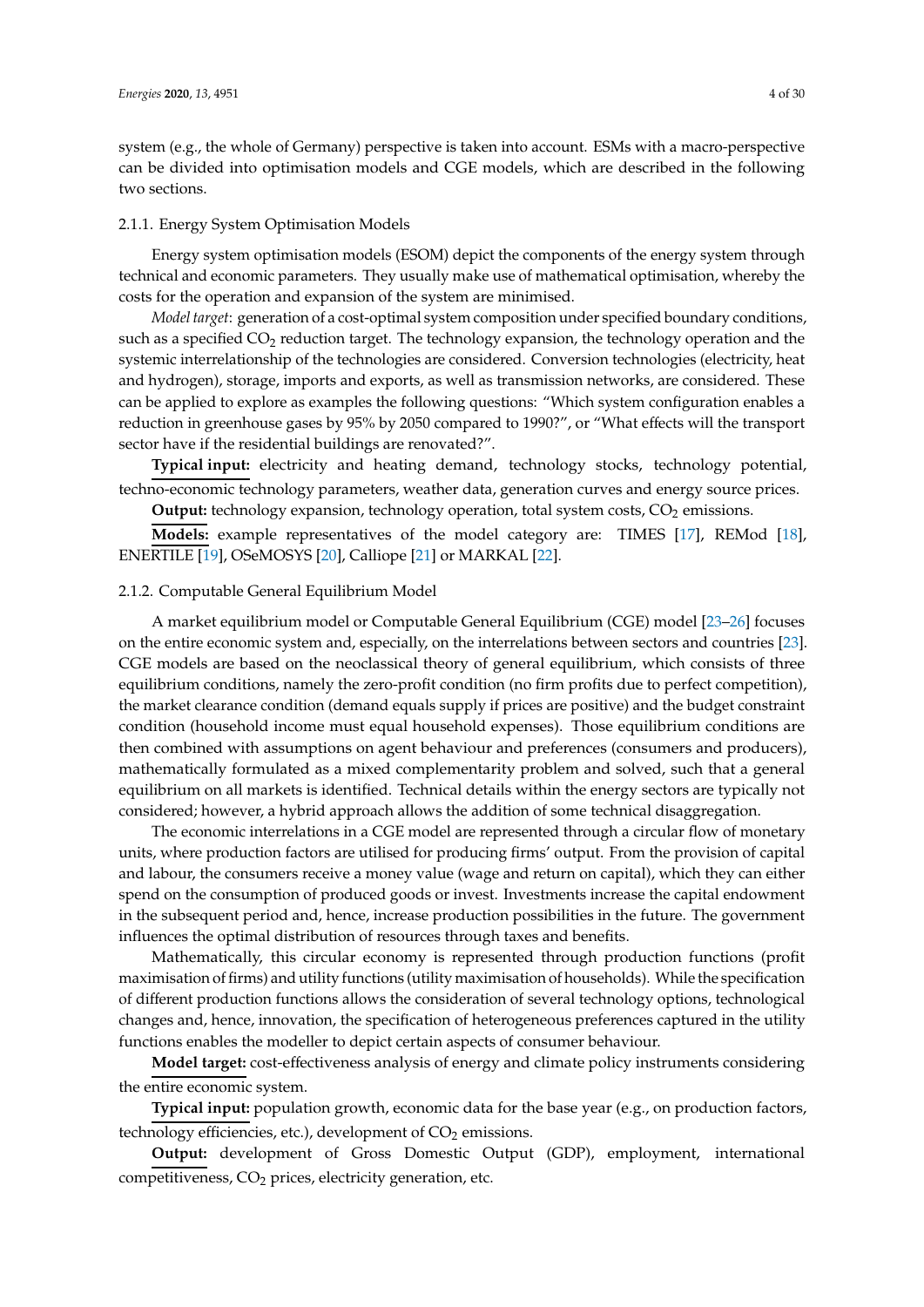**Models:** example representatives of the model category are: DART [\[27](#page-23-1)[,28\]](#page-23-2), EMEC [\[29,](#page-23-3)[30\]](#page-23-4), GEM-E3 [\[31\]](#page-23-5), IMACLIM-R [\[32\]](#page-23-6), NEWAGE [\[33\]](#page-23-7), PACE [\[34\]](#page-23-8), SNOW-NO [\[35,](#page-23-9)[36\]](#page-23-10).

#### <span id="page-4-0"></span>*2.2. Techno-Economic Energy System Models from a Micro-Perspective*

ESMs applied from the micro-perspective include a detailed technological representation of the system on individual aspects and incorporate, for example, investment behaviour. These models are often used to provide a rational basis for decisions on energy policy decisions and therefore act as decision support. These types of models operate either based on exploring the impact of specific policies on a particular energy demand sector (such as buildings, households, industry), or pathways to achieve certain objectives. Energy system models following a micro-perspective can be distinguished according to the underlying modelling approach that determines the type of dynamic representation of technology diffusion and energy demand development over time [\[37\]](#page-23-11). Thus, bottom-up energy system models can be categorised into simulation, optimisation and accounting models. Simulation models represent energy demand and energy supply descriptively [\[38\]](#page-23-12), taking into account microeconomic decision-making and different drivers of technological diffusion. Accordingly, the design of simulation models aims at reproducing a given system—e.g., the building sector—and studying its development and transformation in the real world under different exogenous scenario variables. Optimisation models designed for representing a micro-perspective are based on the same framework as optimisation models on the macro-perspective described in Section [2.1.1.](#page-3-0) In contrast to simulation models, it follows a prescriptive approach. The goal is to derive different cost-optimal system states considering different market conditions and specific policy objectives. Applied on the micro-perspective, optimisation models can also be described as decentralised optimisation, which minimises the costs or maximises the utility of certain actors by focussing on the specific drivers for investment and consumption of the specific sector in question. The development of energy demands and technology uptake rates derived from simulation models can also be integrated as upper or lower boundaries for modelling technology diffusion with optimisation models. Therewith, a cost-effective pathway for a specific technology within the expected range of market uptake can be assessed. Accounting represents the third modelling approach in this category. The main difference between optimisation and simulation models is the exogenous choice of technology and market shares by the modelled user. Since technology diffusion is not explicitly modelled, accounting models are not within the scope of this paper.

**Model target:** uptake and distribution of particular technologies within a specific sector; simulation models aim at imitating the behaviour of real-world systems, whereas optimisation models focus on finding the best solutions.

**Typical input:** depending on the model type (simulation, optimisation), scope and level of detail, different inputs are required, e.g., techno-enviro-economic characterisation of existing and potential buildings and technologies, socio-economic characterisation for actors/investors, market shares, energy service demands (by end-use, energy carrier and/or specific technologies), energy prices, resource potential, availability of energy infrastructure.

**Output:** demand structures for the consumption and use of energy carriers and technologies, capex, opex, emissions, installed capacities, market shares.

Models: Invert/ee-lab for the buildings sector [\[37,](#page-23-11)[39,](#page-23-13)[40\]](#page-23-14), TAM (TIMES Actors Model) [\[41](#page-23-15)[–43\]](#page-23-16), TAM-Households [\[42\]](#page-23-17), Residential Sector Demand Module National of the Energy Modelling System (NEMS) [\[44,](#page-23-18)[45\]](#page-23-19), the Canadian Integrated Modelling System (CIMS) [\[46,](#page-23-20)[47\]](#page-23-21), REF-IF [\[48\]](#page-24-0), FORECAST model [\[49\]](#page-24-1), EnergyPLAN [\[50\]](#page-24-2).

#### <span id="page-4-1"></span>*2.3. Literature Overview Considering Social Science Findings and Inclusion in Techno-Economic Models*

In the following, literature considering social scientific findings and their inclusion into ESM is shown, following the categorisation of macro-perspective (ESOM and CGE) as well as micro-perspective energy system models.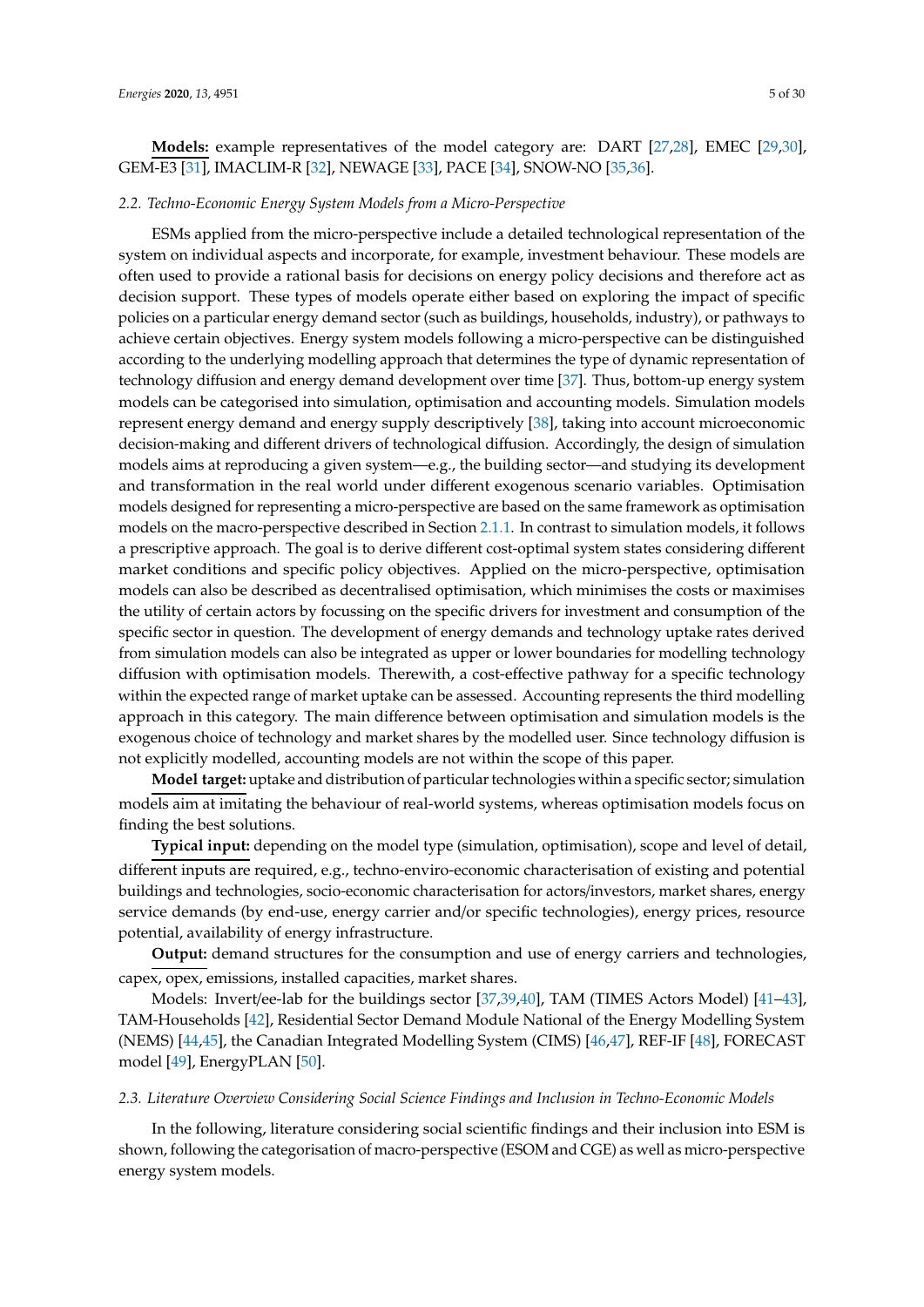#### 2.3.1. Macro-Perspective

**Energy system optimisation models:** Few approaches combine social science approaches with optimising energy system models. One area is the consideration of context scenarios as in [\[51–](#page-24-3)[53\]](#page-24-4). The approaches to scenario building differ between story and simulation (SAS) and CIB (cross-impact balance). SAS is a combination of narrative storylines and numerical simulation models. The CIB approach first evaluates the interactions between different scenario descriptors to then ensure a set of consistent parameters. The scenarios are composed partly of qualitative and quantitative descriptors. Some of these quantitative descriptors can be put directly into the model and serve as coupling descriptors [\[54\]](#page-24-5).

A direct adaptation of an EMS was carried out in [\[9](#page-22-4)[,55\]](#page-24-6) to combine the aspects of local acceptance for wind turbines and grid expansion with the RenPassGIS! model. A similar approach was used in the 4Nemo project to integrate local acceptance factors in electricity market modelling [\[56\]](#page-24-7). In [\[8\]](#page-22-3), acceptance of renewable energies was indirectly integrated into the ENERTILE model using intangible costs. The inclusion of social science findings into ESMs to include behavioural aspects to account for investment, consumption and preferences are explored, for example in [\[57\]](#page-24-8).

Previously, the connection between technology genesis, knowledge, technological progress and market diffusion had already formed the basis for the further development of numerous energy system models. One or two-factor learning in different spatial contexts was discussed, e.g., by [\[58\]](#page-24-9). The main problem in the application is the requirement of a MILP format (mixed integer linear programming), which leads to increased computational times or drastic reductions in complexity.

**Computable equilibrium models:** Computable equilibrium models comprise the most commonly used methodology for cost-effectiveness analysis of energy and climate policy instruments. The literature shows approaches for model coupling between a general equilibrium and an energy system model as well as the inclusion of technological details in a CGE model framework. Refs. [\[16,](#page-22-8)[59\]](#page-24-10) present a hybrid modelling method for including technological details in a CGE model framework and show results for impacts of energy policies in the electricity market. A similar approach with a technologically disaggregated representation of the electricity sector in general equilibrium models is found in [\[25,](#page-22-16)[60–](#page-24-11)[62\]](#page-24-12).

However, technological disaggregation is not limited to the electricity sector. Various studies focus on the disaggregated representation of the transport sector. These include [\[63](#page-24-13)[–70\]](#page-25-0). In the building sector, the inclusion of technological details has not yet progressed as far, with the work of [\[71\]](#page-25-1) being the most relevant.

Other CGE models also include a more or less detailed disaggregated representation of household energy demand. The SNOW-NO model [\[35\]](#page-23-9) is a CGE model for Norway, which provides an empirically estimated marginal avoidance cost curve to represent energy efficiency investments in the building sector. It also contains approximate modelling of vehicles and energy sources used by households to produce their mobility services, and a similar approach for buildings and energy sources used to produce space heating services. However, the exact modelling is not further documented. A comparable technology model is contained in the EMEC model, which additionally distinguishes between different groups of households [\[29,](#page-23-3)[30\]](#page-23-4).

The GEM-E3 model adds durable goods on the consumption side in addition to general productive capital, to adequately take the demand for energy services from households into account by considering vehicle and heating types from a technology perspective. However, the documentation by [\[31\]](#page-23-5) contains little information on the modelling and calibration process. The IMACLIM-R model for France [\[32\]](#page-23-6) is one of the few known general equilibrium models that represent vehicles and buildings as durable consumer goods in the provision of the energy services for mobility and space heating by households. This is done in a separate module that transfers the respective initial endowment of production factors (including vehicles and buildings) from one period to the next. Ref. [\[26\]](#page-23-0) combines most of the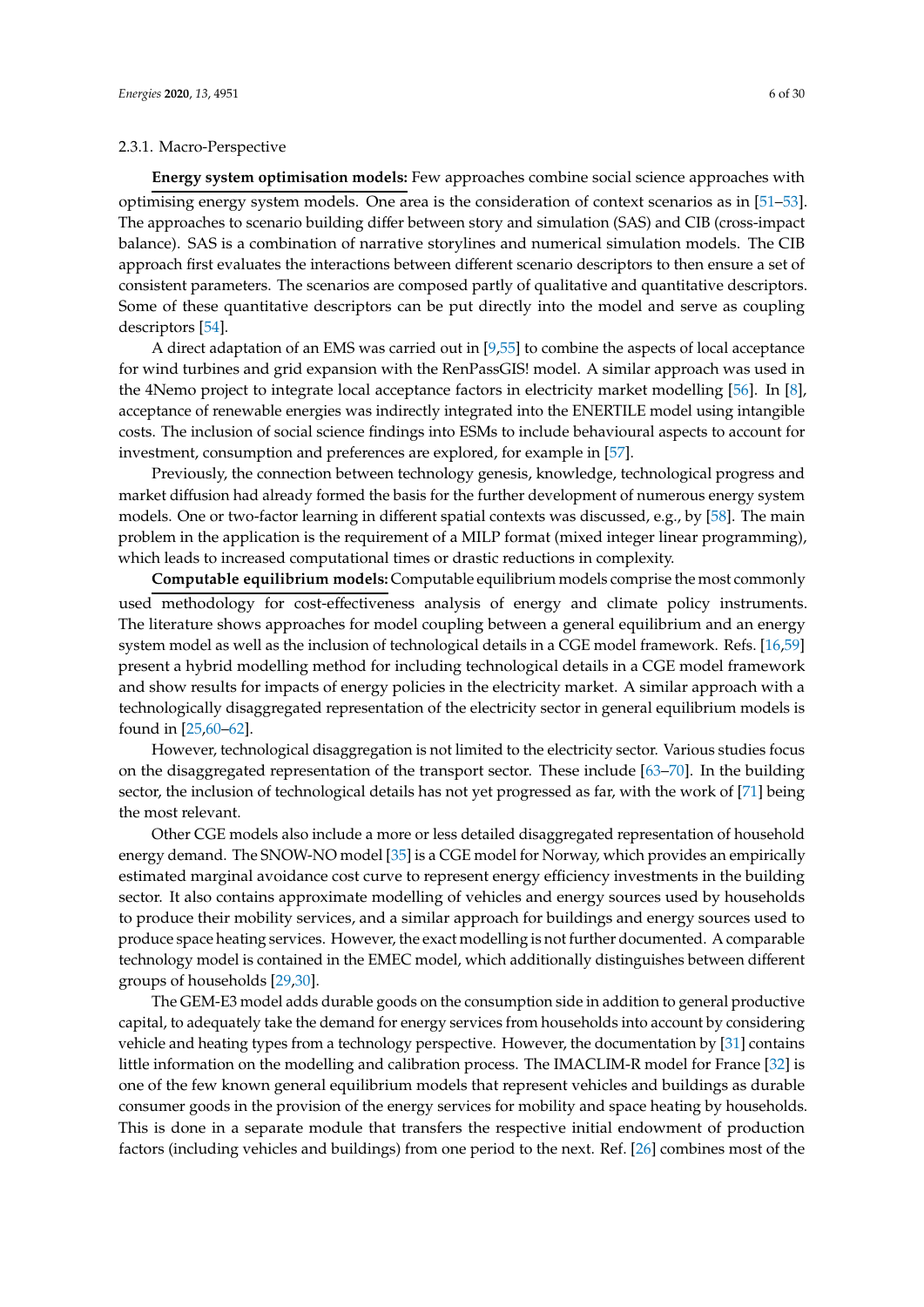approaches presented and analyses the energy demand of private households in Germany and its significance for climate protection.

Model approaches that focus in particular on CGE modelling of energy efficiency improvements and technical progress can be found in [\[26](#page-23-0)[,71](#page-25-1)[,72\]](#page-25-2). Refs. [\[73](#page-25-3)[–77\]](#page-25-4) examine distributional aspects of climate policy with regard to households. Ref. [\[78\]](#page-25-5) additionally addresses behavioural aspects. Model approaches that focus in particular on CGE modelling of energy efficiency improvements and technical progress can be found in [\[25,](#page-22-16)[72,](#page-25-2)[73\]](#page-25-3). Refs. [\[74](#page-25-6)[–78\]](#page-25-5) examine the distributional aspects of climate policy concerning households. Ref. [\[79\]](#page-25-7) additionally addresses behavioural aspects.

#### <span id="page-6-0"></span>2.3.2. Micro-Perspective

Findings from social science are applied in bottom-up energy sector models mainly to explicitly model investment decision behaviour and to identify non-economic barriers and stakeholder specific factors influencing the diffusion of technologies and technology choice. The different approaches in simulation models included (1) the integration of empirical research from discrete choice or conjoint experiments, (2) surveys based on socio-psychological theories and (3) representation of decision-making based on decision heuristics and bounded rationality [\[37\]](#page-23-11). Discrete choice analysis (DCA) is a widely used methodology for describing consumer decisions and quantifying decision variables [\[80\]](#page-25-8). Since energy sector simulation models often apply the logit-function to model market share distribution, the integration of empirical results from choice experiments are a natural choice. However, only a few studies have shown a direct link between the design and results of a choice experiment and an energy sector model. Within the European project CHEETAH, results from a DCE have been integrated into the Invert/ee-lab model [\[81\]](#page-25-9).

Some approaches draw on socio-psychological theories to describe consumer behaviour and technology choice as a psychological process based on individual perception, habits and norms [\[82–](#page-25-10)[84\]](#page-25-11). A theoretical framework for modelling the investment decision behaviour of residential building owners' technology diffusion of heating systems and efficiency measures, based on the Theory of Planned Behaviour (TPB), has been suggested by [\[85\]](#page-25-12).

The third category is related to results from social science studies that question the assumption of rationality and describe the decision-making process as a series of different rules or heuristics that are applied depending on the decision situation and degree of information [\[86–](#page-25-13)[88\]](#page-25-14). Integration of findings on bounded rationality heuristic decision-making as well as psychological behaviour theories and social interaction in energy sector simulation models can be realised by an agent-based modelling approach. Examples of agent-based modelling approaches explicitly integrating these findings in technology diffusion models are presented in [\[37](#page-23-11)[,89](#page-25-15)[,90\]](#page-25-16).

Optimisation models aim to identify the least-cost solution to overarching objectives, and while some investment and other behavioural aspects have been included, the aim is not to reflect the behaviour of individuals, as is the case in simulation models. Ref. [\[56\]](#page-24-7) highlights the most common ways behaviour has been included in micro-ESOMs to date, emphasising that behaviour is often limited to investment and consumption, reflected in models through disaggregation, and varying discount and hurdle rates—applied globally or towards specific sectors or technologies. Optimisation models aim to identify the least-cost solution to overarching objectives, and while some investment decisions and other behavioural aspects have been included, the aim is not to reflect the behaviour of individuals, as is the case in simulation models. Ref. [\[57\]](#page-24-8) highlights the most common ways behaviour has been included in micro-ESOMs to date, emphasising that behaviour is often limited to investment and consumption, reflected in models through disaggregation, and varying discount and hurdle rates—applied globally or towards specific sectors or technologies.

#### 2.3.3. Summary

In summary, the literature review shows that from the micro-perspective models, different approaches to integrating behaviour are already considered. From the macro-perspective ESOM and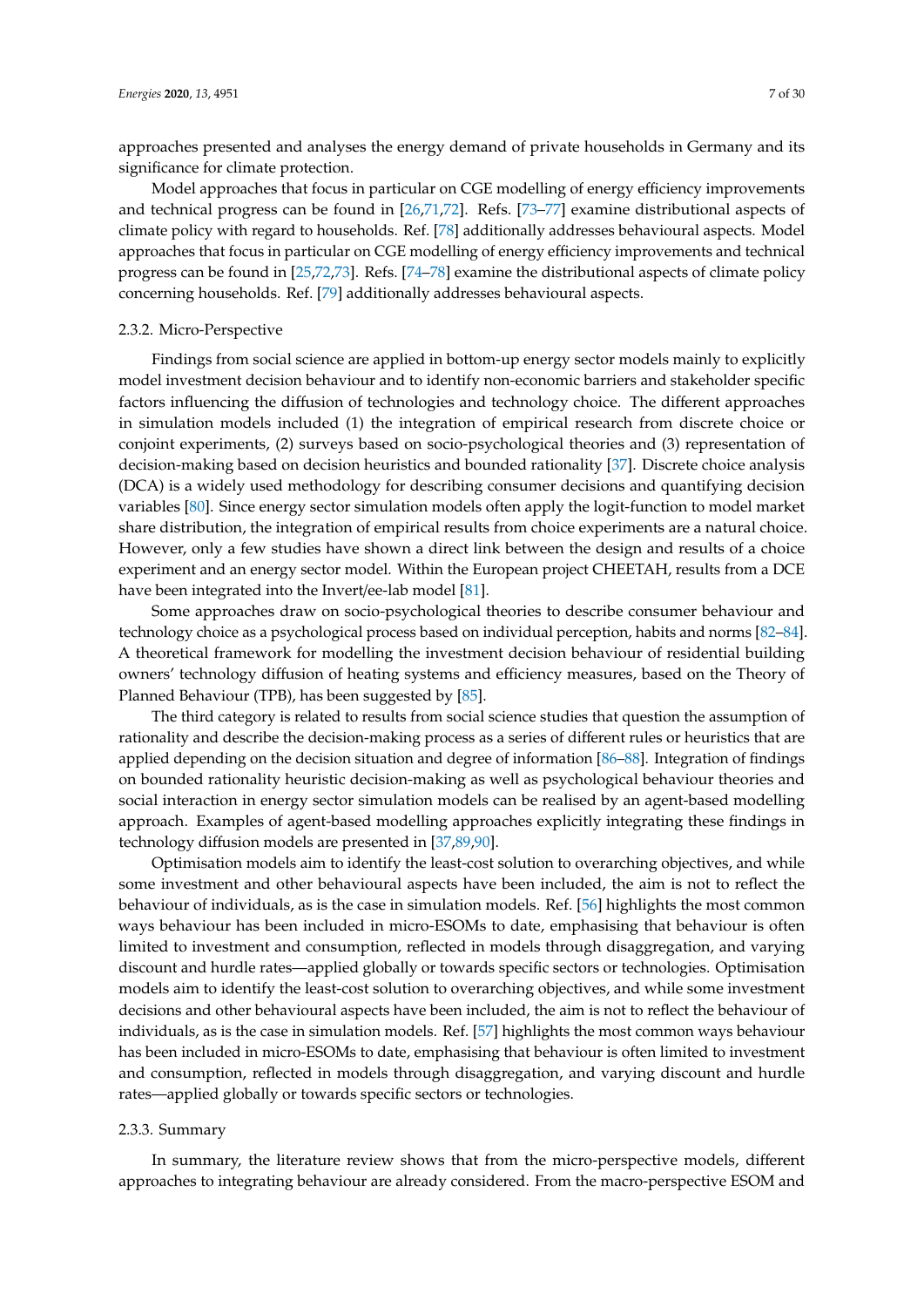CGE models, the level of technological detail is already being increased in some studies, so that a convergence between market behaviour and technology is taking place. In the areas of ESM from a macro-perspective, it becomes clear that too little attention has been paid to the social sciences, and only individual aspects have been focussed on, such as market distribution, local acceptance or scenarios based on context. This is mainly because the original purpose of the models was to find the cost-optimal solution for the energy system. In the future, however, social boundaries should also be considered in addition to the technical limits of the solution space.

## <span id="page-7-0"></span>**3. Agent-Based Models to Study Technology Genesis and Policy Acceptance**

There are social and behavioural factors that are determined by complex and dynamic interrelations between actors. In such cases, it can be beneficial to use dedicated agent-based models to simulate and analyse the underlying processes. In the following, two models will be presented, since these areas have hardly been used in energy system analysis up to now, but play an important role for transformation processes and will be taken up again in the following section.

## <span id="page-7-2"></span>*3.1. Modelling Socio-Political Acceptance*

The socio-political acceptance of political interventions (e.g., acceptance of regulations, taxes or subsidies, information campaigns) is one example of a social phenomenon that entails complex and dynamic interrelations between actors. Citizens are those who finally determine whether a policy intervention is accepted or not—however, there is a variety of actors who influence the public perception of policy interventions and interpret and frame the outcomes of public opinion formation (e.g., media, opinion leaders, lobby groups, political parties, etc. [\[91\]](#page-25-17)).

**Model target:** in this domain, the goal is to simulate and analyse complex and dynamic relations between individual and collective actors that determine the emergence of socio-political acceptance for different kinds of policy interventions.

**Typical input:** simulation of social processes within society from different empirical sources, such as input from quantitative surveys (including choice and vignette-experiments as well as ego-centric network analyses), qualitative formats like interviews and focus groups, as well as information from public discourse (analyses of statements in social media, newspaper articles, press releases, etc.).

**Output**: information about the assertiveness of different policy options—linkable to techno-economic models as well as empirical analyses of issues outside the policy models' scope, identification of policy options that can have a strong impact on the overall  $CO<sub>2</sub>$  emissions (output of techno-economic models) and that will likely be well received by citizens (output of policy acceptance models) as well as by investors who actually decide about the uptake of sustainable technologies (output of additional empirical analyses).

**Models:** One approach to simulate and analyse such processes is currently under development; the PANDORA-model (**P**olicy **A**ccepta**N**ce, **D**iffusion of **O**pinions and **R**elations among **A**ctors).

#### <span id="page-7-1"></span>*3.2. Technology Genesis Model*

Another example of a complex social phenomenon is knowledge generation and exchange, which is the basis for innovation and, thus, technological development and usability in energy systems [\[92–](#page-25-18)[94\]](#page-25-19). Cooperation is key between actors like individuals, firms, organisations and networks [\[95\]](#page-26-0), e.g., in research, education and production. Measures designed to strengthen knowledge-related processes in these areas cannot be captured by current energy systems modelling.

**Model target:** simulation of knowledge dynamics in innovation networks to assess the effects of financial, procedural and structural measures on innovation activities.

**Typical input:** data to calibrate the model concerning real actors in the field, including statistical and structural information of innovation networks as well as behaviour in terms of knowledge generation and exchange, as well as production processes on the micro-level. Typically, the input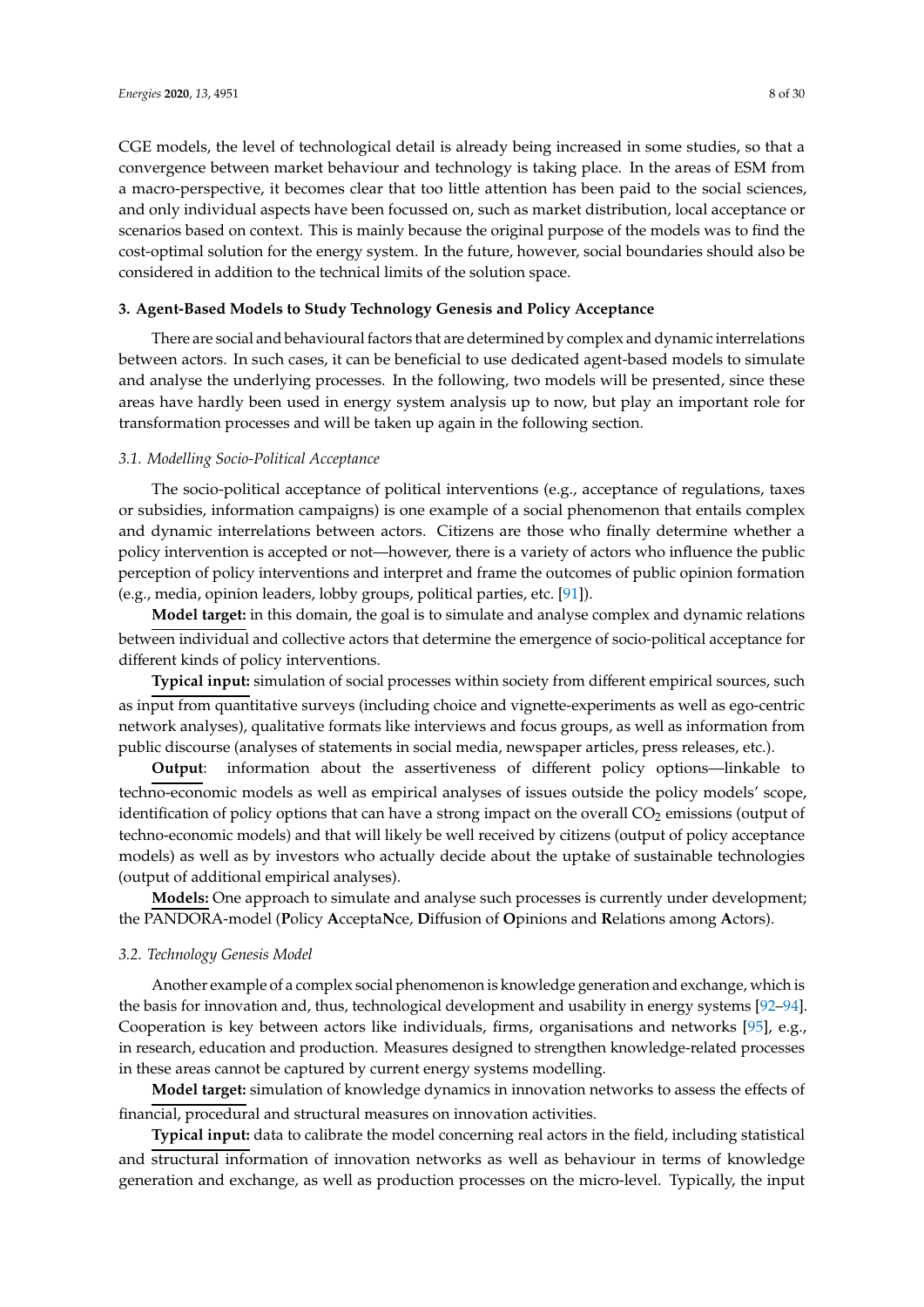**Output:** typically represents numerous indicators of the innovation system, simulated based on the assumptions taken. Impacts of politics on innovation activity can be assessed by comparing these indicators with respective assumptions for a predefined focus, like measuring innovation dynamics. Multiple runs considering relevant variations in parameters for each set of assumptions and a specific analysis of the results lead to correlations, which can then be considered in energy system models.

**Models:** an approach to cover these aspects represents the agent-based Simulating Knowledge Dynamics in Innovation Networks (SKIN) model [\[96\]](#page-26-1). It has been adopted for lithium batteries as key energy technologies, resulting in the SKIN-Energy version. A more broadly applicable version is currently under development [\[97](#page-26-2)[,98\]](#page-26-3).

# <span id="page-8-0"></span>**4. Consideration of Sociological and Behavioural Psychological Aspects in Energy System Models**

As a result of an interdisciplinary discourse among energy system modellers, social scientists, psychologists, economists and political scientists, the following social science factors were identified that should be considered in ESM: investment behaviour, user behaviour, local acceptance, technology genesis and political framework conditions. In this section, these aspects are analysed under the criteria: (1) motivation for consideration in ESM, (2) empirical data collection and (3) methods/possibilities for integration in ESM (macro- and micro-perspective). The methods for integration are differentiated into direct model input, monetarisation and soft-linking with other models. Soft-linking means that no direct interface or model iterations are performed, but rather the model output of one model is translated into the model input of the ESM.

#### *4.1. Technology Adoption: Investment Behaviour*

Table [1](#page-8-1) provides an overview on the market acceptance factors that should be considered in ESM from a macro and micro-perspective (Section [4.1.1\)](#page-9-0), empirical methods for data acquisition (Section [4.1.2\)](#page-9-1), as well as the methods for the integration of investment behaviour into ESM (Section [4.1.3\)](#page-9-2). The table is not to be understood line by line. The connections between the aspects to be considered, data collection and model integration result from the explanations in the text.

| Objective                                                                                                                                      | Measurement/Inquiry for<br><b>Relevant Data</b>                                                                             | <b>Integration into Energy System Models</b>                                             |                                                                                                                                                                                  |  |
|------------------------------------------------------------------------------------------------------------------------------------------------|-----------------------------------------------------------------------------------------------------------------------------|------------------------------------------------------------------------------------------|----------------------------------------------------------------------------------------------------------------------------------------------------------------------------------|--|
|                                                                                                                                                |                                                                                                                             | Macro-Perspective                                                                        | Micro-Perspective                                                                                                                                                                |  |
| Macro-perspective:<br>Aggregated investment<br>behaviour (future realistic<br>market shares)                                                   | Ouantitative:<br>Surveys, discrete choice<br>experiment (DCE), conjoint<br>experiment latent class<br>analysis (clustering) | Monetarisation:<br>Intangible costs<br>(willingness-to-pay, WTP)                         | Monetarisation:<br>WTP/Discount rate for<br>technologies and actors,<br>hurdle rates                                                                                             |  |
| Micro-Perspective:<br>Actor type, individual utility,<br>demographics, attitude,<br>decision situation,<br>multi-stakeholders<br>decision etc. | Oualitative:<br>Focus groups, interviews,<br>participatory observation etc.                                                 | Direct Input:<br>Upper and lower boundaries<br>for technologies; Technology<br>exclusion | Direct Input<br>Decision criteria, (heuristics)<br>weights, partial-utilities for<br>decision criteria.<br>technologies and actors,<br>actor specific budget/time<br>constraints |  |
|                                                                                                                                                |                                                                                                                             | Soft-linking:<br>Technology diffusion model                                              | Soft-linking:<br>Technology diffusion model                                                                                                                                      |  |

<span id="page-8-1"></span>**Table 1.** Overview of objectives, methods of empirical data inquiry and possibilities to integrate aspects of investment behaviour into energy system models (ESMs).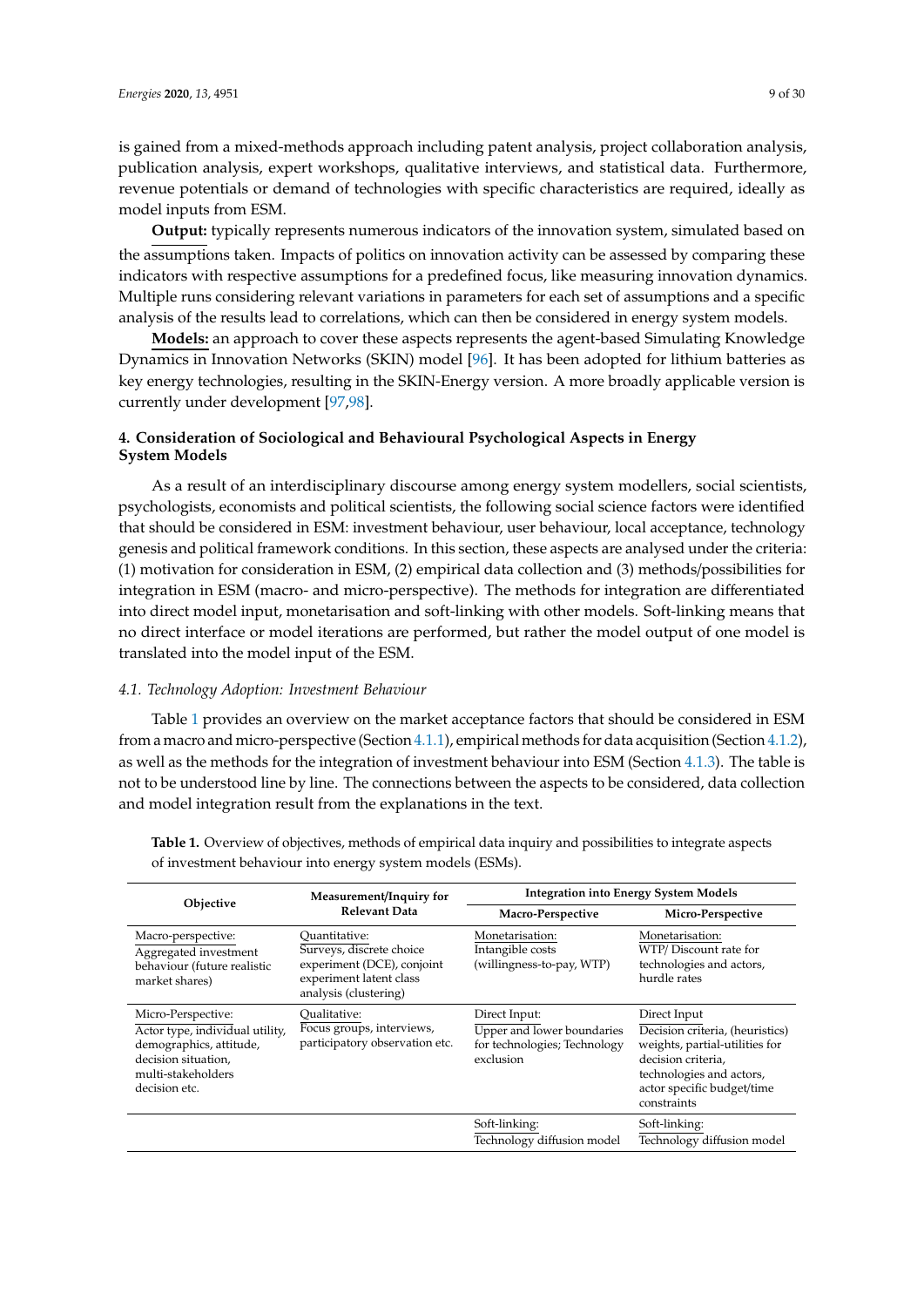<span id="page-9-0"></span>A key component of the active transformation of the energy system to a climate-neutral system is the actual deployment of novel, more efficient and environmentally-friendly technologies. Based on [\[99\]](#page-26-4), market acceptance and, thus, the process of market adoption of an innovation is a form of social acceptance. Ref. [\[100\]](#page-26-5) provides an overview of social science determinants that influence the investment decisions of private and corporate actors. According to economic theory, the investment behaviour of a consumer can be explained by an increased utility compared to the total cost of ownership (TCO) of the consumer product [\[101\]](#page-26-6). Besides the primary utility, e.g., the generated heat by heating technologies, the utility created by a product can also be increased or decreased by other influences, e.g., the reduction in  $CO<sub>2</sub>$  emissions (e.g., due to environmental consciousness) or the consumer's image. Thus, this additional utility is crucial to understand and to model the adoption of novel technologies, especially for private consumers. However, personal preferences concerning additional utilities can be diverse and are more difficult to establish than preferences relating to monetary attributes of an investment decision. Thus, they are currently more often neglected in techno-economic modelling [\[102\]](#page-26-7). Besides, the information sources available to the customer as well as the customer's capacity to gather and process this information (e.g., restricted due to a lack of time or competence) are crucial to understanding the perceived value of different technology options. From a micro-perspective, it is, therefore, useful to consider individual factors that influence the investment decision, such as individual utility, demographics, attitudes, decision situation as well as multi-stakeholder decisions; while, at the macro level, it is important to consider the result of individual decisions in an aggregated form, for example through possible realistic market shares.

#### <span id="page-9-1"></span>4.1.2. Empirical Data

Investment behaviour such as choosing to invest in a renewable heating technology instead of another heating technology is often described by analysing the preference structure of people (e.g., [\[103\]](#page-26-8)). Before using quantitative multivariate methods to analyse preferences, a crucial question is often what attributes (or characteristics) of a product or choice situation potentially influence these preferences. The selection of attributes for the preference analysis can be chosen from an ad-hoc collection compiled by researchers designing a quantitative analysis of preferences, or by a qualitative analysis based on (expert) interviews or focus groups with the population of interest (e.g., [\[104\]](#page-26-9)). Employing the latter approach can provide the additional advantage of clarifying theoretical considerations for questionnaire design including the selection of certain attributes for *DCE*s to reduce the risk of failing to capture relevant aspects of decision-making. Quantitative results regarding preferences can be translated into monetary values by assessing the (marginal) willingness-to-pay (WTP). For established technologies on the markets, those values can be derived from revealed preferences through existing market purchase data (e.g., [\[105\]](#page-26-10)). To measure the preferences regarding new technologies entering the market, experimental approaches based on stated preferences are often applied. In particular, methods like DCE, where the respondent chooses between different products with different levels of the same attributes, are often used [\[101\]](#page-26-6). The results for the preference characteristics can be evaluated individually as, e.g., in [\[106,](#page-26-11)[107\]](#page-26-12), or used in other models such as diffusion models, e.g., [\[108,](#page-26-13)[109\]](#page-26-14).

As preferences can be diverse, socio-economic and socio-demographic information as well as, for example, (environmental) attitude are often surveyed in questionnaires to identify clusters (e.g., [\[103\]](#page-26-8)). To do so, quantitative methods like latent class analysis can be applied. In addition, qualitative methods, such as focus groups, participatory observation or interviews, can be used to get deeper insights into processes that underlie the formation of different preferences.

#### <span id="page-9-2"></span>4.1.3. Model Integration

**Macro-Perspective:** The results of macro ESM provide an understanding of the technologies that could be used to realise a climate-neutral energy system. In ESM, the costs of the system are optimised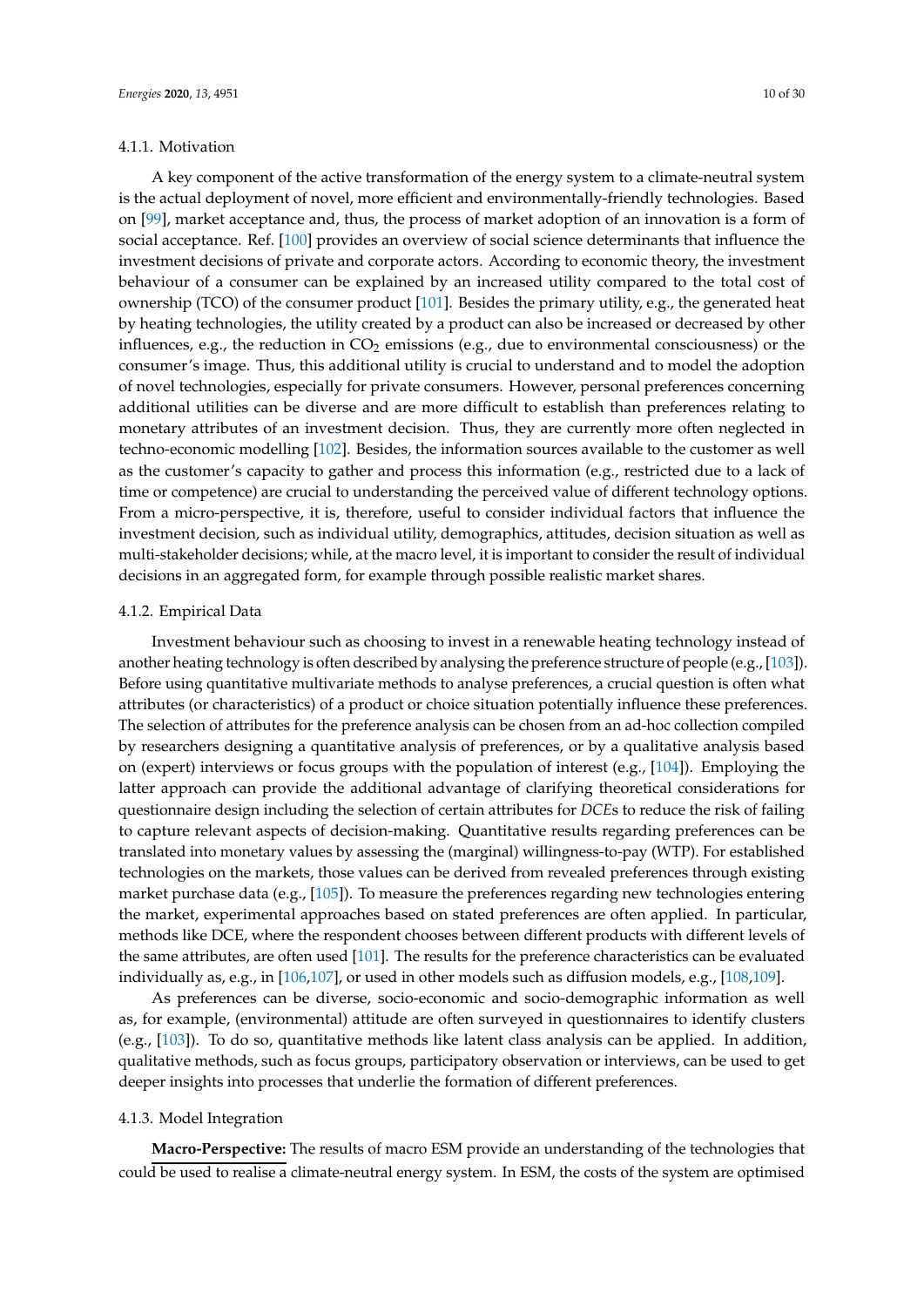and, at the same time,  $CO<sub>2</sub>$  reduction targets are set. This can lead to a result in which, for example, almost all heating systems are replaced with heat pumps and the majority of buildings have been renovated. However, the actual implementation of this is the result of individual heterogenous investment decisions of private and corporate actors. Individual investment decisions and their influencing factors such as attitude or subjective norm are not represented in macro-perspectives optimising ESM. Great differences in investment behaviour have been shown since there is usually no distinction made between investor groups and their demographics, personal variables such as attitude, norm, conviction and their decision-making behaviour [\[110\]](#page-26-15). This leads to a gap between the results from macro-perspective and micro-perspective models due to the differentiation in the definition of the optimum of the system vs. investment behaviour, which ultimately leads to different system designs. One possibility to reduce the gap between investment behaviour and techno-economic overall system optimisation is the use of intangible costs, which can be collected as WTP more in the context of DCE and, thus, allow direct consideration in the ESM. Another possibility to depict investment behaviour in the macro-perspective model is the use of time-resolved upper and lower expansion boundaries and technology exclusion. The basis for this can be the results of other models (such as technology diffusion models using agent-based simulation, discrete choice models, system dynamics or innovation diffusion models [\[102\]](#page-26-7)) or the application of an S-curve according to the theory of innovation diffusion [\[111\]](#page-26-16). The integration of more realistic investment behaviour in ESOM may help to quantify the consequences for other sectors; for example, examining which  $CO<sub>2</sub>$  reduction requirements are shifted to the transport sector if insufficient energy renovation rates or reductions are achieved in the building sector. Employing a DCE and the simulation of the diffusion of alternative drive concepts based on a discrete choice model, it was possible to show that if fuel cell electric vehicles (FCEV) are available at the market, they will achieve certain market shares even if direct electric vehicles are the more cost-effective alternative [\[112\]](#page-26-17). In [\[53\]](#page-24-4) it was, therefore, assumed that a certain proportion of FCEVs needs to be met by the ESM REMod to draw a more realistic future scenario. Ref. [\[113\]](#page-26-18) takes an approach to soft-link a system dynamics diffusion model with TIMES to provide more realistic market shares for FCEV in the vehicle sector. Firstly, it was tested to adjust costs in the ESM, and secondly, to set market shares in the ESM, with the conclusion that the second approach is most useful. Other applications of this modelling approach have been made in modal split adjustments. The basis of the work of [\[114\]](#page-26-19) is an agent-based model, while [\[115\]](#page-26-20) builds on a GIS-based analysis. The two studies each link these pre-analyses with a TIMES model for Denmark and the region of Gauteng in South Africa, respectively.

These improvements are also included in CGE models, where the inclusion of technological details is state-of-the-art. As a result, upper and lower expansion boundaries and technology exclusion are possible modelling approaches for CGE models, too. Additionally, the specification of heterogenous preferences captured in the utility functions enables CGE modellers to depict certain aspects of consumer behaviour and attitude factors. Here, environmental, health or time-use factors represent possible variants as well as higher-level welfare concepts such as happiness, well-being or the economy for the common good. The more empirical knowledge about diffusion and investment processes is available, the more precise the assumptions can be made for ESOM or CGE. This concerns, in particular, investment cycles and technology choices.

Micro-Perspective: Technology adoption from the micro-perspective follows either the simulation or the optimisation methodology and takes into account the adoption pathways for different actors or actor groups. These differences in investment and consumption behaviour by different household categories have been described through the incorporation of behavioural economics [\[116\]](#page-26-21). Similarly, different discount rates or intangible costs can also be applied to specific actor groups within a model or sector to express the variation of purchasing and consumption behaviour [\[57,](#page-24-8)[117\]](#page-27-0). Results from discrete choice models have also been applied to provide insights about the projections of technology adoption through, for example, discrete choice models [\[57,](#page-24-8)[118\]](#page-27-1). The WTP in consumers has been addressed through disaggregation by income group to account for differences in consumption and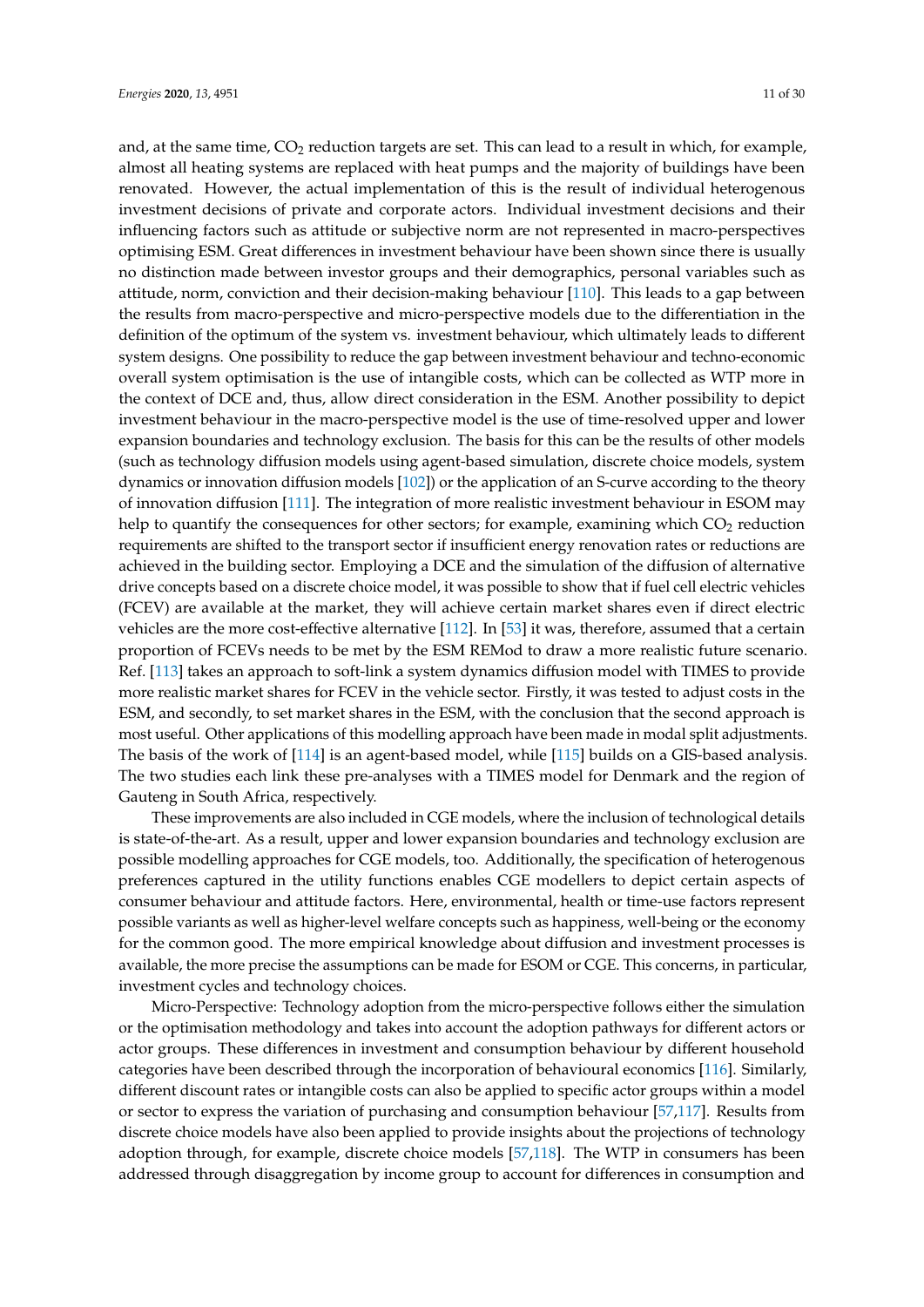affordability [\[42](#page-23-17)[,117,](#page-27-0)[119,](#page-27-2)[120\]](#page-27-3). Efforts have been made to include non-technical influences on investment choices; for example, the true costs of modal shifts in the transport sector, which highlights the hidden costs of mode choice [\[121\]](#page-27-4). Different investment and consumption behaviour has also been reflected through disaggregation, where different groups or sub-sectors will be modelled with different energy demands, available technologies and discount rates [\[122–](#page-27-5)[124\]](#page-27-6). In addition to disaggregation, discount and hurdle rates, the TAM-Households model also makes use of budget constraints to reflect variations in the investment and consumption behaviour of different actors depending on their socio-economic circumstances [\[42\]](#page-23-17). Budget and time constraints are factors influencing investment and consumption behaviour of various actors in the model, and have additionally been considered, particularly for households [\[42](#page-23-17)[,125\]](#page-27-7) and transport [\[41](#page-23-15)[,126\]](#page-27-8). This caps the available budget for investment and/or consumption for specific actors and thereby provides the cost-optimal technology choices by a more diverse share of actors. Expressing time constraints reflects the individual's willingness to compromise on comfort towards more individualised or public solutions, i.e., cars or public transport.

#### *4.2. Local Acceptance for Technologies*

Table [2](#page-11-0) gives an overview on the aspects that should be considered in techno-economic macro and micro-perspective energy system models concerning local acceptance (Section [4.2.1\)](#page-11-1), how these aspects can be measured (Section [4.2.2\)](#page-12-0) and how they can be integrated into ESM from the macro and micro-perspectives (Section [4.2.3\)](#page-12-1).

| Objective                                                                                                               | Measurement/Inquiry for<br><b>Relevant Data</b>                                                       | <b>Integration into Energy System Models</b>                                                      |                                                                                                                            |  |
|-------------------------------------------------------------------------------------------------------------------------|-------------------------------------------------------------------------------------------------------|---------------------------------------------------------------------------------------------------|----------------------------------------------------------------------------------------------------------------------------|--|
|                                                                                                                         |                                                                                                       | Macro-Perspective                                                                                 | Micro-Perspective                                                                                                          |  |
| Macro-level:<br>Local socially-accepted<br>technology potential<br>(saturation-level)                                   | Ouantitative:<br>Survey, DCE, experimental<br>and quasi-experimental<br>field studies                 | Monetarisation:<br>Intangible costs<br>(willingness-to-accept)                                    | Direct Input:<br>User constraints<br>(user-specific discount<br>rates or market shares,<br>hurdle rates, market<br>shares) |  |
| Micro-level:<br>Individual factors (not in<br>my back yard, NIMBY),<br>Local social factors,<br>Socio-political factors | Oualitative:<br>Focus groups, interviews,<br>discourse analyses,<br>participatory observation<br>etc. | Direct Input:<br>Regional upper and lower<br>boundaries for technologies;<br>Technology exclusion | Soft-linking:<br>Micro model of local<br>acceptance                                                                        |  |
|                                                                                                                         |                                                                                                       | Soft-linking:<br>Micro model of<br>local acceptance                                               |                                                                                                                            |  |

<span id="page-11-0"></span>

| Table 2. Overview of objectives, methods of empirical data inquiry and possibilities to integrate aspects |  |  |  |
|-----------------------------------------------------------------------------------------------------------|--|--|--|
| of local acceptance into energy system models (ESMs).                                                     |  |  |  |

#### <span id="page-11-1"></span>4.2.1. Motivation

The specific design and speed of transformation of energy systems are strongly influenced by their social evaluation. Social evaluations are complex and, e.g., the authors of [\[99\]](#page-26-4) propose to differentiate between socio-political acceptance, market acceptance and local acceptance. The focus of many empirical studies on conflicts and questions of acceptance of power system transformation is on local acceptance problems, for example, in grid expansion or the construction of new wind farms [\[127\]](#page-27-9) or on the acceptance of  $CO<sub>2</sub>$  storage sites [\[128\]](#page-27-10). The corresponding research has mainly dealt with the NIMBY (not in my backyard) effect (e.g., [\[129,](#page-27-11)[130\]](#page-27-12)) and was guided by the assumption that the local evaluation and the overall social evaluation of a technology are often contradictory for "selfish" reasons. On an individual micro level, local acceptance is dependent on individual factors like attitudes, landscape aesthetics, additional costs (benefits), knowledge and trust. Yet, conflicting structures and issues of acceptance are anchored at many levels, and as a whole go far beyond local resistance [\[131\]](#page-27-13). More recent research points to the connection between political and social acceptance on the one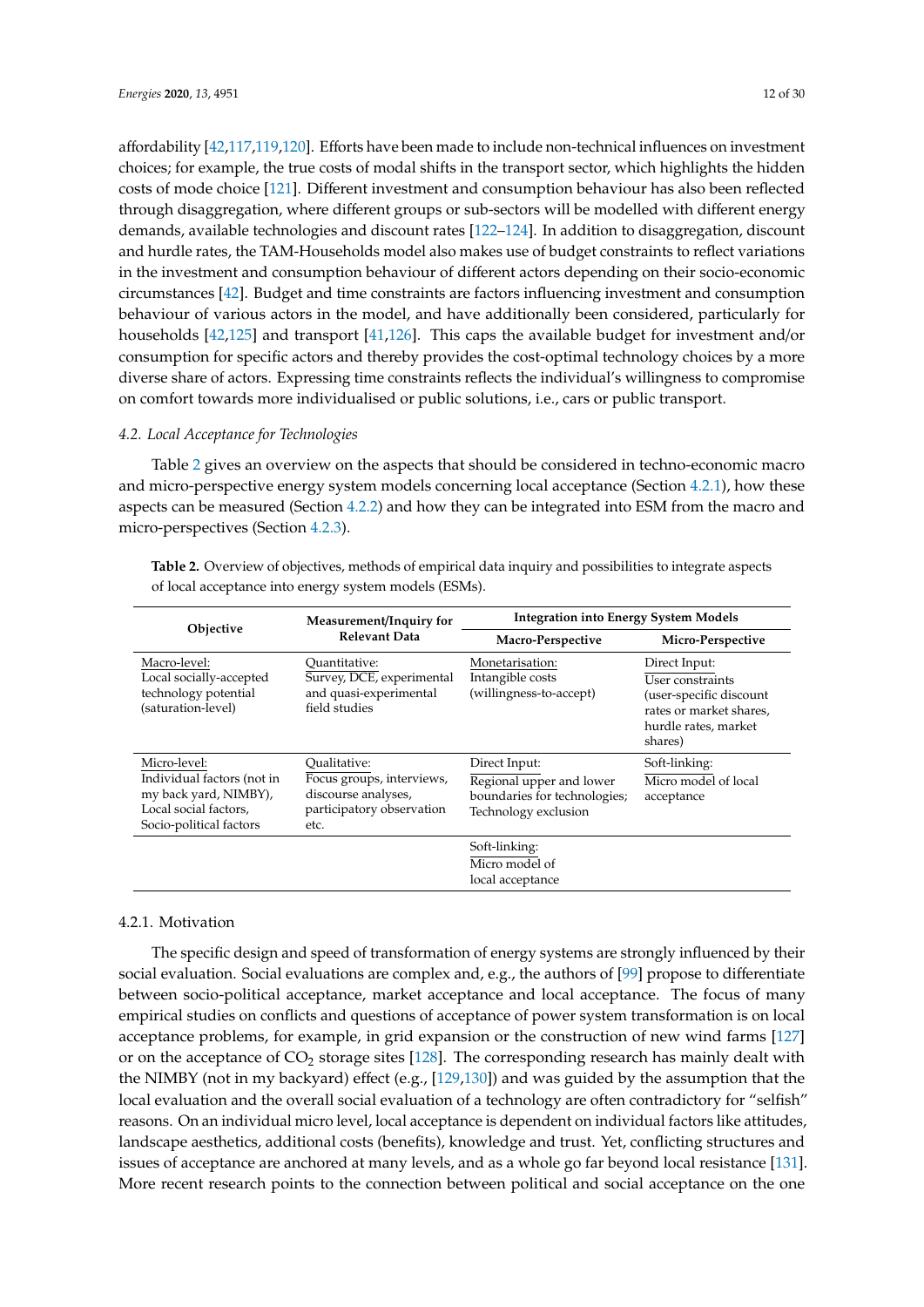hand, and local acceptance on the other. For example, local conflicts, which are often (too quickly) categorised as NIMBY, can turn out to be conflicts in which actors reject a transformation pathway that focuses exclusively on the expansion (and, thus, large land consumption) of renewable energies instead of focusing on electricity savings or energy efficiency measures [\[132\]](#page-27-14). Other research looks at local conflicts in detail and deals with matters of distributive justice, perceived procedural justice, etc. They address social factors that explain local acceptance. In any case, problems with acceptance can lead to certain technological options being eliminated or becoming significantly more expensive, thus having a major impact on the transformation process as they influence the local socially-accepted technology potential on a macro level.

#### <span id="page-12-0"></span>4.2.2. Empirical Data

For the analysis of local acceptance of energy technologies, social science can draw on quantitative and qualitative methods. Quantitative methods such as surveys, quasi-experimental or experimental field studies and DCEs are suitable for analysing causal or correlational relationships between factors that inhibit or increase the acceptance of technology and the relative importance these factors play in decision-making. Data collected in this way can be integrated via direct interfaces into energy models, for example, when investigating to what extent an increase in distance regulation or the implementation of local citizen participation measures increases the acceptance of wind turbines [\[8\]](#page-22-3). At the same time, unravelling the complexities of these issues is not trivial. The use of questionnaires or surveys takes a lot of imagination or experience with a certain technology to be able to visualise what is meant by 100 m, 500 m, etc., and then give reliable information about ones' behaviour when confronted with such a hypothetical scenario. Doing so through means of experimental or quasi-experimental field studies is often more difficult and resource-intensive than applying survey or questionnaire methodologies, but also yields more reliable information about the actual behaviour of participants and the causal—instead of correlational—relationships between factors (e.g., [\[133\]](#page-27-15)). Qualitative methods (focus groups, interviews, discourse analyses, participatory observation) are used to understand and explore acceptance problems rather than to causally investigate influencing factors. In these methods, text materials (documents, recorded observations, arguments recorded and transcribed during interviews or focus groups) are coded and interpreted by the researcher. Often, a combination of qualitative and quantitative methods is used in which knowledge from qualitative analyses is employed to design and plan quantitative methods. Interviews are often conducted first to gain a better understanding of the object of investigation and then, in a second step, a questionnaire, a DCE or a representative survey is designed.

#### <span id="page-12-1"></span>4.2.3. Model Integration

**Macro-Perspective:** According to the results of cost-optimising ESOM, wind power plants and transmission grids, which face the majority of local acceptance problems [\[55\]](#page-24-6), are central technologies in the future energy system [\[134\]](#page-27-16). Within the ESOM, the costs as well as the potentials, or so-called cost–potential curves, of the technologies are given as input. The model result is the cost-optimised expansion of the technologies and their regional distribution. This may result in a system where, on the one hand, the expansion burden is higher than socially acceptable and, on the other hand, some regions are more burdened than others because their techno-economic potential is highest. The protests and citizens' movements against wind power or transmission grids show that this assumption of cost-optimal distribution and expansion is biased. One could assume a theoretical saturation limit of technology acceptance. On the one hand, increasing costs or a decline in the annual installed capacity, which may arise if projects are not realised or are delayed due to protests or complaints, need to be taken into account if the expansion is above the saturation limit. On the other hand, the costs or additional technology capacity arising from participation or compensation measures would have to be taken into account to push the saturation point of technology acceptance upwards.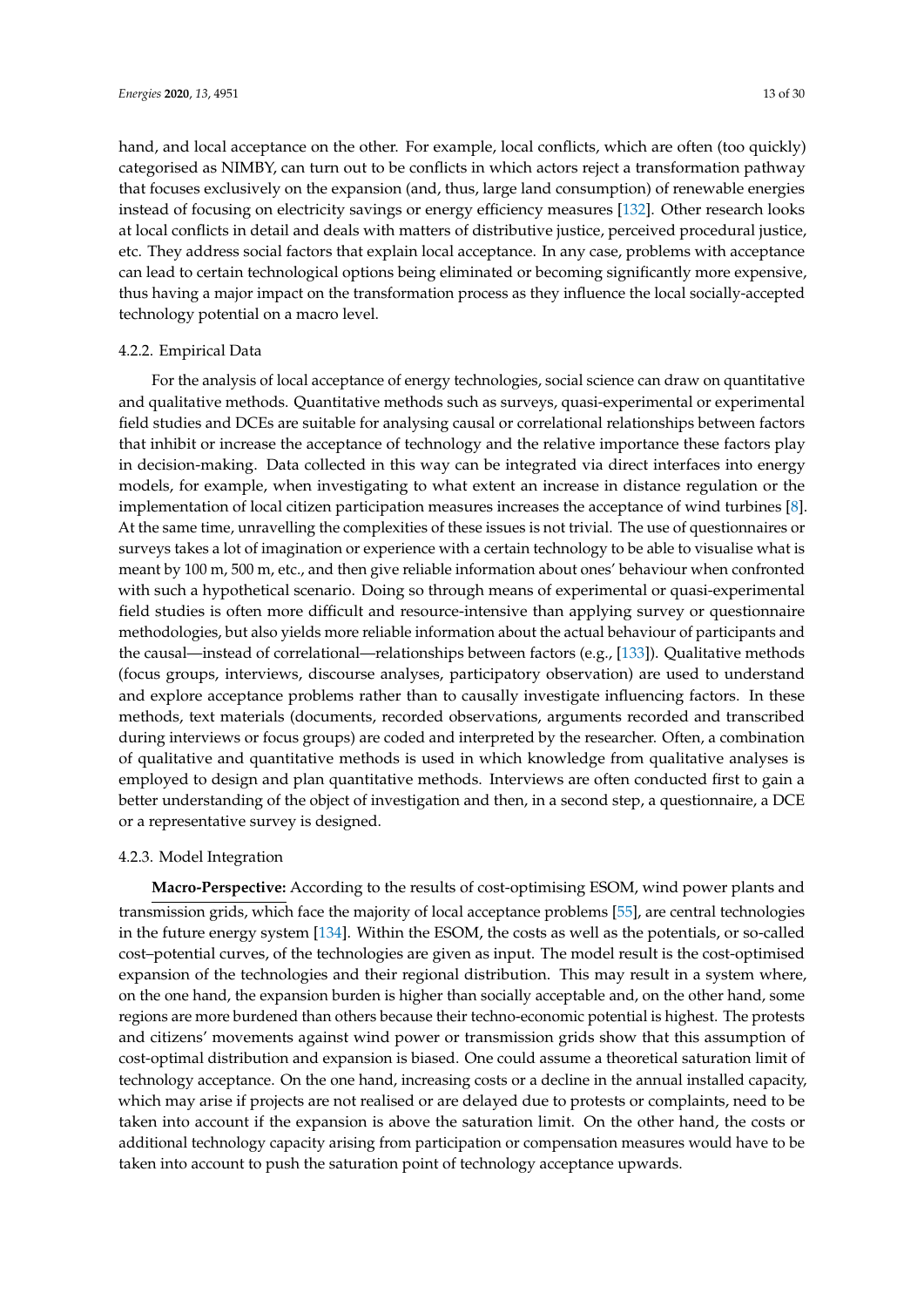Possibilities to address the issue of local acceptance in energy system models from the macro-perspective are, for example, the consideration of intangible cost, quantified by willingness-to-accept [\[135\]](#page-28-0). The potential of technology can be reduced or local upper and lower limits can be set in the ESM to take into account the accepted technology saturation, which can be quantified based on empirical studies. This approach can also be applied for technology-based CGE models (see Section [2.3.2\)](#page-6-0). It should be noted that "saturation" depends on personal factors such as attitudes and norms as well as regional conditions and is very heterogeneous. For technologies with considerable local acceptance problems, technology exclusion can also be implemented in the model. Another possibility is to soft-link with a model addressing local acceptance from a bottom-up perspective.

Examples for the integration of local acceptance in energy system models are shown in [\[9\]](#page-22-4). In the context of this work, the wind expansion in the electricity market model renpassG!S was optimised based on an empirically determined local burden level. In [\[55\]](#page-24-6), the time delay of the transmission network expansion was determined with the same model. In [\[8\]](#page-22-3), issues of local acceptance of renewable energies were integrated into the ENERTILE electricity market model via intangible costs. Ref. [\[53\]](#page-24-4) considered aspects of the (un-)acceptance of major infrastructural changes (such as wind onshore expansion, transmission grids and overhead line trucks) in the energy system model REMod by limiting the potential of these technologies or excluding technologies (overhead line trucks).

**Micro-Perspective:** From the perspective of the investor, as designated in micro-perspective models, acceptance of technologies can be described through exogenously determining discount rates or market shares (i.e., user constraints), which can be applied to different investors or investor groups. Indirect factors that influence the local acceptance of technologies could also include parameters such as recommendations from technicians or relations, or information campaigns. The influence of these factors can be included in optimisation factors through the addition of a lower discount rate to reflect a lower hurdle to investment. Direct factors include defining specific market uptake shares for specific users, e.g., homeowners, through user constraints or profile-specific discount rates. These limits can also be set by soft-linking with a bottom-up model.

#### *4.3. Behavioural Aspects Regarding Technology Use*

Table [3](#page-13-0) gives an overview on the aspects that should be considered in techno-economic macro and micro-perspective energy system models concerning user behaviour (Section [4.3.1\)](#page-14-0), how these aspects can be measured (Section [4.3.2\)](#page-14-1), and how they can be integrated into ESM from the macro and micro-perspectives (Section [4.3.3\)](#page-14-2).

| Objective                                                                                                                                                            | Measurement/Inquiry for<br><b>Relevant Data</b>                                                                        | <b>Integration into Energy System Models</b>                                                 |                                                                                                                                                                                           |  |
|----------------------------------------------------------------------------------------------------------------------------------------------------------------------|------------------------------------------------------------------------------------------------------------------------|----------------------------------------------------------------------------------------------|-------------------------------------------------------------------------------------------------------------------------------------------------------------------------------------------|--|
|                                                                                                                                                                      |                                                                                                                        | Macro-Perspective                                                                            | Micro-Perspective                                                                                                                                                                         |  |
| Macro-perspective<br>Consideration of realistic user<br>patterns (regional differences,<br>simultaneity)                                                             | Quantitative:<br>Measurement, generic<br>profiles, Surveys<br>(willingness-to-pay, WTP;<br>willingness-to-accept, WTA) | Soft-linking model coupling:<br>Demand model                                                 | Soft model coupling:<br>Demand model                                                                                                                                                      |  |
| Micro-Perspective<br>Cluster (actor)-specific user<br>behaviour, socio-demographics,<br>attitude, norm,<br>contextual/situational factors of<br>behaviour, lifestyle |                                                                                                                        | Monetarisation:<br>Intangible costs (WTP,<br>WTParticipate, WTA)                             | Direct Input<br>Consumer-specific time series,<br>Actor-specific preferences<br>(willingness-to-pay, WTP;<br>willingness-to-participate,<br>WTParticipate;<br>willingness-to-accept, WTA) |  |
| Macro and Micro-perspective<br>Convertibility of consumer behavior<br>(grid-friendly behaviour, rebound<br>effect, sufficiency)                                      |                                                                                                                        | Direct Input:<br>Model restrictions,<br>Adaption of end energy<br>demand, price elasticities |                                                                                                                                                                                           |  |

<span id="page-13-0"></span>**Table 3.** Overview of objectives, methods of empirical data inquiry and possibilities to integrate behavioural aspects into energy system models (ESMs).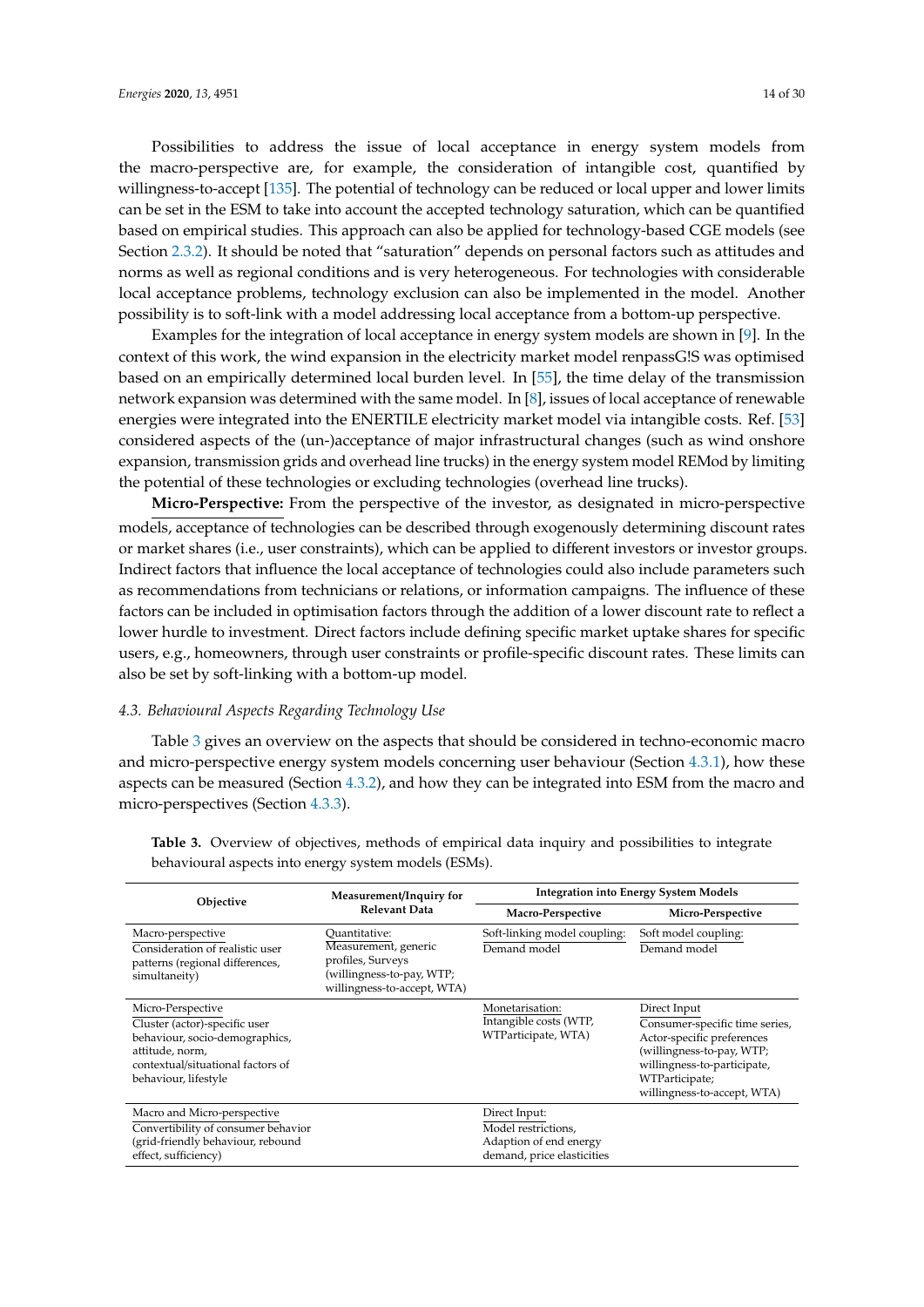#### <span id="page-14-0"></span>4.3.1. Motivation

User behaviour determines the final energy demand and is, therefore, the starting point for energy system analyses. However, user behaviour is actor-specific and results from individual user behaviour (households/transport), but also industrial production and distribution as well as commercial trade and services. Within the integration of social sciences in ESM, two overarching factors play a special role: first, the inclusion of realistic demand profiles (temporal and regional). On a micro level, these are modelled with individual factors such as socio-demographics, attitudes, norms, lifestyle and also circumstances or context factors [\[136\]](#page-28-1). On a macro level, these factors are represented in aggregated form with realistic profiles. Second, the change of *user behaviour*, where aspects such as rebound effects, sufficiency, or grid-friendly behaviour play a role and where it is essential to identify factors and interventions that can effectively and reliably change behaviour (e.g., [\[137\]](#page-28-2)). Of particular interest are aspects such as which technologies are used by whom and when, as well as the willingness-to-accept (WTA) or to adapt their demand according to, e.g., external controls of operation schedules for home storage systems or electrical vehicles to facilitate grid-friendly demand (e.g., [\[138\]](#page-28-3)). This aspect becomes more relevant in a future energy system that is characterised by increasing shares of fluctuating renewable energy sources (e.g., [\[136\]](#page-28-1)).

#### <span id="page-14-1"></span>4.3.2. Empirical Data

User behaviour can be described by constructing individual user profiles. This can be done based on measuring loads resulting from a user interacting with an end-use technology or based on developing synthetic profiles from other sources on user behaviour such as time-use data (e.g., [\[139\]](#page-28-4)) or more aggregate consumption data. Concerning household technologies, using measurement campaigns of technologies is often a resource-intensive research approach, but it has the advantage of measuring actual demand profiles as they occur in field settings. Depending on the research objective, user profiles can be applied individually or can be aggregated into generic profiles for different user groups. The profiles can have different temporal resolutions and can be measured over different periods. Ref. [\[105\]](#page-26-10) collected and aggregated 415 individual hourly electricity loads of homeowners' consumption over 12 months. The resulting load profiles were utilised to evaluate the potential for photovoltaic and battery systems under consideration of seasonal effects. Such measured or synthetic profiles can be aggregated to a macro level to account for a region or user group by scaling with appropriate factors (e.g., number of users) and applying stochastic methods. Ref. [\[140\]](#page-28-5) has modelled the fuel demand profiles for hydrogen vehicles based on the refuelling behaviour of conventional vehicles measured at two filling stations. For a general application of those profiles, a stochastic algorithm has been applied to the time series to receive more realistic profiles without repetitive patterns. Besides, quantitative survey approaches can also be employed to query user behaviour. Especially for novel technologies and the changing energy system, it can be an appropriate approach to describe to what extent users would be willing to adapt their current behaviour, e.g., with a monetarised approach to access the willingness-to-pay and accept (WTP, WTA), e.g., incentives for flexibility provision. For example, Ref. [\[141\]](#page-28-6) surveyed German households to measure WTP and WTA regarding the security of supply.

#### <span id="page-14-2"></span>4.3.3. Model Integration

**Macro-Perspective:** The temporal demand for final energy in households, transport, industry and commercial trade and services is the basis of the energy balance in energy system models, whose premise is to meet the demand, to shift it by flexibility options or to reduce it through efficiency measures. However, the availability of demand data is only given for partial areas. Therefore, *model coupling* with bottom-up demand simulation models such as MAED-2 [\[142\]](#page-28-7), HERMES [\[143\]](#page-28-8), SynPro [\[144](#page-28-9)[,145\]](#page-28-10) or Forecast [\[49\]](#page-24-1) are often used to calculate heating or industrial loads depending on influencing parameters such as weather or GDP and different user behaviour. User behaviour also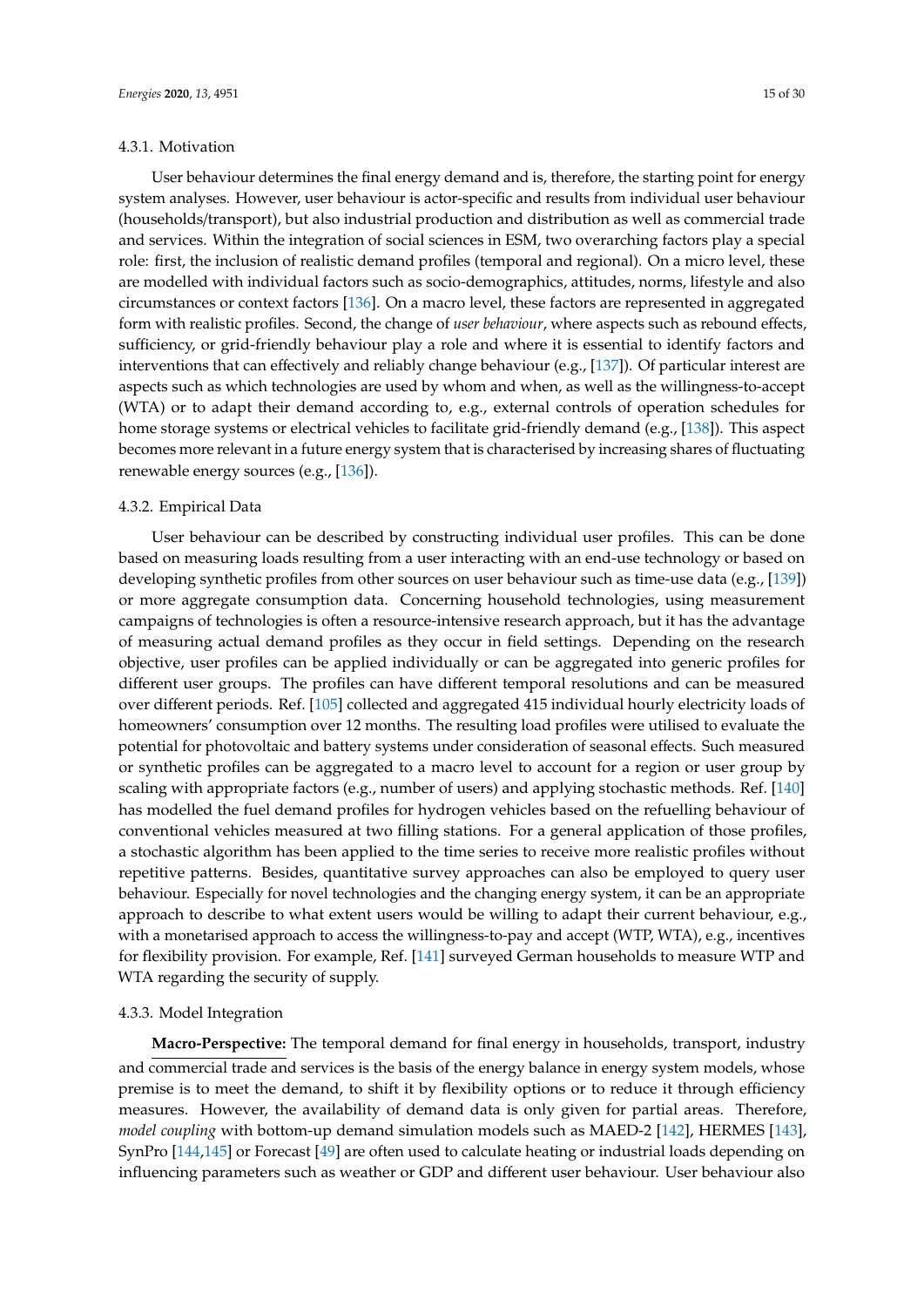depends on other factors such as context, lifestyle, social milieu, attitudes, norms, demography, etc. Correlations between final energy demand over time and personal variables can only be considered in energy system models to a very limited extent and are usually covered through a separate demand simulation. The time horizon of energy system models has a long-term character (mostly 2050), so the change in temporal and absolute demand is an important model input [\[134\]](#page-27-16).

Concerning flexibility, a key assumption in the ESM is the proportion of the population that accepts external controlling of technologies to ensure network service operation (Willingness-to-participate (WTParticipate), Willingness-to-accept (WTA)). This concerns technologies such as electric vehicles, PV home storage, heat pumps or other household appliances. This can be realised either with model restrictions, where, for example, 30% of the population makes the vehicle available for vehicle-to-grid and grid-to-vehicle applications, [\[146\]](#page-28-11), or with intangible costs.

Another important aspect regarding energy demand is rebound effects of energy efficiency measures, which has been empirically demonstrated [\[147\]](#page-28-12). This effect can be implemented in energy system models through reduced demand (adaption of end energy demand). However, the exact quantification of the effect is subject to uncertainty and also depends on the efficiency measures in question [\[148\]](#page-28-13). So far, ESMs have often assumed a constant energy demand, taking into account energy efficiency measures.

The change in demand concerning prices can be quantified using price elasticities. According to [\[149\]](#page-28-14), long-term elasticities are based on a change in the capital stock, whereas short-term elasticities are based on short-term consumer reactions, which in principle occur without a change in the capital stock. Long-term price elasticities in the energy sector, which are relevant for use in energy system models, are typically related to individual final energy carriers and their respective applications. For broader use of this approach, long-term price elasticities concerning different forms of energy service demands depicted in the models would have to be determined.

However, the importance of sufficiency in modelling is increasing [\[150\]](#page-28-15). Sufficient behaviour leads to a reduction in final energy demand. Based on empirical data or assumptions on final energy demand, absolute demand can be adapted, as shown in [\[53\]](#page-24-4) in the sufficiency scenario.

**Micro-Perspective:** Variances in consumption behaviour included from the micro-perspective are typically defined through disaggregation of energy demands by the classified consumer groups as a reflection of the drivers of demand for that specific subgroup [\[116\]](#page-26-21). These demands can be projected into the future for each defined consumer based on assumptions for either the shift in the number of households in that group or by changing the demand figures based on adjustments in the demand profile (e.g., due to rebound through increased energy efficiency, increased demand from higher appliance use, decrease in demand due to energy efficiency, etc.) [\[119](#page-27-2)[,123\]](#page-27-17).

#### *4.4. Technology Genesis*

Table [4](#page-16-0) gives an overview on the aspects that should be considered in techno-economic macro and micro energy system models concerning technology genesis, how these aspects can be measured and how they can be integrated into ESM from the macro and micro-perspectives.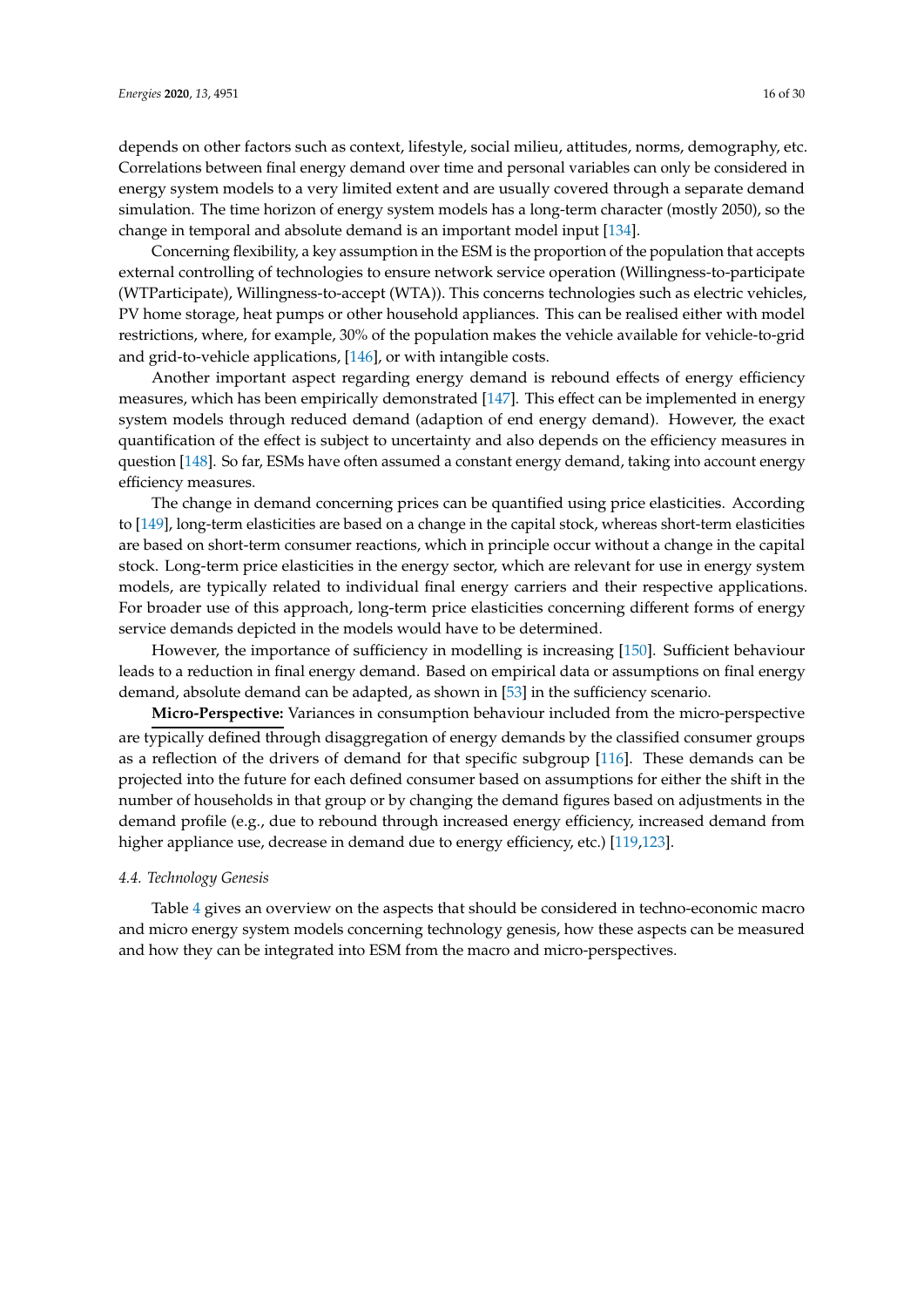| Objective                                                                                                                              | Measurement/Inquiry for<br><b>Relevant Data</b>                                                                    | <b>Integration into Energy System Models</b>                                                    |                                                                                                 |  |
|----------------------------------------------------------------------------------------------------------------------------------------|--------------------------------------------------------------------------------------------------------------------|-------------------------------------------------------------------------------------------------|-------------------------------------------------------------------------------------------------|--|
|                                                                                                                                        |                                                                                                                    | Macro-Perspective                                                                               | Micro-Perspective                                                                               |  |
| Macro-level:<br>R&D developments, time<br>of technology genesis                                                                        | Model<br>Economic micromodel,<br>Technology genesis model                                                          | Direct Input<br>Technology parameters,<br>annual upper and lower<br>boundaries for technologies | Direct Input<br>Technology parameters,<br>annual upper and lower<br>boundaries for technologies |  |
| Micro-level:<br>Political measures aiming<br>at the (faster) development<br>of new, innovative<br>technologies, Knowledge<br>processes | Ouantitative:<br>Statistical data (patent<br>analysis, project<br>collaboration analysis,<br>publication analysis) | Soft-linking:<br>Technology genesis model,<br>economic micromodel<br>(dynamic learning curves)  | Soft-linking:<br>Technology genesis model,<br>economic micromodel<br>(dynamic learning curves)  |  |
|                                                                                                                                        | Oualitative:<br>Expert workshops,<br>interviews etc.                                                               |                                                                                                 |                                                                                                 |  |

<span id="page-16-0"></span>**Table 4.** Overview of objectives, methods of empirical data inquiry and possibilities to integrate technology genesis into energy system models (ESMs).

#### 4.4.1. Motivation

The dynamics in the development of new technologies significantly influence the potential dynamic of meeting targets as well as the necessary composition of technologies in the energy system. This has a strong influence on results from energy systems analyses. The fundamental innovation processes driving technology development (R&D) are highly complex and non-linear [\[151\]](#page-28-16). Furthermore, they are characterised by a high number of systems involved, including systems of techniques, economics/markets, production, knowledge and social entities. Furthermore, implementing such technologies requires knowledge and educational management to enable society to deal with new technologies. From a macro-perspective, R&D developments should be considered in terms of techno-economic developments and the duration of the technology genesis. From a micro-perspective, it is important to include both knowledge processes and the impact of *policy measures* towards new innovative technologies.

#### 4.4.2. Empirical Data

One possibility to integrate innovation into ESM is the integration of dynamic learning curves (e.g., [\[152\]](#page-28-17)). These are outputs of economic micromodels. Another possibility is the (soft) linking with technology genesis agent-based models, as described in Section [3.2.](#page-7-1) Such genesis models can be calibrated on two levels: on a micro-level of individual behaviour and characteristics of the agents and on a meso level according to the macroscopic empirical occurrence of innovation structures. To get as much information as possible about innovation dynamics in a sector, often mixed-methods approaches are applied. While micro behaviour can be implemented in genesis models via algorithms reflecting findings in the literature about processes of research, development, production, collaboration, and knowledge exchange, statistical data and data of cooperation are needed to characterise agent-types and to try to reproduce observed constellations in innovation networks. Additionally, interviews and expert workshops can be used to focus on questions relevant in practice and to configure the model most realistically. Moreover, the model behaviour and results are compared to real circumstances concerning impacts of measures via what-if experiments and typical innovation dynamics [\[153,](#page-28-18)[154\]](#page-28-19). Furthermore, revenue potentials or demand for technologies with specific characteristics is required, ideally as a model input from ESM.

#### 4.4.3. Model Integration

**Macro-Perspective:** Innovation and innovation processes form the basis of the availability of technology and its techno-economic performance, but also the provision and adequate processing and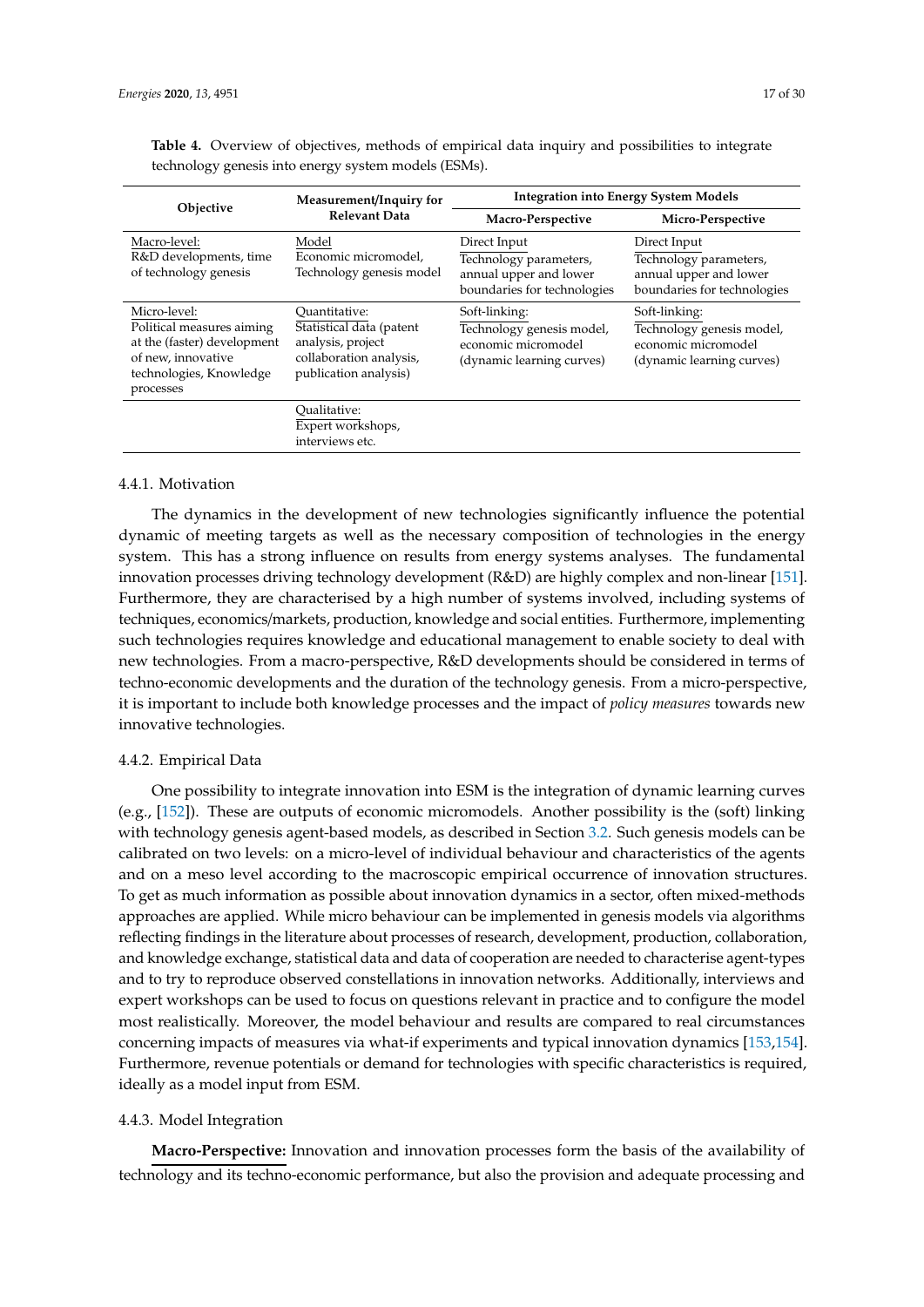transfer of knowledge about this technology and its applicability. This plays a decisive role in energy system models since innovative technologies and further developments of existing technologies are set as model inputs. Knowledge about innovation processes for individual technologies, such as large heat pumps, direct air capture of  $CO<sub>2</sub>$  or Carnot batteries, enables this to be taken into account in the energy system model in an appropriate form. The knowledge about innovation and knowledge diffusion can be quantified by empirical work or implemented by direct model integration or model coupling with technology genesis models [\[155\]](#page-28-20). Concerning direct model integration, CGE models typically include knowledge as an additional factor in the production factor [\[25](#page-22-16)[,156\]](#page-29-0).

Agent-based models can be applied to assess the influence of knowledge generation and flows on innovation dynamics [\[97](#page-26-2)[,98\]](#page-26-3). A soft-linking of such models with energy system models allows the consideration of measures orientated around knowledge and education aimed at new technologies to foster the energy transition. Output parameters that can be used in ESM for different measures and framework conditions include changes in the time of knowledge diffusion and technology availability, and the associated costs.

**Micro-Perspective:** From the micro-perspective, innovative technologies are considered in models through their availability to the actor groups at a certain point in time when they come on the market. These technologies will be taken up in optimisation models through their cost-competitiveness.

Empirical studies have shown that the role of intermediaries (such as technicians, handyman) plays a major role in technology adaptation [\[157](#page-29-1)[,158\]](#page-29-2). They are often not broadly trained to provide adequate advice to the potential adopters of innovative technologies like heat pumps. There is the possibility of coupling a techno-economic bottom-up model such as Invert/eeLab with a technology genesis model such as SKIN to map the influence of knowledge transfer in the field of intermediaries and thereby do justice to the inclusion of knowledge dissemination.

#### *4.5. Socio-Political Framework Conditions*

Table [5](#page-17-0) provides an overview on the aspects that should be considered in techno-economic macro and micro energy system models concerning socio-political acceptance (Section [4.5.1\)](#page-17-1), how these aspects can be measured (Section [4.5.2\)](#page-18-0) and how they can be integrated into ESM from the macro and micro-perspectives (Section [4.5.3\)](#page-18-1).

| Objective                                                                           | Measurement/Inquiry for<br><b>Relevant Data</b>                                                        | <b>Integration into Energy System Models</b>                                                                                                 |                                                                                                                                                    |  |
|-------------------------------------------------------------------------------------|--------------------------------------------------------------------------------------------------------|----------------------------------------------------------------------------------------------------------------------------------------------|----------------------------------------------------------------------------------------------------------------------------------------------------|--|
|                                                                                     |                                                                                                        | Macro-Perspective                                                                                                                            | Micro-Perspective                                                                                                                                  |  |
| Micro and Macro level<br>Political strategy (measures)<br>for existing technologies | Ouantitative:<br>Laws, Surveys, DCE,<br>Vignette-experiments,<br>ego-centric network<br>analysis, etc. | Direct Input<br>Measures as Hard<br>constraints: bans,<br>standards, new<br>construction, standards,<br>compulsory connection,<br>incentives | Direct Input<br>Measures as Hard<br>constraints: bans,<br>standards, laws, new<br>construction, standards,<br>compulsory connection,<br>incentives |  |
| Micro-level<br>Socio-political acceptance                                           | Oualitative:<br>Interviews, focus groups,<br>web-scraping, natural<br>language processing, etc.        | Direct Input<br>Context scenarios                                                                                                            | Direct Input<br>Context scenarios                                                                                                                  |  |
|                                                                                     | Model:<br>Socio-political acceptance<br>model                                                          | Soft-linking<br>Socio-political acceptance<br>model                                                                                          | Soft-linking<br>Socio-political acceptance<br>model                                                                                                |  |

<span id="page-17-0"></span>**Table 5.** Overview of objectives, methods of empirical data inquiry and possibilities to integrate socio-political acceptance into energy system models (ESMs).

#### <span id="page-17-1"></span>4.5.1. Motivation

Energy system models can account for different socio-political framework scenarios by assuming different learning curves and cost degressions over time (e.g., to account for the dynamics of technology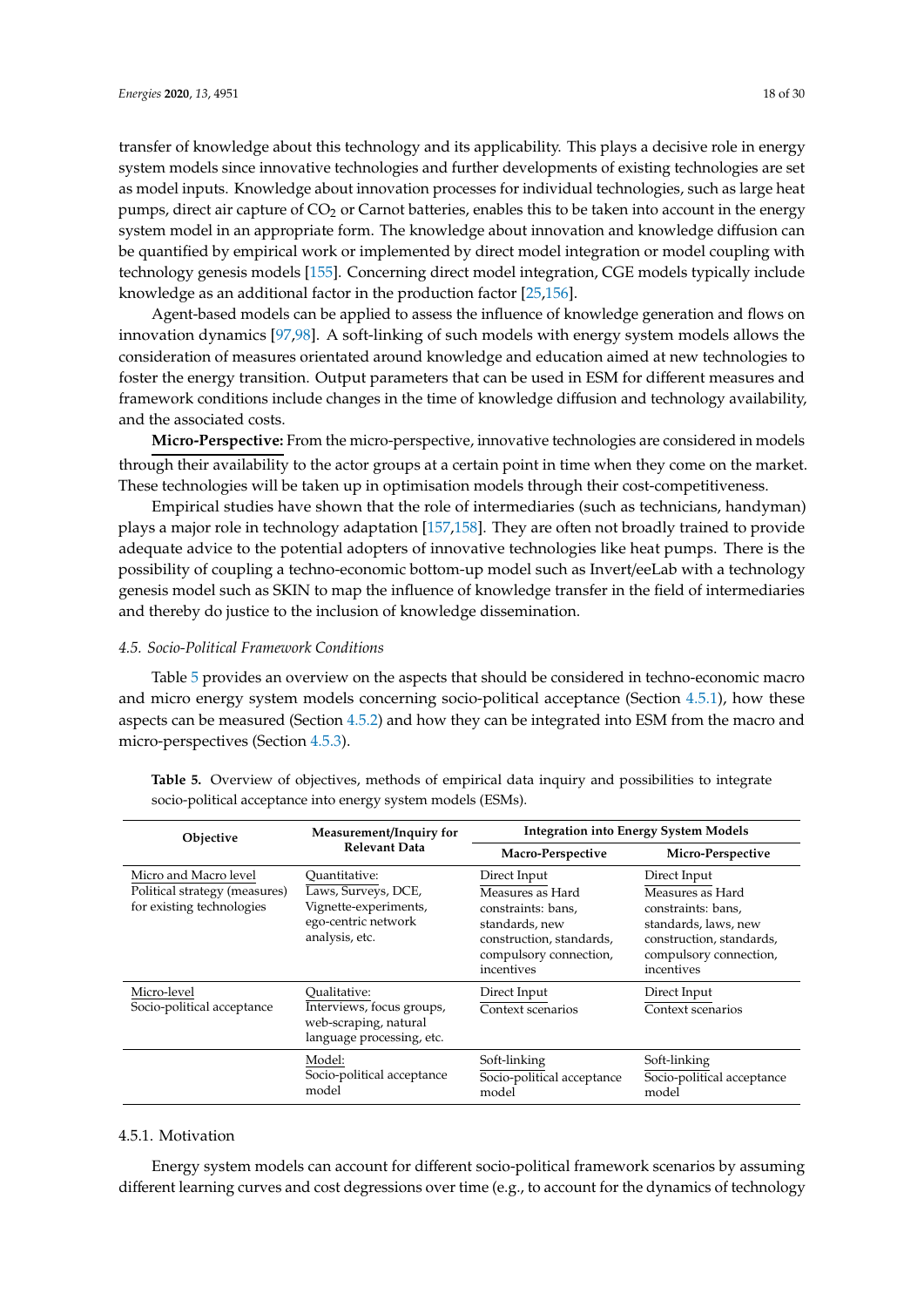development) or other technology parameters (e.g., to account for a change in the public perception of technology) as well as by defining model restrictions (e.g., to account for binding regulations like technology bans). With such approaches, it is possible to estimate the range of different dynamics in the transformation of the energy system, depending on different socio-political conditions. Besides, such approaches make it possible to estimate the range of different dynamics in the transformation of the energy system depending on different socio-political conditions. However, it remains undetermined how realistic the occurrence of different socio-political scenarios is or how policy measures should be designed to be effective and efficient. The combination of energy system models with analyses that provide insights into such questions would be of great practical importance.

#### <span id="page-18-0"></span>4.5.2. Empirical Data

There are several approaches for empirical analyses of the socio-political framework conditions. These include different forms of quantitative surveys (e.g., direct measurement by Likert- and rating-scales, discrete-choice- and vignette-experiments or ego-centric network analyses) as well as qualitative approaches (e.g., interviews and focus groups) of the public opinion regarding different political courses of action [\[91\]](#page-25-17). In addition, there are also methods to analyse public discourse regarding different political options. These include qualitative or quantitative (e.g., by web-scraping and natural language processing and/or network analyses) content analyses of political documents, news in media portals or comments in social-media (see e.g., [\[159–](#page-29-3)[163\]](#page-29-4)).

#### <span id="page-18-1"></span>4.5.3. Model Integration

**Macro-Perspective***:* The political framework and its development play a significant role in energy system models. Although ESOMs cannot directly, or can only partially, reflect the effects of single policy measures, they are considered implicitly, as they influence several model parameters. Regulatory measures can be taken into account in ESM by excluding certain technologies, or by making certain assumptions such as "everyone is obliged to provide their electric vehicle for grid stabilisation". Investment incentives can be implemented by changing cost assumptions. Standards can be adopted through technical parameterisation. The realisability of different framework conditions is related to socio-political acceptance [\[91\]](#page-25-17). Socio-political acceptance can be determined by agent-based models based on empirical surveys. As a result, information about the feasibility of different policy measures can help to develop a well-founded scenario framework. The political framework conditions are also often bundled into so-called policy packages. One way of putting together consistent policy packages is the cross-impact balance analysis, which quantifies the mutual interactions of various determinants so that only plausible and consistent combinations of determinants (e.g., political framework conditions) can be chosen.

**Micro-Perspective:** Policy instruments have also been assessed in micro optimising energy system models to incorporate consideration for targets, requirements for laws, boundaries from regulations as well as incentives [\[164\]](#page-29-5). These reflect overarching targets, such as renewable or energy efficiency targets, defined directly through minimum or maximum capacity bounds. Additionally, taxes, such as carbon taxes, can be placed on the consumption of carbon-emitting fuels and the impact on specific actor groups analysed. Policy parameters related to acceptance can be included, as previously stated in Section [4.2.3,](#page-12-1) through the use of hurdle rates to encourage technology adoption. In micro simulation models, policy measures can be directly integrated, similarly to macro models, concerning standards, bans, incentives, etc. The difference to macro-perspective models is that the effect of the policy measure is endogenously quantified in market shares. This can be utilised by adding a choice attribute into a DCE and gaining utility values for regulatory, financial or nudging measures. Scenario variations can also be applied to evaluate the impacts of certain policies. The feasibility of measures can be implemented as soft-coupling with a socio-political acceptance model to create a valid scenario framework.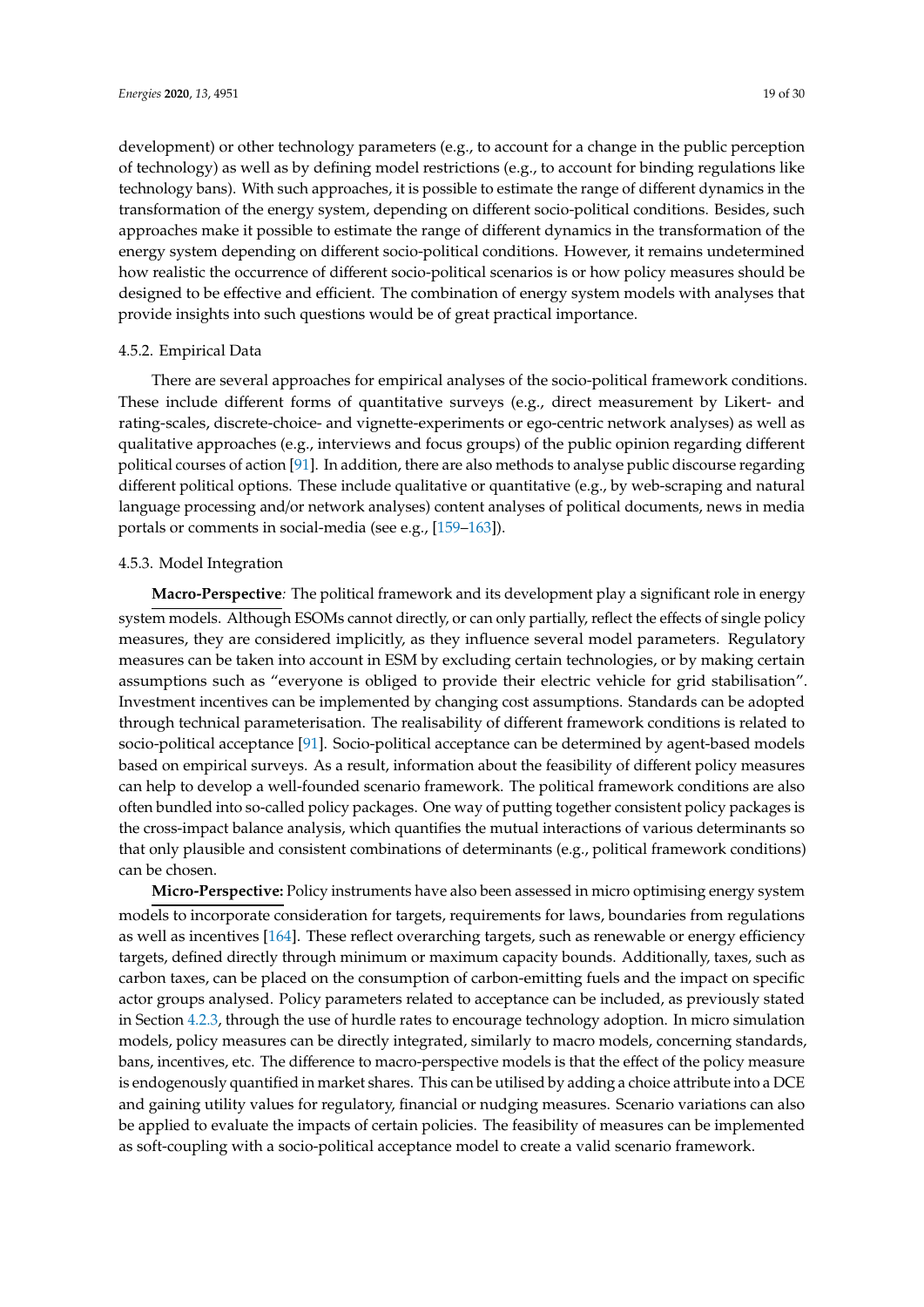#### <span id="page-19-0"></span>**5. Concept of Model Coupling**

Energy system analyses provide a basis for decision-makers regarding the design of and appropriate policy framework for the energy system. As described in Section [2,](#page-2-1) there are different approaches and models that assess different questions. The previous section has shown how empirical results and factors from the social sciences can be translated into macro and micro-perspective energy system models. However, it is not—or only barely—possible to develop a single model that takes into account all facets of the energy system, including the social environment. Based on an interdisciplinary discourse, this section suggests how the various models discussed can be coupled with each other to gain a deep understanding of the systemic interrelationships of the energy system and the transformation of the energy system. Figure 2 shows the concept of model coupling. Common to all models is that a context scenario must be defined initially to be able to show which effects arise under certain scenario conditions. and the tra[nsf](#page-19-1)ormation of the energy system. Figure 2 shows the concept of model coupling. Common<br>to all models is that a context scenario must be defined initially to be able to show which effects arise<br>under certain scen

<span id="page-19-1"></span>

**Figure 2.** Schematic overview of possible interactions of the energy system model **Figure 2.** Schematic overview of possible interactions of the energy system model (macro-perspective), transformation path model (micro-perspective), technology genesis model (innovation) and socio-political acceptance model.

The scenarios are composed of various factors from different dimensions, which can be The scenarios are composed of various factors from different dimensions, which can be orientated to the social, technical, economic, environmental and political (STEEP) dimensions. When creating scenarios, the mutual influence of the scenario determinants and the resulting potential inconsistency must be taken into account. One approach to address this shortcoming and develop consistent scenarios is the cross-impact balance analysis [\[54\]](#page-24-5).  $\,$ 

If an entire model's compound is considered, as shown in Figure [1,](#page-2-0) it is helpful to first define a common scenario to provide the framework. It is useful to select determinants that overlap in the different models. Thus, the technological and economic assumptions on price developments, developments, lifetimes or efficiencies should be harmonised and possible corridors should be cost developments, lifetimes or efficiencies should be harmonised and possible corridors should be determined. Concerning the policy framework, possible measures should be identified that have to determined. Concerning the policy framework, possible measures should be identified that have to be considered within the models. One aspect is the socio-political acceptance by citizens of these be considered within the models. One aspect is the socio-political acceptance by citizens of these measures influencing the feasibility of the measures and their probability of implementation. measures influencing the feasibility of the measures and their probability of implementation. Empirical input regarding socio-political acceptance can be gathered through surveys and other quantitative and qualitative methods. By combining these inputs into an agent-based simulation, the feasibility of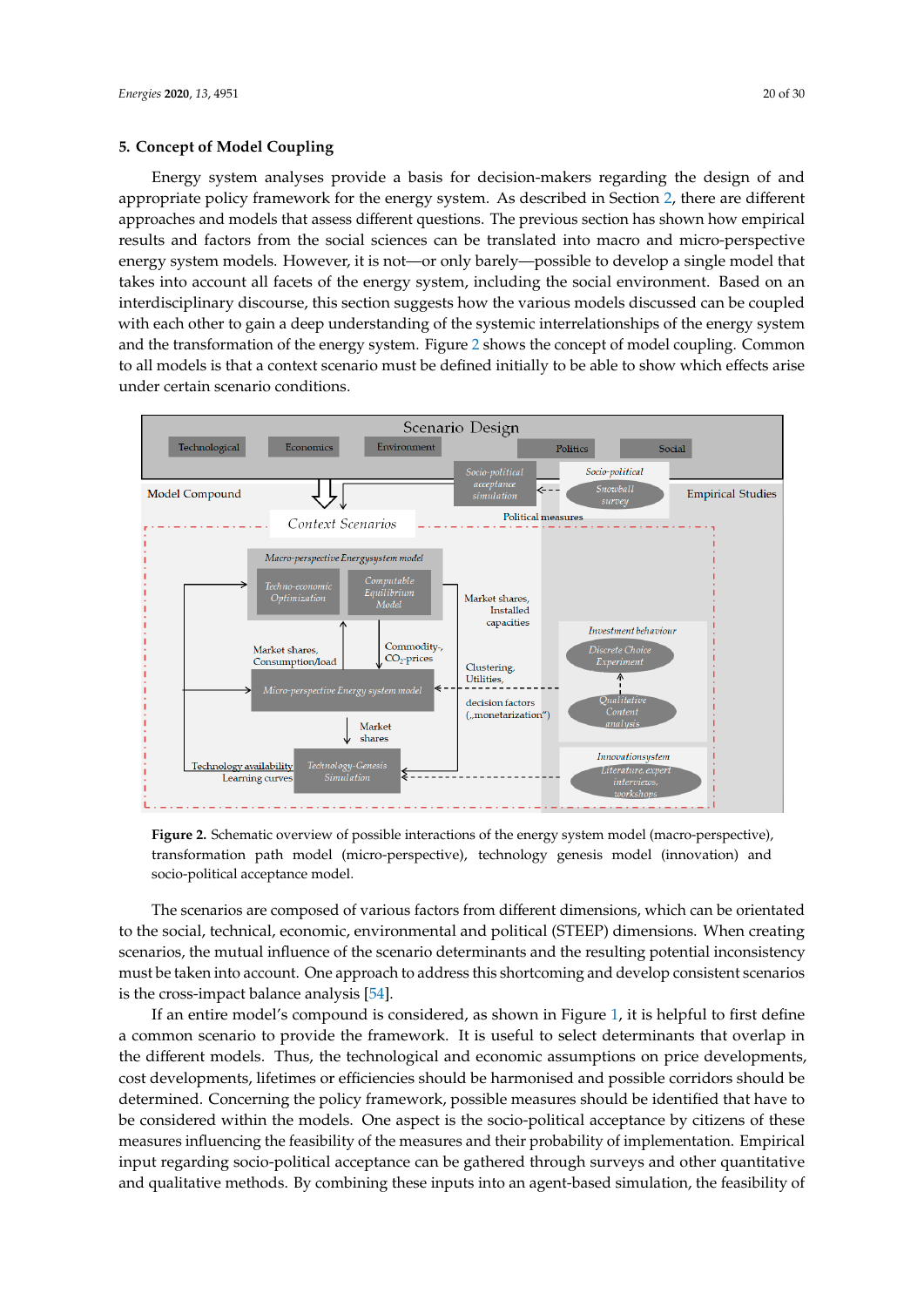different policy frameworks can be analysed and used as input for soft-linking with macro- and micro models (Section [3.1\)](#page-7-2). In addition, common determinants of social dimensions, such as GDP, population development, but also sufficient behaviour or environmental awareness, should be taken into account. About environmental determinants, factors such as air quality or availability of resources can be taken into account. In the context of this article, however, the social factors are the main focus.

The model coupling approach to be applied in this study combines the previously mentioned aspects and the energy transition with regard to heating.

Technological innovation or genesis is the basis for the technological field of transformation processes, such as the energy transition. The political framework sets the conditions, as focused technology research can be carried out, such as the German government's energy research programme or the European Union's Strategic Energy Technology (SET) Plan. Through targeted research and information campaigns, specific technologies are promoted to various actors. In addition to the technology genesis, the diffusion of knowledge is an important driver for the actual establishment of the technology in the market. This includes manufacturers, but also technicians and handymen, who influence the investment decisions of individuals. For the parameterisation of the technology genesis model, empirical studies (interviews, workshops, experts, etc.) are necessary to characterise processes and agents and to calibrate the model to observed innovation network structures, but also possible future market shares of the technology. As a result, an innovation model provides information on the temporal availability and shape of learning curves of technologies, which serve as input in ESM and diffusion models. Furthermore, the assessed amount of knowledge about innovative technologies of installers and craftsmen can be used to improve the modelling of technology diffusion.

Market acceptance or technology diffusion can be simulated or optimised based on micro-perspective energy system models. DCEs are a useful empirical data collection tool, in addition to the literature, as these can map the investment behaviour within an experiment and determine utility values based on which decision model can be built that is also linked to a stock model. The result of the micro-perspective model is the market penetration of technologies like heating systems, shares of heating systems and renovation rates based on investment behaviour under certain conditions.

If the target system is considered without taking investment behaviour into account, most ESM models conclude that heat pumps, as well as grid-bound heat supply with the simultaneous rising of the energy standard, are the solution in the transformation of the heat sector. A look at investment behaviour, however, shows that the majority of investments are made in gas condensing boilers, partly because of decision-making patterns and intermediaries such as technicians and the resulting investment decisions can also be implicitly reflected in the ESM. This makes it possible to quantify the effects of the framework conditions, e.g., in the building sector, on other sectors or imports of electricity or synthetic energy sources. In turn, the coupling is also possible in the other direction: Which basic conditions must be given (evaluation using a micro-perspective model) to reach a future target system.

It should be noted that with this type of model coupling, there is no successive model sequence presented. Instead, knowledge from the different models and their results, as well as the findings of empirical surveys, is made usable by improving the model assumptions of the individual models or the models themselves and by creating interfaces between the models. A common scenario framework is a basis for this. An interdisciplinary discourse clarifies the potentials and possibilities of model coupling. Overall, the analysis on a specific topic, such as the heat transition, can be significantly enriched by using different models and taking into account findings from different areas of transformation.

#### <span id="page-20-0"></span>**6. Discussion and Conclusions**

Energy system models (ESMs) can serve as decision support tool to inform political decision-makers about the energy transition. Classically, ESMs optimise the system under cost-minimising criteria considering techno-economic parameters, simulate future demand or technology uptake, or use the methodology of equilibrium models. However, the transformation of the energy system to meet climate policy goals and the Paris Accord is a societal process that will not take place as at a cost optimum.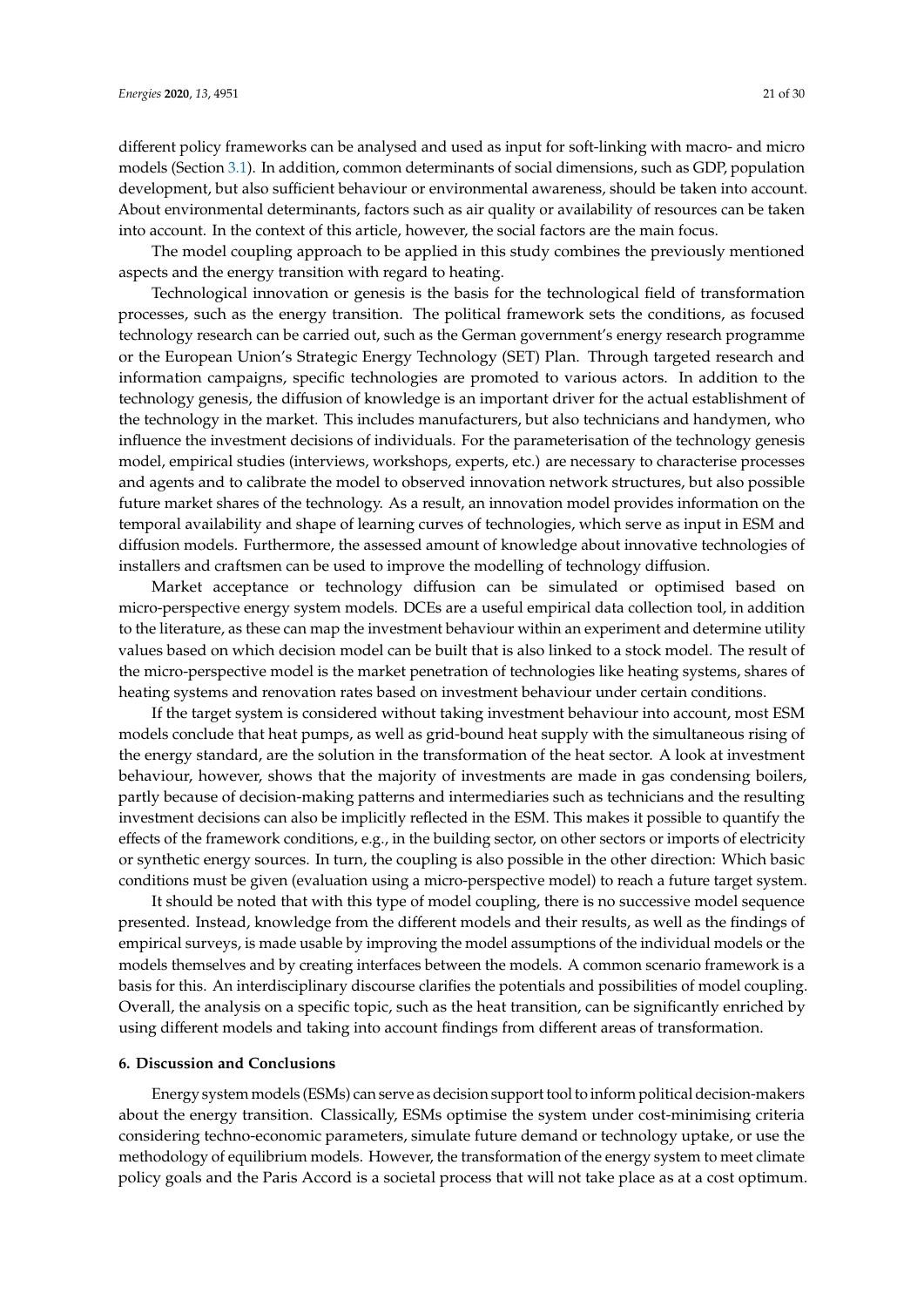For this reason, an increasing number of studies have been aiming to include social sciences in energy system models. This article reviews these various studies to ascertain which aspects are included in energy system models and how this is accomplished. The review has shown that there is little consensus on which social science factors should be considered and how these can be instrumentalised. Therefore, as a result of an interdisciplinary discourse, this article shows which factors should be considered, how they can be collected and what theoretical possibilities exist to integrate them into ESM. For this purpose, a subdivision of ESM into macro and micro-perspectives was carried out. While the macro-perspective covers the entire energy system, the micro-perspective focuses on techno-economic models that reflect the diffusion of technology. The literature review on the integration of social science factors shows that, up to now, the focus has been on considering only single areas of the social sciences in ESM, such as acceptance or user behaviour.

The following factors were identified: investment behaviour (market acceptance), user behaviour, local acceptance, technology genesis and socio-political acceptance. The empirical methods range from qualitative methods like interviews or focus groups to quantitative ones like discrete choice experiments (DCE) or egocentric network analysis. In the area of integrating social science factors, various options emerge: direct model input via setting upper and lower limits or technology exclusion, and monetisation collected through DCEs, expressed as willingness-to-pay or a soft model coupling. For almost all questions in the context of transformation, findings can be generated through sub-models. Their results can, in turn, be used to feed into ESM. In particular, the areas of technology genesis and socio-political acceptance have so far received little attention in ESM, or their assumptions in ESM are usually not well-founded. Therefore, sub-models are typically employed to analyse these aspects.

For a single model, considering all the aspects discussed, the inherent complexity of such a model would prevent efficient modelling. Therefore, a model compound would be better placed to harmonise the integration of these various areas. A possibility for this was proposed in Section [5,](#page-19-0) in which coupling between energy system modelling from macro-perspective and microsystem models, in combination with agent-based models with a focus on technology genesis and socio-political acceptance, was presented. To ensure a coherent scenario analysis, the modelling group should define a scenario framework in the form of context scenarios in advance.

In summary, there is a great need to integrate social and individual processes in energy system models to achieve more realistic analyses. However, the social processes are sometimes very complex and only a simplified representation is possible. The article shows how individual points can be addressed, but there is still a great need for interdisciplinary cooperation to make the models and the analysis better and the findings more profound.

**Author Contributions:** Conceptualization, C.S., A.D., C.K., J.S., U.F., F.W., J.G., S.W., B.D.-F., L.N. and C.B.; methodology, C.S., A.D., C.K., J.S., U.F., F.W., J.G., S.W., B.D.-F., L.N. and C.B.; writing—original draft preparation, C.S., A.D., C.K., J.S., U.F., F.W., J.G., S.W., B.D.-F., W.H. and C.H.; writing—review and editing, C.S., A.D., J.G., S.W., L.N. and C.B.; visualization, C.S.; project administration, J.G. All authors have read and agreed to the published version of the manuscript.

**Funding:** This paper was developed in the context of the research project "MANIFOLD: Model development and model coupling to actor behaviour in innovation and diffusion networks", funded by the federal ministry for economic affairs and energy BMWi; Funding code 03EI1006E.

**Conflicts of Interest:** The authors declare no conflict of interest.

#### **References**

- <span id="page-21-0"></span>1. Pfenninger, S.; Hawkes, A.; Keirstead, J. Energy systems modeling for twenty-first century energy challenges. *Renew. Sustain. Energy Rev.* **2014**, *33*, 74–86. [\[CrossRef\]](http://dx.doi.org/10.1016/j.rser.2014.02.003)
- <span id="page-21-1"></span>2. Nakata, T. Energy-economic models and the environment. *Prog. Energy Combust. Sci.* **2004**, *30*, 417–475. [\[CrossRef\]](http://dx.doi.org/10.1016/j.pecs.2004.03.001)
- <span id="page-21-2"></span>3. Ringkjøb, H.-K.; Haugan, P.M.; Solbrekke, I.M. A review of modelling tools for energy and electricity systems with large shares of variable renewables. *Renew. Sustain. Energy Rev.* **2018**, *96*, 440–459. [\[CrossRef\]](http://dx.doi.org/10.1016/j.rser.2018.08.002)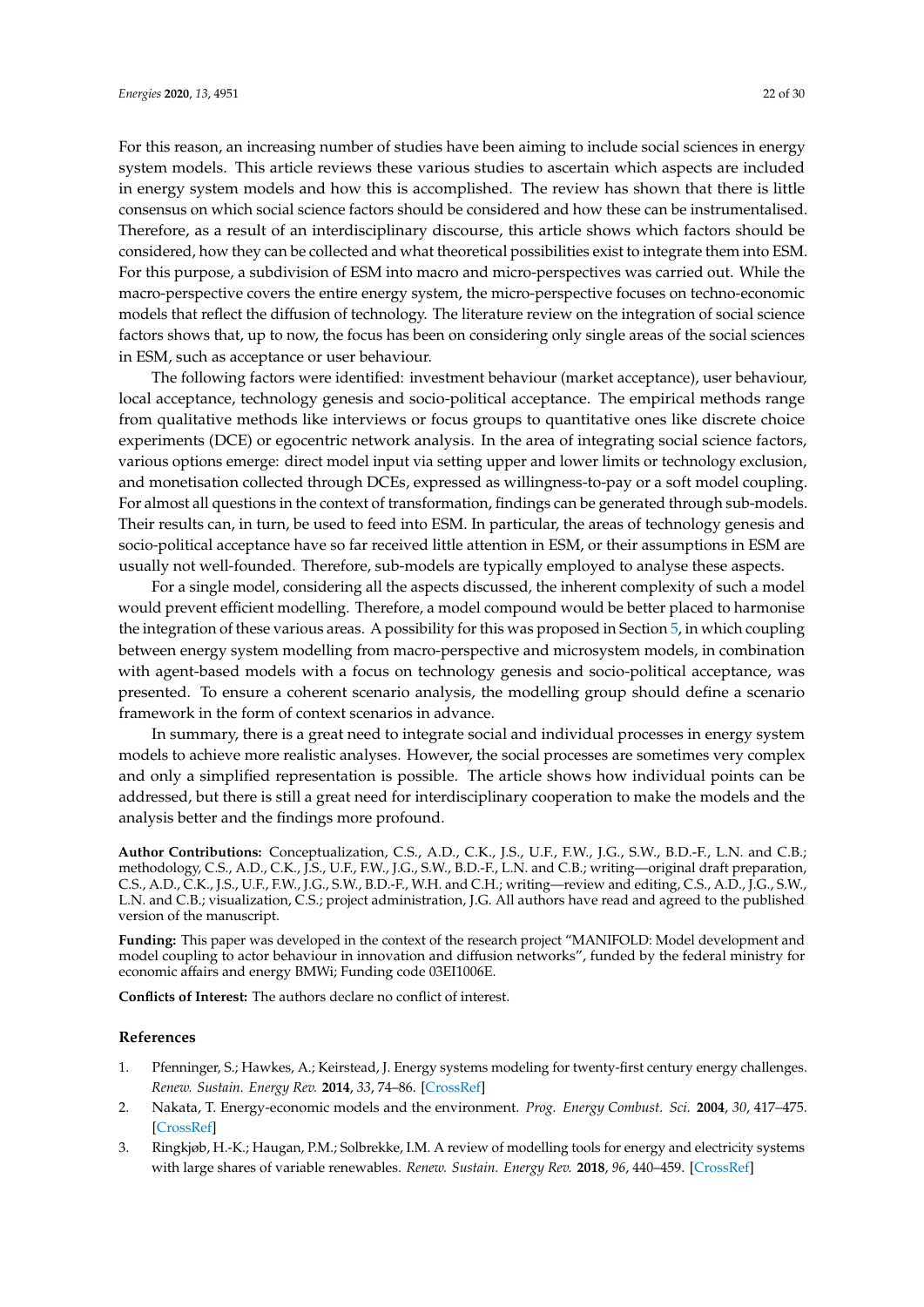- <span id="page-22-0"></span>4. Cherp, A.; Vinichenko, V.; Jewell, J.; Brutschin, E.; Sovacool, B. Integrating techno-economic, socio-technical and political perspectives on national energy transitions: A meta-theoretical framework. *Energy Res. Soc. Sci.* **2018**, *37*, 175–190. [\[CrossRef\]](http://dx.doi.org/10.1016/j.erss.2017.09.015)
- <span id="page-22-1"></span>5. Sovacool, B.K. Diversity: Energy studies need social science. *Nature* **2014**, *511*, 529–530. [\[CrossRef\]](http://dx.doi.org/10.1038/511529a) [\[PubMed\]](http://www.ncbi.nlm.nih.gov/pubmed/25079540)
- 6. Hodbod, J.; Adger, W.N. Integrating social-ecological dynamics and resilience into energy systems research. *Energy Res. Soc. Sci.* **2014**, *1*, 226–231. [\[CrossRef\]](http://dx.doi.org/10.1016/j.erss.2014.03.001)
- <span id="page-22-2"></span>7. Webler, T.; Tuler, S.P. Getting the engineering right is not always enough: Researching the human dimensions of the new energy technologies. *Energy Policy* **2010**, *38*, 2690–2691. [\[CrossRef\]](http://dx.doi.org/10.1016/j.enpol.2010.01.007)
- <span id="page-22-3"></span>8. Fuchs, D.; Gölz, S.; Graf, A.; Gumbert, T.; Klobasa, M.; Ruddat, M.; Sonnberger, M. Komplementäre Nutzung Verschiedener Energieversorgungskonzepte als Motor Gesellschaftlicher Akzeptanz und Individueller Partizipation zur Transformation Eines Robusten Energiesystems-Entwicklung Eines Integrierten Versorgungsszenarios (Komma-P). Abschlussbericht. 2016. Available online: http://[www.](http://www.energiewende-akzeptanz.de/wp-content/uploads/2017/12/KomMA_P_Abschlussbericht.pdf) energiewende-akzeptanz.de/wp-content/uploads/2017/12/[KomMA\\_P\\_Abschlussbericht.pdf](http://www.energiewende-akzeptanz.de/wp-content/uploads/2017/12/KomMA_P_Abschlussbericht.pdf) (accessed on 15 September 2020).
- <span id="page-22-4"></span>9. Wingenbach, M. *Integration Sozial-Ökologischer Faktoren in die Energiesystemmodellierung. Am. Beispiel von Entwicklungspfaden für den Windnergieausbau in Deutschland, Dissertation*; Zentrale Hochschulbibliothek Flensburg: Flensburg, Germany, 2019.
- <span id="page-22-5"></span>10. Ridha, E.; Nolting, L.; Praktiknjo, A. Complexity profiles: A large-scale review of energy system models in terms of complexity. *Energy Strategy Rev.* **2020**, *30*, 100515. [\[CrossRef\]](http://dx.doi.org/10.1016/j.esr.2020.100515)
- 11. Lopion, P.; Markewitz, P.; Robinius, M.; Stolten, D. A review of current challenges and trends in energy systems modeling. *Renew. Sustain. Energy Rev.* **2018**, *96*, 156–166. [\[CrossRef\]](http://dx.doi.org/10.1016/j.rser.2018.07.045)
- 12. Hall, L.M.H.; Buckley, A.R. A review of energy systems models in the UK: Prevalent usage and categorisation. *Appl. Energy* **2016**, *169*, 607–628. [\[CrossRef\]](http://dx.doi.org/10.1016/j.apenergy.2016.02.044)
- 13. Foley, A.M.; Ó Gallachóir, B.P.; Hur, J.; Baldick, R.; McKeogh, E.J. A strategic review of electricity systems models. *Energy* **2010**, *35*, 4522–4530. [\[CrossRef\]](http://dx.doi.org/10.1016/j.energy.2010.03.057)
- <span id="page-22-6"></span>14. Connolly, D.; Lund, H.; Mathiesen, B.V.; Leahy, M. A review of computer tools for analysing the integration of renewable energy into various energy systems. *Appl. Energy* **2010**, *87*, 1059–1082. [\[CrossRef\]](http://dx.doi.org/10.1016/j.apenergy.2009.09.026)
- <span id="page-22-7"></span>15. Spittler, N.; Gladkykh, G.; Diemer, A.; Davidsdottir, B. Understanding the Current Energy Paradigm and Energy System Models for More Sustainable Energy System Development. *Energies* **2019**, *12*, 1584. [\[CrossRef\]](http://dx.doi.org/10.3390/en12081584)
- <span id="page-22-8"></span>16. Böhringer, C.; Rutherford, T.F. Combining bottom-up and top-down. *Energy Econ.* **2008**, *30*, 574–596. [\[CrossRef\]](http://dx.doi.org/10.1016/j.eneco.2007.03.004)
- <span id="page-22-9"></span>17. Loulou, R.; Goldstein, G.; Kanudia, A.; Lettila, A.; Remme, U. Documentation for the TIMES Model PART I July 2016. Available online: https://iea-etsap.org/docs/[Documentation\\_for\\_the\\_TIMES\\_Model-Part-I\\_July-](https://iea-etsap.org/docs/Documentation_for_the_TIMES_Model-Part-I_July-2016.pdf)[2016.pdf](https://iea-etsap.org/docs/Documentation_for_the_TIMES_Model-Part-I_July-2016.pdf) (accessed on 15 September 2020).
- <span id="page-22-10"></span>18. Fraunhofer ISE. National Energy System Model with Focus on Intersectoral System Development-REMod. Available online: https://www.ise.fraunhofer.de/en/business-areas/[power-electronics-grids-and-smart-systems](https://www.ise.fraunhofer.de/en/business-areas/power-electronics-grids-and-smart-systems/energy-system-analysis/energy-system-models-at-fraunhofer-ise/remod.html)/ energy-system-analysis/[energy-system-models-at-fraunhofer-ise](https://www.ise.fraunhofer.de/en/business-areas/power-electronics-grids-and-smart-systems/energy-system-analysis/energy-system-models-at-fraunhofer-ise/remod.html)/remod.html (accessed on 7 July 2020).
- <span id="page-22-11"></span>19. Fraunhofer ISI. Welcome to the Enertile ®Website. Available online: <www.enertile.eu> (accessed on 7 July 2020).
- <span id="page-22-12"></span>20. Howells, M.; Rogner, H.; Strachan, N.; Heaps, C.; Huntington, H.; Kypreos, S.; Hughes, A.; Silveira, S.; DeCarolis, J.; Bazillian, M.; et al. OSeMOSYS: The Open Source Energy Modeling System. *Energy Policy* **2011**, *39*, 5850–5870. [\[CrossRef\]](http://dx.doi.org/10.1016/j.enpol.2011.06.033)
- <span id="page-22-13"></span>21. Pfenninger, S.; Pickering, B. Calliope: A multi-scale energy systems modelling framework. *JOSS* **2018**, *3*, 825. [\[CrossRef\]](http://dx.doi.org/10.21105/joss.00825)
- <span id="page-22-14"></span>22. Loulou, R.; Goldstein, G.; Noble, K. Documentation for the MARKAL Family of Models October 2004. Available online: https://iea-etsap.org/[MrklDoc-I\\_StdMARKAL.pdf](https://iea-etsap.org/MrklDoc-I_StdMARKAL.pdf) (accessed on 15 September 2020).
- <span id="page-22-15"></span>23. Böhringer, C. *Allgemeine Gleichgewichtsmodelle als Instrument der Energie-Und Umweltpolitischen Analyse—Theoretische Grundlagen und Empirische Anwendung*; ZEW: Frankfurt am Main, Germany, 1996.
- 24. Paltsev, S. Moving from Static to Dynamic General Equilibrium Economic Models (Notes for a beginner in MPSGE). Joint Program. In *The Science and Policy of Global Change*; Massachusetts Institute of Technology: Massachusetts, UK, 2004.
- <span id="page-22-16"></span>25. Zürn, M. *Auswirkungen des Technologischen Fortschritts und des Klimaschutzes auf die Stromerzeugung-Analysen mit Einem Allgemeinen Gleichgewichtsmodell. 1. Aufl*; Reihe: Industrieökonomik 7; Eul Verl: Lohmar, Germany, 2010.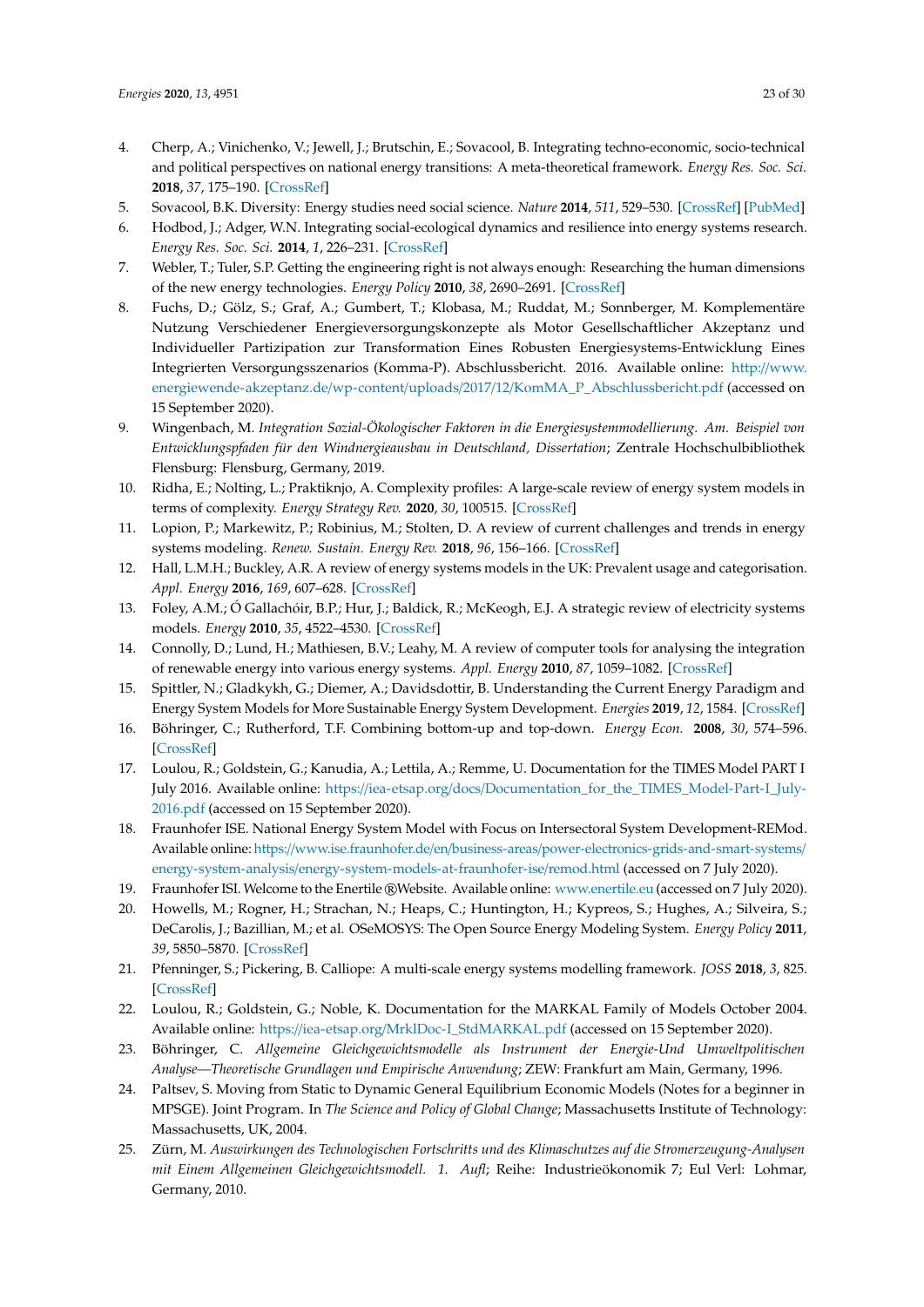- <span id="page-23-0"></span>26. Beestermöller, R. Die Energienachfrage Privater Haushalte und Ihre Bedeutung für den Klimaschutz–Volkswirtschaftliche Analysen zur Deutschen und Europäischen Klimapolitik mit Einem Technologiefundierten Allgemeinen Gleichgewichtsmodell: Forschungsbericht Band 128. Ph.D. Thesis, Universität Stuttgart, IER, Stuttgart, Germany, 2017.
- <span id="page-23-1"></span>27. Weitzel, M.; Ghosh, J.; Peterson, S.; Pradhan, B.K. Effects of international climate policy for India: Evidence from a national and global CGE model. *Environ. Dev. Econ.* **2015**, *20*, 516–538. [\[CrossRef\]](http://dx.doi.org/10.1017/S1355770X14000424)
- <span id="page-23-2"></span>28. Kiel Institute for the World Economy. Dynamic Applied Regional Trade Model (DART). Available online: https://www.ifw-kiel.de/institute/research-centers/[the-environment-and-natural-resources](https://www.ifw-kiel.de/institute/research-centers/the-environment-and-natural-resources/articles/dynamic-applied-regional-trade-model-dart/)/articles/ [dynamic-applied-regional-trade-model-dart](https://www.ifw-kiel.de/institute/research-centers/the-environment-and-natural-resources/articles/dynamic-applied-regional-trade-model-dart/)/ (accessed on 5 July 2020).
- <span id="page-23-3"></span>29. Östblom, G.; Berg, C. *The EMEC Model: Version 2.0. Working Paper No. 96*; National Institute of Economic Research: Stockholm, Sweden, 2006.
- <span id="page-23-4"></span>30. Otto, V. General Equlibrium Modelling-EMEC, National Institute of Economic Research, Stockholm. Available online: https://www.konj.se/english/about-nier/environmental-economics/[general-equlibrium-modelling-](https://www.konj.se/english/about-nier/environmental-economics/general-equlibrium-modelling---emec.html) [--emec.html](https://www.konj.se/english/about-nier/environmental-economics/general-equlibrium-modelling---emec.html) (accessed on 15 June 2020).
- <span id="page-23-5"></span>31. Capros, P.; van Regemorter, D.; Paroussos, L.; Karkatsoulis, P. *GEM-E3 Model. Documentation*; Publications Office of the European Union: Copenhagen, Denmark, 2013.
- <span id="page-23-6"></span>32. Sassi, O.; Crassous, R.; Hourcade, J.C.; Gitz, V.; Waisman, H.; Guivarch, C. IMACLIM-R: A modelling framework to simulate sustainable development pathways. *IJGENVI* **2010**, *10*, 5. [\[CrossRef\]](http://dx.doi.org/10.1504/IJGENVI.2010.030566)
- <span id="page-23-7"></span>33. Montenegro, R.C.; Lekavičius, V.; Brajković, J.; Fahl, U.; Hufendiek, K. Long-term distributional impacts of european cap-and-trade climate policies: A cge multi-regional analysis. *Sustainability* **2019**, *11*, 6868. [\[CrossRef\]](http://dx.doi.org/10.3390/su11236868)
- <span id="page-23-8"></span>34. Hermeling, C.; Löschel, A.; Mennel, T. A new robustness analysis for climate policy evaluations: A CGE application for the EU 2020 targets. *Energy Policy* **2013**, *55*, 27–35. [\[CrossRef\]](http://dx.doi.org/10.1016/j.enpol.2012.08.007)
- <span id="page-23-9"></span>35. Bye, B.; Fæhn, T.; Rosnes, O. *Residential Energy E*ffi*ciency and European Carbon Policies: A CGE-Analysis with Bottom-Up Information on Energy E*ffi*ciency Technologies*; Discussion Papers, No. 817; Statistics Norway, Research Department: Oslo, Norway, 2015.
- <span id="page-23-10"></span>36. CREE. SNoW-NO Statistics Norway's World Model for Norway. Available online: https://[www.cree.uio.no](https://www.cree.uio.no/models/snow/)/ [models](https://www.cree.uio.no/models/snow/)/snow/ (accessed on 13 June 2020).
- <span id="page-23-11"></span>37. Steinbach, J. *Modellbasierte Untersuchung von Politikinstrumenten zur Förderung Erneuerbarer Energien und Energiee*ffi*zienz im Gebäudebereich*; Fraunhofer Verlag: Stuttgart, Germany, 2016; ISBN 3839609879.
- <span id="page-23-12"></span>38. Mundaca, L.; Neij, L.; Worrell, E.; McNeil, M. Evaluating Energy Efficiency Policies with Energy-Economy Models. *Annu. Rev. Environ. Resour.* **2010**, *35*, 305–344. [\[CrossRef\]](http://dx.doi.org/10.1146/annurev-environ-052810-164840)
- <span id="page-23-13"></span>39. Kranzl, L.; Hummel, M.; Müller, A.; Steinbach, J. Renewable heating: Perspectives and the impact of policy instruments. *Energy Policy* **2013**, *59*, 44–58. [\[CrossRef\]](http://dx.doi.org/10.1016/j.enpol.2013.03.050)
- <span id="page-23-14"></span>40. Müller, A. *Energy Demand Assessment for Space Conditioning and Domestic Hot Water: A Case Study for the Austrian Building Stock. Dissertation*; TU Wien: Vienna, Austria, 2015. [\[CrossRef\]](http://dx.doi.org/10.13140/RG.2.1.1191.9529)
- <span id="page-23-15"></span>41. Ahanchian, M.; Tash, A.; Fahl, U. Methodological improvements to better represent actors' rational mobility and investment behaviour in a TIMES transport energy system model: An optimization approach. In Proceedings of the Social Simulation Conference, Mainz, Germany, 23–27 September 2019.
- <span id="page-23-17"></span>42. Dobbins, A.H. The Significance of Energy Poverty and Low Income as Key Barriers to the Achievement of Household Energy and Emissions Targets in Germany. Ph.D. Thesis, University of Stuttgart, IER, Stuttgart, Germany, in preparation.
- <span id="page-23-16"></span>43. Tash, A.; Ahanchian, M.; Fahl, U. Improved representation of investment decisions in the German energy supply sector: An optimization approach using the TIMES model. *Energy Strategy Rev.* **2019**, *26*, 100421. [\[CrossRef\]](http://dx.doi.org/10.1016/j.esr.2019.100421)
- <span id="page-23-18"></span>44. DOI/EIA. *Model. Documentation Report: Residential Sector Demand Module of the National Energy Modeling System*; U.S. Energy Information Administration: Washington, DC, USA, 1995.
- <span id="page-23-19"></span>45. EIA. Residential Demand Module of the National Energy Modeling System: Model. Documentation 2020. 2020. Available online: https://www.eia.gov/analysis/pdfpages/[m067index.php](https://www.eia.gov/analysis/pdfpages/m067index.php) (accessed on 1 July 2020).
- <span id="page-23-20"></span>46. Bataille, C.G.F. *Design and Application of a Energy-Economy Policy Model with Micro and Macro Economic Dynamics*; Simon Fraser University: Burnaby, BC, Canada, 2005.
- <span id="page-23-21"></span>47. Gamtessa, S. *An. Overview of the Buildings Module of the Canadian Integrated Modelling System (CIMS)*; U.S. Energy Information Administration: Washington, DC, USA, 2006.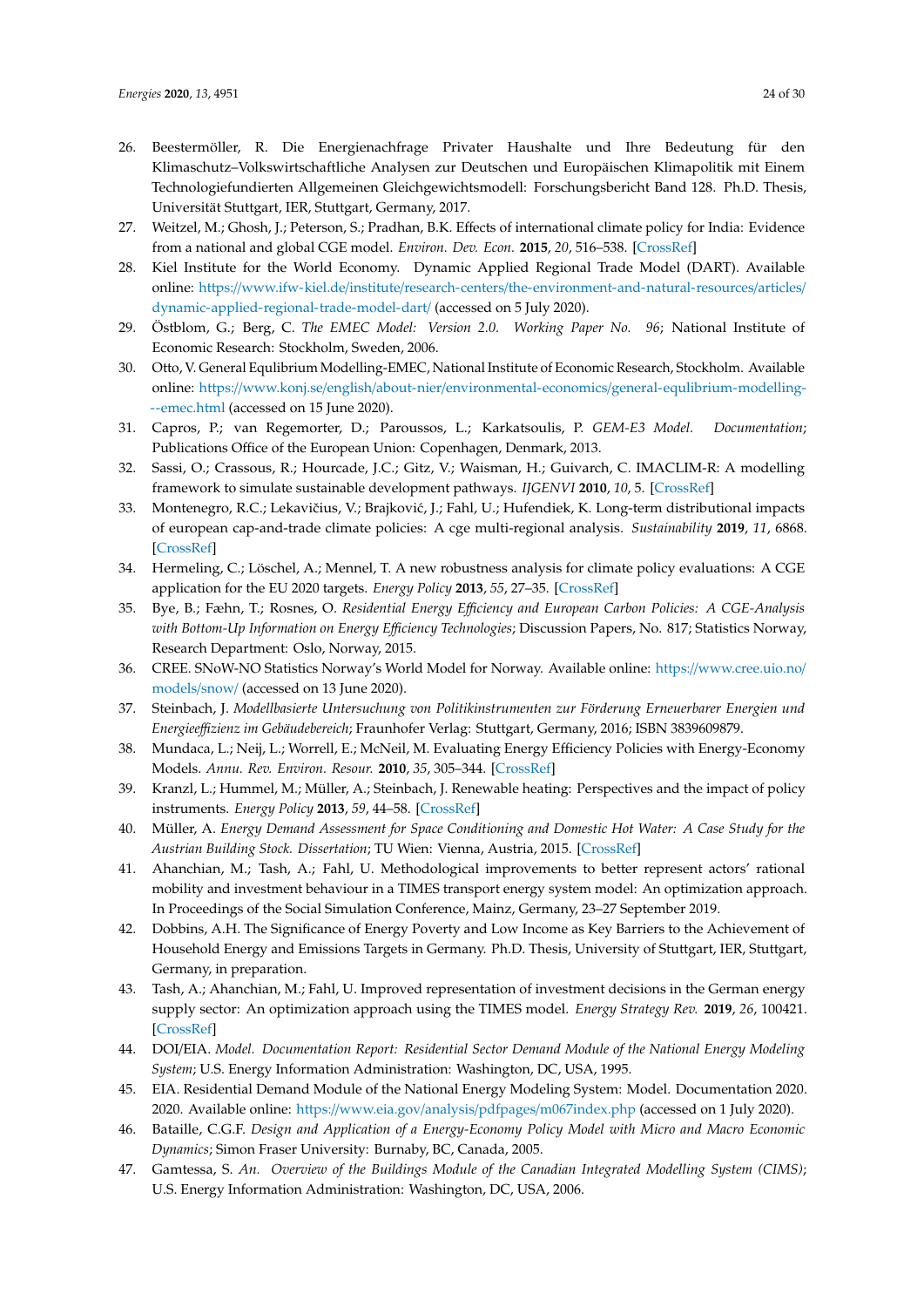- <span id="page-24-0"></span>48. Giraudet, L.-G.; Guivarch, C.; Quirion, P. Exploring the potential for energy conservation in French households through hybrid modeling. *Energy Econ.* **2012**, *34*, 426–445. [\[CrossRef\]](http://dx.doi.org/10.1016/j.eneco.2011.07.010)
- <span id="page-24-1"></span>49. Fleiter, T.; Rehfeldt, M.; Herbst, A.; Elsland, R.; Klingler, A.-L.; Manz, P.; Eidelloth, S. A methodology for bottom-up modelling of energy transitions in the industry sector: The FORECAST model. *Energy Strategy Rev.* **2018**, *22*, 237–254. [\[CrossRef\]](http://dx.doi.org/10.1016/j.esr.2018.09.005)
- <span id="page-24-2"></span>50. Lund, H. Energy PLAN Model. Advanced Energy System Analysis Computer Model.-Documentation Version 12. 2015. Available online: <www.EnergyPlan.eu> (accessed on 20 August 2020).
- <span id="page-24-3"></span>51. Brown, K.E.; Hottle, T.A.; Bandyopadhyay, R.; Babaee, S.; Dodder, R.S.; Kaplan, P.O.; Lenox, C.S.; Loughlin, D.H. Evolution of the United States Energy System and Related Emissions under Varying Social and Technological Development Paradigms: Plausible Scenarios for Use in Robust Decision Making. *Environ. Sci. Technol.* **2018**, *52*, 8027–8038. [\[CrossRef\]](http://dx.doi.org/10.1021/acs.est.8b00575)
- 52. Senkpiel, C.; Hauser, W.; Biener, W.; Längle, S.; Shammugam, S.; Garcia, K.R.; Kost, C. *Modellgestützte Analyse und Bewertung der Auswirkungen Einer Netzautarkie von Regionen im Deutschen Energiesystem. Schlussbericht*; Fraunhofer ISE: Freiburg, Germany, 2019.
- <span id="page-24-4"></span>53. Sterchele, P.; Brandes, J.; Heilig, J.; Wrede, D.; Kost, C.; Schlegl, T. *Wege Zu Einem Klimaneutralen Energiesystem*; Fraunhofer ISE: Freiburg, Germany, 2020.
- <span id="page-24-5"></span>54. Weimer-Jehle, W.; Buchgeister, J.; Hauser, W.; Kosow, H.; Naegler, T.; Poganietz, W.-R.; Pregger, T.; Prehofer, S.; von Recklinghausen, A.; Schippl, J.; et al. Context scenarios and their usage for the construction of socio-technical energy scenarios. *Energy* **2016**, *111*, 956–970. [\[CrossRef\]](http://dx.doi.org/10.1016/j.energy.2016.05.073)
- <span id="page-24-6"></span>55. Degel, M.; Christ, M.; Becker, L.; Grünert, J.; Wingenbach, C. *VerNetzen: Sozial-Ökologische und Technisch-Ökonomische Modellierung von Entwicklungspfaden der Energiewende. Projektabschlussbericht*; Europa-Universität Flensburg Zentrum für nachhaltige Energiesysteme (ZNES): Flensburg, Germany, 2016.
- <span id="page-24-7"></span>56. Savvidis, G.; Siala, K.; Weissbart, C.; Schmidt, L.; Borggrefe, F.; Kumar, S.; Pittel, K.; Madlener, R.; Hufendiek, K. The gap between energy policy challenges and model capabilities. *Energy Policy* **2019**, *125*, 503–520. [\[CrossRef\]](http://dx.doi.org/10.1016/j.enpol.2018.10.033)
- <span id="page-24-8"></span>57. Daly, H. (Ed.) *How We Treat Behaviour in Energy System Optimisation Models. Proceedings of the International BE4 Workshop on Incorporating Behaviour into Energy Systems Models, London, UK, 20 April 2015*; University College London: Londin, UK, 2015.
- <span id="page-24-9"></span>58. Rout, U.K. Modelling of Endogenous Technological Learning of Energy Technologies—An Analysis with a Global Multi-Regional Energy System Model. Ph.D. Thesis, KIIT University, Odisha, India, 2007.
- <span id="page-24-10"></span>59. Böhringer, C.; Rutherford, T.F. Integrating Bottom-Up into Top.-Down: A Mixed Complementarity Approach. *ZEW-Zent. für Eur. Wirtsch. Cent. Eur. Econ. Res. ZEW Discuss. Pap.* **2005**, 5–28. [\[CrossRef\]](http://dx.doi.org/10.2139/ssrn.770725)
- <span id="page-24-11"></span>60. Böhringer, C. The synthesis of bottom-up and top-down in energy policy modeling. *Energy Econ.* **1998**, *20*, 233–248. [\[CrossRef\]](http://dx.doi.org/10.1016/S0140-9883(97)00015-7)
- 61. Wing, I.S. The synthesis of bottom-up and top-down approaches to climate policy modeling: Electric power technologies and the cost of limiting US CO2 emissions. *Energy Policy* **2006**, *34*, 3847–3869. [\[CrossRef\]](http://dx.doi.org/10.1016/j.enpol.2005.08.027)
- <span id="page-24-12"></span>62. Küster, R. *Klimaschutz, Volkswirtschaft und Beschäftigung-Analysen zur Deutschen und Europäischen Klimaschutzpolitik mit Einem Berechenbaren Allgemeinen Gleichgewichtsmodell*; Mensch und Buch Verl.: Berlin, Germany, 2009.
- <span id="page-24-13"></span>63. Paltsev, S.; Reilly, J.M.; Jacoby, H.D.; Eckaus, R.S.; McFarland, J.R.; Sarofim, M.C.; Asadoorian, M.O.; Babiker, M.H. The MIT Emissions Prediction and Policy Analysis (EPPA) Model.: Version 4. 2005. Available online: http://[globalchange.mit.edu](http://globalchange.mit.edu/publication/14576)/publication/14576 (accessed on 21 September 2020).
- 64. Schäfer, A.; Jacoby, H.D. Experiments with a Hybrid CGE-MARKAL Model. *Energy J.* **2006**, *27*, 171–177. [\[CrossRef\]](http://dx.doi.org/10.5547/ISSN0195-6574-EJ-VolSI2006-NoSI2-9)
- 65. Berg, C. Household Transport Demand in a CGE-framework. *Environ. Resour. Econ.* **2007**, *37*, 573–597. [\[CrossRef\]](http://dx.doi.org/10.1007/s10640-006-9050-y)
- 66. Beestermöller, R.; Abrell, J. (Eds.) Macroeconomic Assessment of Vehicle Carbon Policies Using a Transport.-CGE-Model. for Germany. In Proceedings of the 12th IAEE European Energy Conference, Venice, Italy, 10–12 September 2012; Ca' Foscari University: Venice, Italy, 2012.
- 67. Abrell, J. Transport under Emission Trading-A Computable General Equilibrium Assessment. Ph.D. Thesis, Fakultät Wirtschaftswissenschaften der Technischen Universität Dresden, Dresden, Germany, 2009.
- 68. Abrell, J. Regulating CO2 emissions of transportation in Europe: A CGE-analysis using market-based instruments. *Transp. Res. Part D Transp. Environ.* **2010**, *15*, 235–239. [\[CrossRef\]](http://dx.doi.org/10.1016/j.trd.2010.02.002)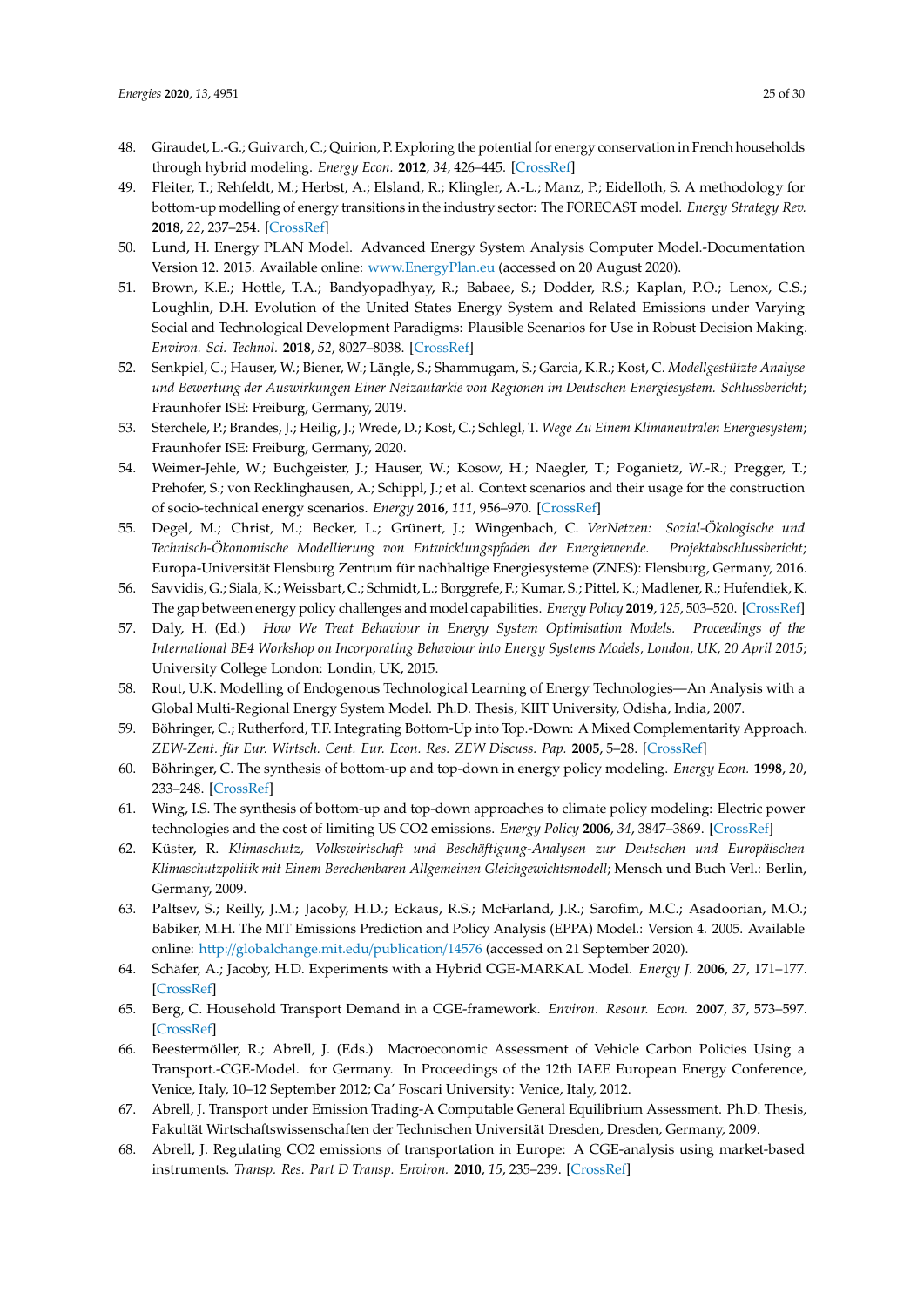- 69. Karplus, V.; Paltsev, S.; Babiker, M.; Reilly, J. Applying engineering and fleet detail to represent passenger vehicle transport in a computable general equilibrium model. *Econ. Model.* **2013**, *30*, 295–305. [\[CrossRef\]](http://dx.doi.org/10.1016/j.econmod.2012.08.019)
- <span id="page-25-0"></span>70. Karplus, V.J.; Paltsev, S.; Babiker, M.; Reilly, J.M. Should a vehicle fuel economy standard be combined with an economy-wide greenhouse gas emissions constraint? Implications for energy and climate policy in the United States. *Energy Econ.* **2013**, *36*, 322–333. [\[CrossRef\]](http://dx.doi.org/10.1016/j.eneco.2012.09.001)
- <span id="page-25-1"></span>71. Laitner, J.A.; Hanson, D.A. Modeling detailed energy-efficiency technologies and technology policies within a cge framework. *Energy J.* **2006**, *27*, 151–169. [\[CrossRef\]](http://dx.doi.org/10.5547/ISSN0195-6574-EJ-VolSI2006-NoSI2-8)
- <span id="page-25-2"></span>72. Hull, D.; Ó Gallachóir, B.P.; Walker, N. Development of a modelling framework in response to new European energy-efficiency regulatory obligations: The Irish experience. *Energy Policy* **2009**, *37*, 5363–5375. [\[CrossRef\]](http://dx.doi.org/10.1016/j.enpol.2009.07.059)
- <span id="page-25-3"></span>73. Bibas, R.; Méjean, A.; Hamdi-Cherif, M. Energy efficiency policies and the timing of action: An assessment of climate mitigation costs. *Technol. Forecast. Soc. Chang.* **2015**, *90*, 137–152. [\[CrossRef\]](http://dx.doi.org/10.1016/j.techfore.2014.05.003)
- <span id="page-25-6"></span>74. Parry, I.W.H.; Sigman, H.; Walls, M.; Williams, R.C., III. *The Incidence of Pollution Control Policies*; Discussion Papers dp-05-24; Resources for the Future: Washington, DC, USA, 2005.
- 75. Rausch, S.; Metcalf, G.E.; Reilly, J.M. Distributional impacts of carbon pricing: A general equilibrium approach with micro-data for households. *Energy Econ.* **2011**, *33*, 20–33. [\[CrossRef\]](http://dx.doi.org/10.1016/j.eneco.2011.07.023)
- 76. Orlov, A. Distributional effects of higher natural gas prices in Russia. *Energy Policy* **2017**, *109*, 290–600. [\[CrossRef\]](http://dx.doi.org/10.1016/j.enpol.2017.07.047)
- <span id="page-25-4"></span>77. Perera, S.; Siriwardana, M.; Mounter, S. The Impact of Trade Liberalisation on Poverty and Welfare in South Asia: A Special Reference to Sri Lanka. *Poverty Inequal. Policy* **2017**. [\[CrossRef\]](http://dx.doi.org/10.5772/intechopen.69506)
- <span id="page-25-5"></span>78. Feng, C.-C.; Chang, K.-F.; Lin, J.-X.; Lin, S.-M. The distributional effect of a carbon tax on income in Taiwan. *Sustainability* **2020**, *12*, 1530. [\[CrossRef\]](http://dx.doi.org/10.3390/su12041530)
- <span id="page-25-7"></span>79. Tsvetanov, T.; Segerson, K. Re-evaluating the role of energy efficiency standards: A behavioral economics approach. *J. Environ. Econ. Manag.* **2013**, *66*, 347–363. [\[CrossRef\]](http://dx.doi.org/10.1016/j.jeem.2013.04.006)
- <span id="page-25-8"></span>80. Train, K. *Discrete Choice Methods with Simulation*; University of California: Berkeley, CA, USA; Cambridge University Press: Cambridge, UK, 2002.
- <span id="page-25-9"></span>81. Braungardt, S.; Durand, A.; Schlomann, B.; Steinbach, J.; Schleich, J.; Whitmarsh, L.; Whittle, C. Changing energy efficiency technology adoption in households. *D 3.3 Work. Pap. Policies*. 2017. Available online: https://[www.briskee-cheetah.eu](https://www.briskee-cheetah.eu/)/ (accessed on 15 September 2020).
- <span id="page-25-10"></span>82. Ajzen, I. The theory of planned behavior. *Organ. Behav. Hum. Decis. Process.* **1991**, *50*, 179–211. [\[CrossRef\]](http://dx.doi.org/10.1016/0749-5978(91)90020-T)
- 83. Jackson, T. *Motivating Sustainable Consumption—A Review of Evidence on Consumer Behaviour and Behavioural Change*; A Report to the Sustainable Development Research Network; University of Surrey: Guildford, UK, 2004.
- <span id="page-25-11"></span>84. Rogers, E.M. *Di*ff*usion of Innovations*, 5th ed.; Free Press: Riverside, CA, USA, 2003; ISBN 0743258231.
- <span id="page-25-12"></span>85. Michelsen, C.C.; Madlener, R. Integrated theoretical framework for a homeowner's decision in favor of an innovative residential heating system. *SSRN J.* **2010**. [\[CrossRef\]](http://dx.doi.org/10.2139/ssrn.1620520)
- <span id="page-25-13"></span>86. Gigerenzer, G.; Todd, P.M. (Eds.) *Fast and Frugal Heuristics: The Adaptive Toolbox*; Oxford University Press: Oxford, UK, 1999.
- 87. Simon, H.A. *Models of Man: Social and Rational; Mathematical Essays on Rational Human Behavior in Society Setting*; Wiley: New York, NY, USA, 1957.
- <span id="page-25-14"></span>88. Wilson, C.; Dowlatabadi, H. Models of decision making and residential energy use. *Annu. Rev. Environ. Resour.* **2007**, *32*, 169–203. [\[CrossRef\]](http://dx.doi.org/10.1146/annurev.energy.32.053006.141137)
- <span id="page-25-15"></span>89. Sopha, B.M.; Klöckner, C.A.; Hertwich, E.G. Adoption and diffusion of heating systems in Norway: Coupling agent-based modeling with empirical research. *Environ. Innov. Soc. Transit.* **2013**, *8*, 42–61. [\[CrossRef\]](http://dx.doi.org/10.1016/j.eist.2013.06.001)
- <span id="page-25-16"></span>90. Wittmann, T. *Agent-Based Models of Energy Investment Decisions*; Physica-Verlag Heidelberg: Heidelberg, Germany, 2008; ISBN 978-3-7908-2003-4.
- <span id="page-25-17"></span>91. Drews, S.; van den Bergh, J.C.J.M. What explains public support for climate policies? A review of empirical and experimental studies. *Clim. Policy* **2016**, *16*, 855–876. [\[CrossRef\]](http://dx.doi.org/10.1080/14693062.2015.1058240)
- <span id="page-25-18"></span>92. Carlsson, B.; Stankiewicz, R. On the nature, function and composition of technological systems. *J. Evol. Econ.* **1991**, *1*, 93–118. [\[CrossRef\]](http://dx.doi.org/10.1007/BF01224915)
- 93. Wieczorek, A.J.; Negro, S.O.; Harmsen, R.; Heimeriks, G.J.; Luo, L.; Hekkert, M.P. A review of the European offshore wind innovation system. *Renew. Sustain. Energy Rev.* **2013**, *26*, 294–306. [\[CrossRef\]](http://dx.doi.org/10.1016/j.rser.2013.05.045)
- <span id="page-25-19"></span>94. Hekkert, M.P.; Suurs, R.A.A.; Negro, S.O.; Kuhlmann, S.; Smits, R.E.H.M. Functions of innovation systems: A new approach for analysing technological change. *Technol. Forecast. Soc. Chang.* **2007**, *74*, 413–432. [\[CrossRef\]](http://dx.doi.org/10.1016/j.techfore.2006.03.002)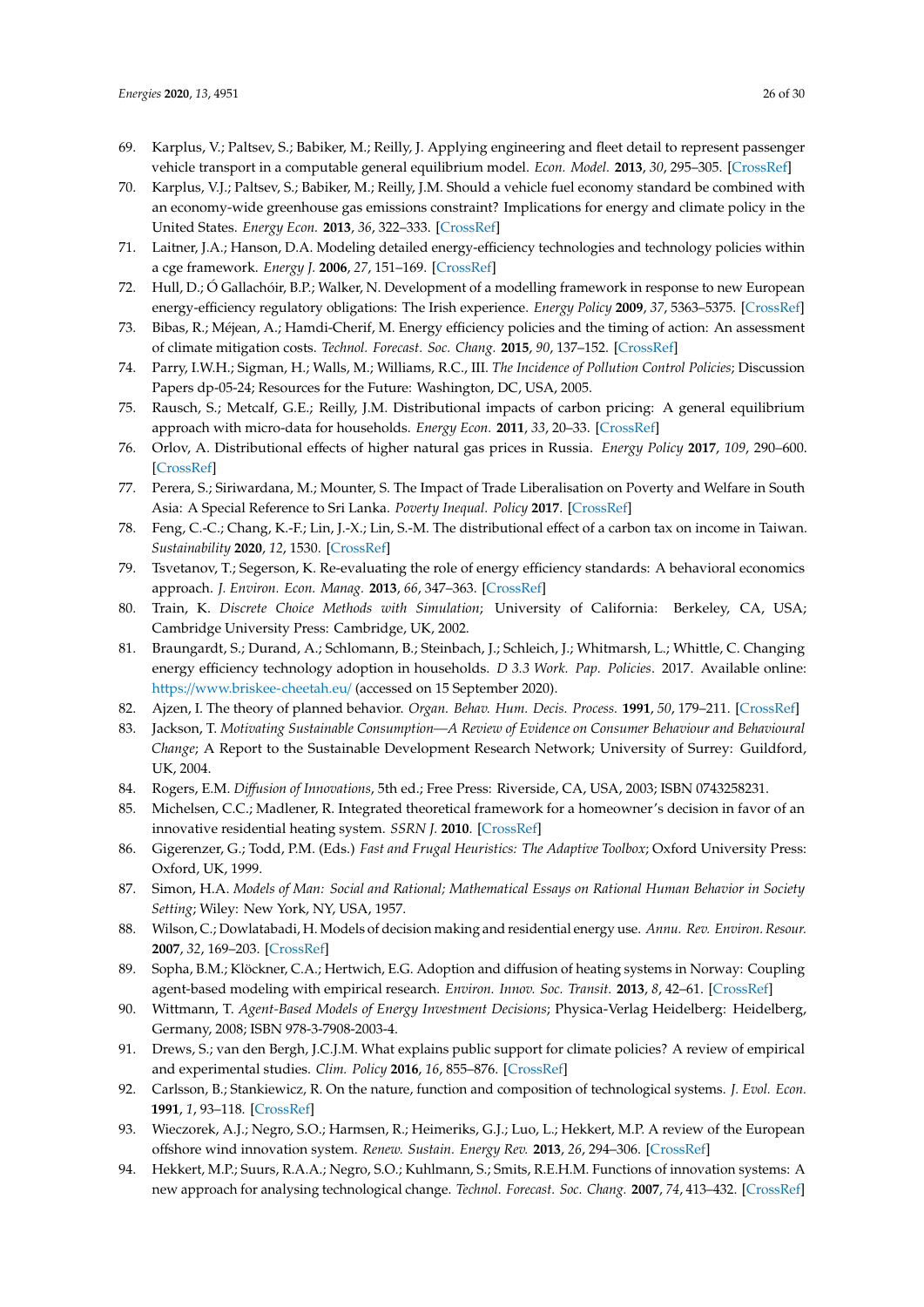- <span id="page-26-0"></span>95. Fagerberg, J. *Innovation, A Guide to the Literature*; Oxford University Press: Oxford, UK, 2009.
- <span id="page-26-1"></span>96. Gilbert, G.N. (Ed.) *Simulating Knowledge Dynamics in Innovation Networks*; Springer: Berlin/Heidelberg, Germany, 2014; ISBN 3662435071.
- <span id="page-26-2"></span>97. Droste-Franke, B.; Voge, M.; Nietgen, T.; van Doren, D.; O'Sullivan, M.; Deissenroth, M.; Nitsch, F.; Jacqué, K. Simulation von Innovationsdynamiken neuer Schlüsseltechnologien im Energiebereich am Beispiel von Lithium-Batterien. In *Schlussbericht, Projekt InnoSEn, BMWi, FKZ 03ET4032*; 2020; in preparation.
- <span id="page-26-3"></span>98. Droste-Franke, B.; Voge, M.; Fohr, G.; Nietgen, T.; van Doren, D. Simulating Innovation Networks of Lithium Batteries as Key Technologies in German Energy Transition. In *Ahrweiler et al.: Advances in Social Simulation, Springer Proceedings in Complexity*; 2020; in preparation.
- <span id="page-26-4"></span>99. Wüstenhagen, R.; Wolsink, M.; Bürer, M.J. Social acceptance of renewable energy innovation: An introduction to the concept. *Energy Policy* **2007**, *35*, 2683–2691. [\[CrossRef\]](http://dx.doi.org/10.1016/j.enpol.2006.12.001)
- <span id="page-26-5"></span>100. Schrage, A.; Wassermann, S.; Berneiser, J.; Gölz, S. Sozialwissenschaftliche Determinanten von Investitionsentscheidungen in erneuerbare Energietechnologien; Stuttgarter Beiträge zur Risiko-Und Nachhaltigkeitsforschung. 2018. Available online: https://[elib.uni-stuttgart.de](https://elib.uni-stuttgart.de/bitstream/11682/9607/1/%c3%9cberblickstudie_Schrage%20et%20al%202018.pdf)/bitstream/11682/9607/1/ [%c3%9cberblickstudie\\_Schrage%20et%20al%202018.pdf](https://elib.uni-stuttgart.de/bitstream/11682/9607/1/%c3%9cberblickstudie_Schrage%20et%20al%202018.pdf) (accessed on 8 February 2018).
- <span id="page-26-6"></span>101. Zweifel, P.; Praktiknjo, A.; Erdmann, G. *Energy Economics–Theory and Applications. Theory and Applications*; Springer: Berlin/Heidelberg, Germany, 2017; ISBN 3662530201.
- <span id="page-26-7"></span>102. Senkpiel, C.; Berneiser, J.; Steingrube, A.; Biener, W.; Gölz, S. Modeling investment decisions in renewable energy technologies: An introduction to simulating technology diffusion: Schwerpunktthema: Investitionsentscheidungen im Umweltkontext. *Umweltpsychologie* **2019**, *23*, 38–57.
- <span id="page-26-8"></span>103. Alriksson, S.; Oberg, T. Conjoint analysis for environmental evaluation–a review of methods and applications. *Environ. Sci. Pollut. Res. Int.* **2008**, *15*, 244–257. [\[CrossRef\]](http://dx.doi.org/10.1065/espr2008.02.479)
- <span id="page-26-9"></span>104. Louviere, J.J.; Flynn, T.N.; Carson, R.T. Discrete Choice Experiments Are Not Conjoint Analysis. *J. Choice Model.* **2010**, *3*, 57–72. [\[CrossRef\]](http://dx.doi.org/10.1016/S1755-5345(13)70014-9)
- <span id="page-26-10"></span>105. Klingler, A.-L. Self-consumption with PV + Battery systems: A market diffusion model considering individual consumer behaviour and preferences. *Appl. Energy* **2017**, *205*, 1560–1570. [\[CrossRef\]](http://dx.doi.org/10.1016/j.apenergy.2017.08.159)
- <span id="page-26-11"></span>106. Michelsen, C.C.; Madlener, R. Homeowners' preferences for adopting innovative residential heating systems: A discrete choice analysis for Germany. *Energy Econ.* **2012**, *34*, 1271–1283. [\[CrossRef\]](http://dx.doi.org/10.1016/j.eneco.2012.06.009)
- <span id="page-26-12"></span>107. Troiano, S.; Vecchiato, D.; Marangon, F.; Tempesta, T.; Nassivera, F. Households' Preferences for a New 'Climate-Friendly' Heating System: Does Contribution to Reducing Greenhouse Gases Matter? *Energies* **2019**, *12*, 2632. [\[CrossRef\]](http://dx.doi.org/10.3390/en12132632)
- <span id="page-26-13"></span>108. Ernst, A.; Briegel, R. A dynamic and spatially explicit psychological model of the diffusion of green electricity across Germany. *J. Environ. Psychol.* **2017**, *52*, 183–193. [\[CrossRef\]](http://dx.doi.org/10.1016/j.jenvp.2016.12.003)
- <span id="page-26-14"></span>109. Byrka, K.; Jędrzejewski, A.; Sznajd-Weron, K.; Weron, R. Difficulty is critical: The importance of social factors in modeling diffusion of green products and practices. *Renew. Sustain. Energy Rev.* **2016**, *62*, 723–735. [\[CrossRef\]](http://dx.doi.org/10.1016/j.rser.2016.04.063)
- <span id="page-26-15"></span>110. Salm, S. The investor-specific price of renewable energy project risk—A choice experiment with incumbent utilities and institutional investors. *Renew. Sustain. Energy Rev.* **2018**, *82*, 1364–1375. [\[CrossRef\]](http://dx.doi.org/10.1016/j.rser.2017.04.009)
- <span id="page-26-16"></span>111. Rogers, E.M. *Di*ff*usion of Innovations*, 3rd ed.; Free Press: New York, NY, USA; Collier Macmillan: London, UK, 1983; ISBN 0-02-926650-5.
- <span id="page-26-17"></span>112. Senkpiel, C.; Berneiser, J.; Baumann, D. Long-term diffusion of alternative private passenger cars in Germany. *Transp. Part D* **2020**, submitted.
- <span id="page-26-18"></span>113. Blanco, H.; Gómez Vilchez, J.J.; Nijs, W.; Thiel, C.; Faaij, A. Soft-linking of a behavioral model for transport with energy system cost optimization applied to hydrogen in EU. *Renew. Sustain. Energy Rev.* **2019**, *115*, 109349. [\[CrossRef\]](http://dx.doi.org/10.1016/j.rser.2019.109349)
- <span id="page-26-19"></span>114. Ahanchian, M.; Gregg, J.S.; Tattini, J.; Karlsson, K.B. Analyzing effects of transport policies on travelers' rational behaviour for modal shift in Denmark. *Case Stud. Transp. Policy* **2019**, *7*, 849–861. [\[CrossRef\]](http://dx.doi.org/10.1016/j.cstp.2019.07.010)
- <span id="page-26-20"></span>115. Tomaschek, J. *Long-Term Optimization of the Transport Sector to Address Greenhouse Gas Reduction Targets under Rapid Growth: Application of an Energy System Model for Gauteng Province, South Africa*; University of Stuttgart: Stuttgart, Germany, 2013. [\[CrossRef\]](http://dx.doi.org/10.18419/opus-2313)
- <span id="page-26-21"></span>116. Cayla, J.-M.; Maïzi, N. Integrating household behavior and heterogeneity into the TIMES-Households model. *Appl. Energy* **2015**, *139*, 56–67. [\[CrossRef\]](http://dx.doi.org/10.1016/j.apenergy.2014.11.015)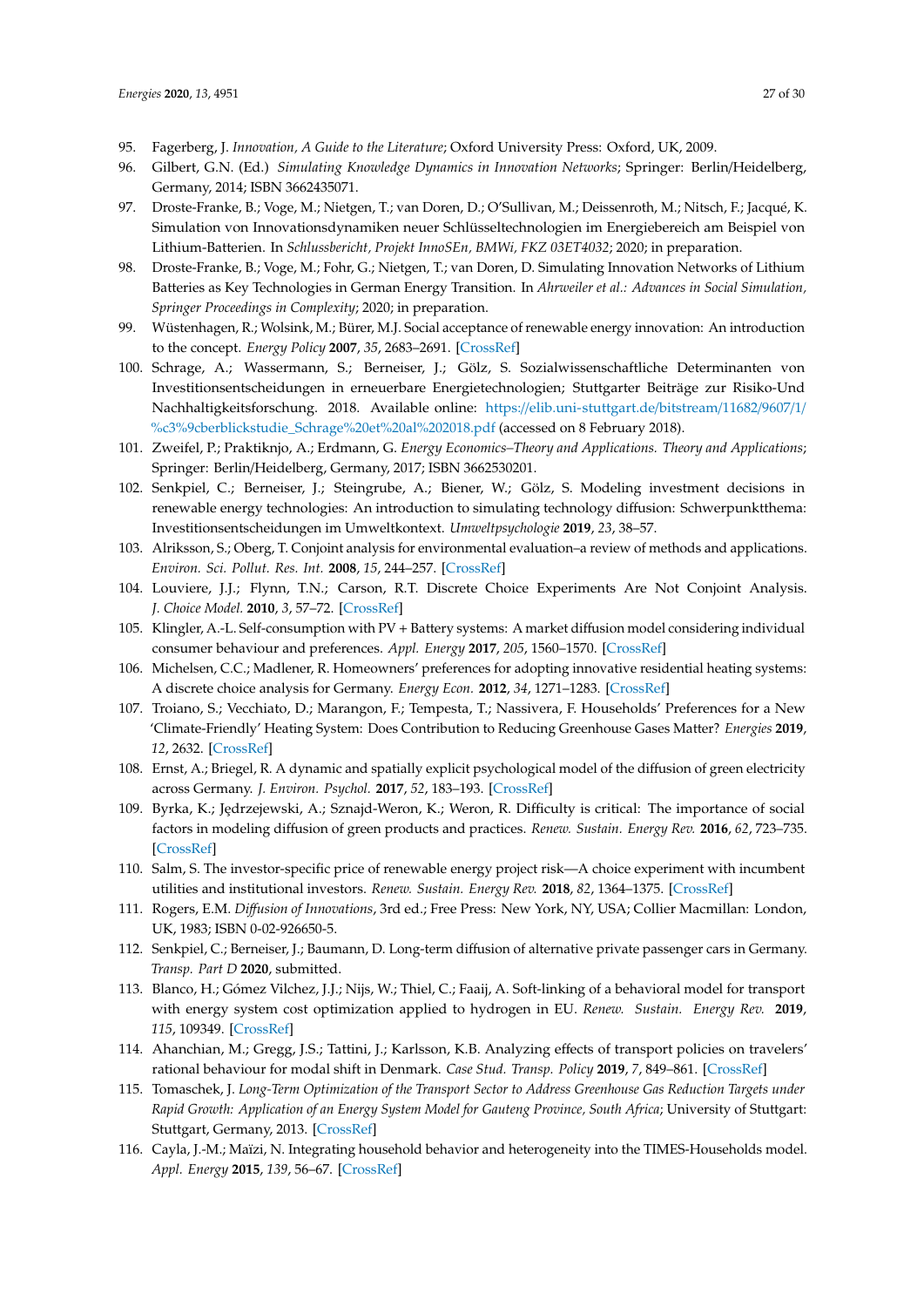- <span id="page-27-0"></span>117. Jaccard, M. Energy-Economcy Modeling and Behavioral Realism: How Much is Useful? In *Be4 Conference on Incorporating Behaviour into Energy Systems Models*; University College London: London, UK, 2015.
- <span id="page-27-1"></span>118. Horne, M.; Jaccard, M.; Tiedemann, K. Improving behavioral realism in hybrid energy-economy models using discrete choice studies of personal transportation decisions. *Energy Econ.* **2005**, *27*, 59–77. [\[CrossRef\]](http://dx.doi.org/10.1016/j.eneco.2004.11.003)
- <span id="page-27-2"></span>119. Tomaschek, J.; Dobbins, A.; Fahl, U. A Regional TIMES Model for Application in Gauteng, South. Africa. 2012. Available online: https://[administration.ier.uni-stuttgart.de](https://administration.ier.uni-stuttgart.de/publications/display/1069/de)/publications/display/1069/de (accessed on 15 September 2020).
- <span id="page-27-3"></span>120. Reveiu, A.; Smeureanu, I.; Dardala, M.; Kanala, R. Modelling Domestic Lighting Energy Consumption in Romania by Integrating Consumers Behavior. *Proced. Comput. Sci.* **2015**, *52*, 812–818. [\[CrossRef\]](http://dx.doi.org/10.1016/j.procs.2015.05.137)
- <span id="page-27-4"></span>121. Sikharulidze, A.; Goldstein, G.; Delaquil, P. Incorporating behavior change through modal-shifts in the MARKAL-Georgia transport sector. In Proceedings of the International BE4Workshop, London, UK, 20 April 2015. Available online: https://iea-etsap.org/workshop/be4\_workshop/[be4-sikarulidze-presentation.](https://iea-etsap.org/workshop/be4_workshop/be4-sikarulidze-presentation.pdf) [pdf](https://iea-etsap.org/workshop/be4_workshop/be4-sikarulidze-presentation.pdf) (accessed on 15 September 2020).
- <span id="page-27-5"></span>122. Ramea, K.; Bunch, D.; Yeh, S.; Ogden, J. Cochin times: Integra3on of Vehicle Consumer Choice in TIMES Model and its Implica3ons for Climate Policy Analysis. In Proceedings of the International BE4Workshop, London, UK, 20 April 2015. Available online: https://iea-etsap.org/workshop/[be4\\_workshop](https://iea-etsap.org/workshop/be4_workshop/be4-ramea-presentation.pdf)/be4-ramea[presentation.pdf](https://iea-etsap.org/workshop/be4_workshop/be4-ramea-presentation.pdf) (accessed on 15 September 2020).
- <span id="page-27-17"></span>123. Dobbins, A.; Fahl, U.; Hufendiek, K. Assessing the impact of energy poverty in the energy system through the application of a regional times model: Lessons from a case study in Gauteng, South Africa. In Proceedings of the International BE4Workshop, London, UK, 20 April 2015. Available online: [https:](https://iea-etsap.org/workshop/be4_workshop/be4-dobbins-presentation.pdf) //iea-etsap.org/workshop/be4\_workshop/[be4-dobbins-presentation.pdf](https://iea-etsap.org/workshop/be4_workshop/be4-dobbins-presentation.pdf) (accessed on 15 September 2020).
- <span id="page-27-6"></span>124. Kanala, R.; Caliskan, M.; Dardala, A.; Dardala, M.; Fragnière, E.; Furtuna, T.F.; Moresino, F.; Smeureanu, I.; Titan, E. Assessing demand side behaviour in long term energy modelling: The case of Romanian Social MARKAL. In Proceedings of the International BE4Workshop, London, UK, 20 April 2015. Available online: https://iea-etsap.org/workshop/be4\_workshop/[be4-kanala-presentation.pdf](https://iea-etsap.org/workshop/be4_workshop/be4-kanala-presentation.pdf) (accessed on 15 September 2020).
- <span id="page-27-7"></span>125. Dias, L.P.; Simões, S.; Gouveia, J.P.; Seixas, J. City energy modelling—Optimising local low carbon transitions with household budget constraints. *Energy Strategy Rev.* **2019**, *26*, 100387. [\[CrossRef\]](http://dx.doi.org/10.1016/j.esr.2019.100387)
- <span id="page-27-8"></span>126. Tattini, J.; Ramea, K.; Gargiulo, M.; Yang, C.; Mulholland, E.; Yeh, S.; Karlsson, K. Improving the representation of modal choice into bottom-up optimization energy system models—The MoCho-TIMES model. *Appl. Energy* **2018**, *212*, 265–282. [\[CrossRef\]](http://dx.doi.org/10.1016/j.apenergy.2017.12.050)
- <span id="page-27-9"></span>127. Sonnberger, M.; Ruddat, M. Disclosing citizens' perceptual patterns of the transition to renewable energy in Germany. *Nat. Cult.* **2018**, *13*, 253–280. [\[CrossRef\]](http://dx.doi.org/10.3167/nc.2018.130204)
- <span id="page-27-10"></span>128. Scheer, D.; Konrad, W.; Wassermann, S. The good, the bad, and the ambivalent: A qualitative study of public perceptions towards energy technologies and portfolios in Germany. *Energy Policy* **2017**, *100*, 89–100. [\[CrossRef\]](http://dx.doi.org/10.1016/j.enpol.2016.09.061)
- <span id="page-27-11"></span>129. Dear, M. Understanding and Overcoming the NIMBY Syndrome. *J. Am. Plan. Assoc.* **1992**, *58*, 288–300. [\[CrossRef\]](http://dx.doi.org/10.1080/01944369208975808)
- <span id="page-27-12"></span>130. Devine-Wright, P. Rethinking NIMBYism: The role of place attachment and place identity in explaining place-protective action. *J. Community Appl. Soc. Psychol.* **2009**, *19*, 426–441. [\[CrossRef\]](http://dx.doi.org/10.1002/casp.1004)
- <span id="page-27-13"></span>131. Batel, S. Research on the social acceptance of renewable energy technologies: Past, present and future. *Energy Res. Soc. Sci.* **2020**, *68*, 101544. [\[CrossRef\]](http://dx.doi.org/10.1016/j.erss.2020.101544)
- <span id="page-27-14"></span>132. Reusswig, F.; Braun, F.; Heger, I.; Ludewig, T.; Eichenauer, E.; Lass, W. Against the wind: Local opposition to the German Energiewende. *Util. Policy* **2016**, *41*, 214–227. [\[CrossRef\]](http://dx.doi.org/10.1016/j.jup.2016.02.006)
- <span id="page-27-15"></span>133. Walter, G. Determining the local acceptance of wind energy projects in Switzerland: The importance of general attitudes and project characteristics. *Energy Res. Soc. Sci.* **2014**, *4*, 78–88. [\[CrossRef\]](http://dx.doi.org/10.1016/j.erss.2014.09.003)
- <span id="page-27-16"></span>134. Pfluger, B.; Tersteegen, B.; Franke, B.; Bernath, C.; Bossmann, T.; Deac, G.; Elsland, R.; Fleiter, T.; Kühn, A.; Ragwitz, M.; et al. Modul 10.a: Reduktion der Treibhausgasemissionen Deutschlands um 95% bis 2050 Grundsätzliche Überlegungen zu Optionen und Hemmnissen. Langfristszenarien für die Transformation des Energiesystems in Deutschland-Studie im Auftrag des Bundesministeriums für Wirtschaft und Energie. 2017. Available online: https://www.bmwi.de/Redaktion/DE/Downloads/B/[berichtsmodul-10-a-bericht-reduktion](https://www.bmwi.de/Redaktion/DE/Downloads/B/berichtsmodul-10-a-bericht-reduktion-der-treibhausgasemissionen-deutschlands-langfassung.pdf?__blob=publicationFile&v=4)[der-treibhausgasemissionen-deutschlands-langfassung.pdf?\\_\\_blob](https://www.bmwi.de/Redaktion/DE/Downloads/B/berichtsmodul-10-a-bericht-reduktion-der-treibhausgasemissionen-deutschlands-langfassung.pdf?__blob=publicationFile&v=4)=publicationFile&v=4 (accessed on 25 March 2019).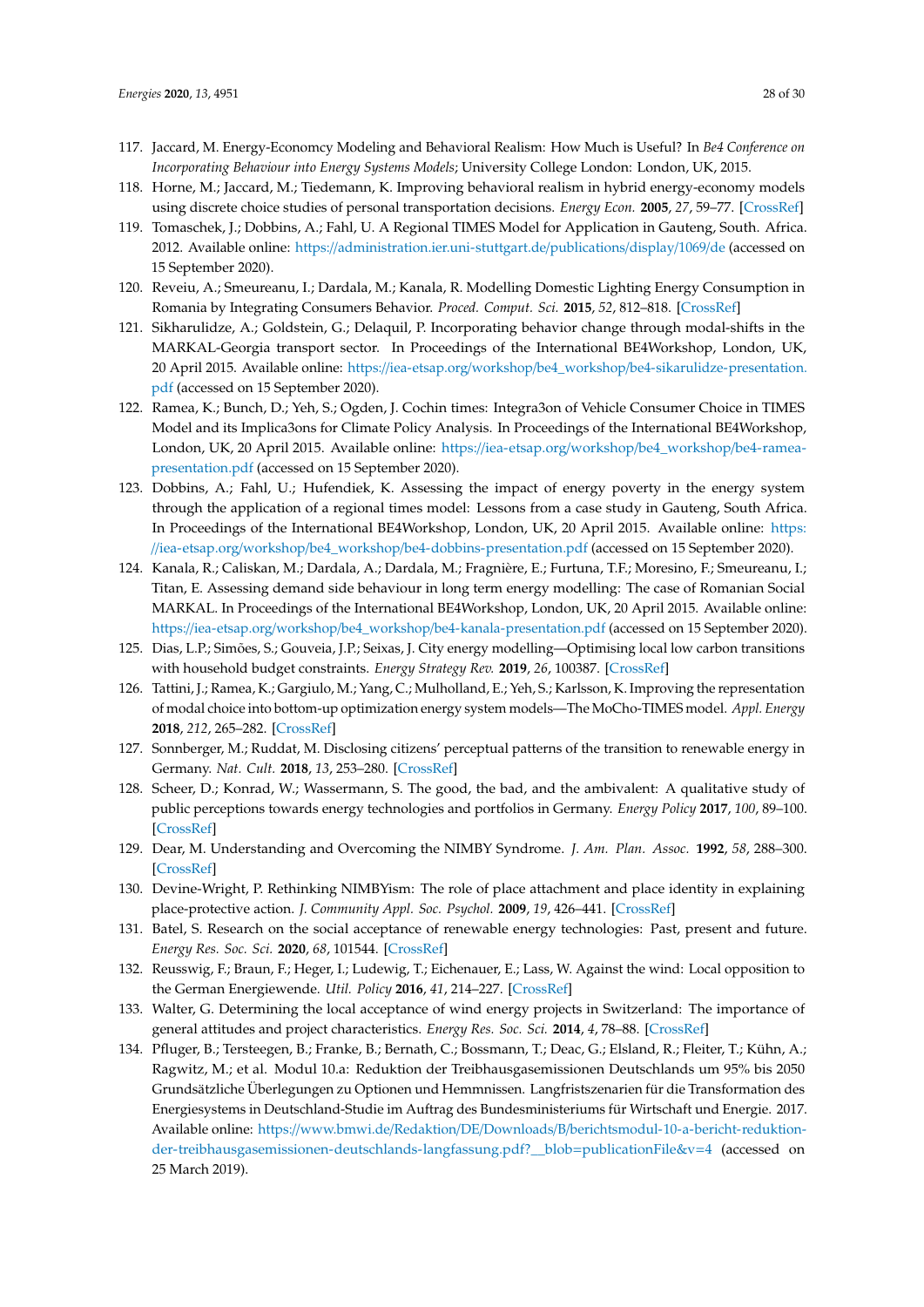- <span id="page-28-0"></span>135. García, J.H.; Cherry, T.L.; Kallbekken, S.; Torvanger, A. Willingness to accept local wind energy development: Does the compensation mechanism matter? *Energy Policy* **2016**, *99*, 165–173. [\[CrossRef\]](http://dx.doi.org/10.1016/j.enpol.2016.09.046)
- <span id="page-28-1"></span>136. Wille, F. Theoretical and empirical analysis of user-behavior. Development of a Process for Integrated Development and Evaluation of Energy Scenarios for Lower Saxony—Final Report of the Research Project Neds–Nachhaltige Energieversorgung Niedersachsen. 2019. Available online: https://cuvillier.de/de/shop/publications/[8139-development-of-a-process-for-integrated](https://cuvillier.de/de/shop/publications/8139-development-of-a-process-for-integrated-development-and-evaluation-of-energy-scenarios-for-lower-saxony)[development-and-evaluation-of-energy-scenarios-for-lower-saxony](https://cuvillier.de/de/shop/publications/8139-development-of-a-process-for-integrated-development-and-evaluation-of-energy-scenarios-for-lower-saxony) (accessed on 15 September 2020).
- <span id="page-28-2"></span>137. Moore, H.E.; Boldero, J. Designing Interventions that Last: A Classification of Environmental Behaviors in Relation to the Activities, Costs, and Effort Involved for Adoption and Maintenance. *Front. Psychol.* **2017**, *8*, 1874. [\[CrossRef\]](http://dx.doi.org/10.3389/fpsyg.2017.01874) [\[PubMed\]](http://www.ncbi.nlm.nih.gov/pubmed/29163265)
- <span id="page-28-3"></span>138. Fell, M.J.; Shipworth, D.; Huebner, G.M.; Elwell, C.A. Public acceptability of domestic demand-side response in Great Britain: The role of automation and direct load control. *Energy Res. Soc. Sci.* **2015**, *9*, 72–84. [\[CrossRef\]](http://dx.doi.org/10.1016/j.erss.2015.08.023)
- <span id="page-28-4"></span>139. Torriti, J. A review of time use models of residential electricity demand. *Renew. Sustain. Energy Rev.* **2014**, *37*, 265–272. [\[CrossRef\]](http://dx.doi.org/10.1016/j.rser.2014.05.034)
- <span id="page-28-5"></span>140. Grüger, F.; Dylewski, L.; Robinius, M.; Stolten, D. Carsharing with fuel cell vehicles: Sizing hydrogen refueling stations based on refueling behavior. *Appl. Energy* **2018**, *228*, 1540–1549. [\[CrossRef\]](http://dx.doi.org/10.1016/j.apenergy.2018.07.014)
- <span id="page-28-6"></span>141. Praktiknjo, A.J. Stated preferences based estimation of power interruption costs in private households: An example from Germany. *Energy* **2014**, *76*, 82–90. [\[CrossRef\]](http://dx.doi.org/10.1016/j.energy.2014.03.089)
- <span id="page-28-7"></span>142. IAEA. Model for Analysis of Energy Demand (MAED-2). Available online: https://[www.iaea.org](https://www.iaea.org/publications/7430/model-for-analysis-of-energy-demand-maed-2)/publications/ 7430/[model-for-analysis-of-energy-demand-maed-2](https://www.iaea.org/publications/7430/model-for-analysis-of-energy-demand-maed-2) (accessed on 7 March 2020).
- <span id="page-28-8"></span>143. Hennessy, H.; Fitzgerald, J. *The HERMES Model of the Irish Energy Sector*; ESRI: Redlands, CA, USA, 2011.
- <span id="page-28-9"></span>144. Fischer, D.; Surmann, A.; Biener, W.; Selinger-Lutz, O. From residential electric load profiles to flexibility profiles—A stochastic bottom-up approach. *Energy Build.* **2020**, 110133. [\[CrossRef\]](http://dx.doi.org/10.1016/j.enbuild.2020.110133)
- <span id="page-28-10"></span>145. Fischer, D.; Härtl, A.; Wille-Haussmann, B. Model for electric load profiles with high time resolution for German households. *Energy Build.* **2015**, *92*, 170–179. [\[CrossRef\]](http://dx.doi.org/10.1016/j.enbuild.2015.01.058)
- <span id="page-28-11"></span>146. Pregger, T.; Luca de Tena, D.; O'Sullivan, M.; Roloff, N.; Schmid, S.; Propfe, B.; Hülsebusch, D.; Wille-Haussmann, B.; Schwunck, S. *Perspektiven von Elektro-*/*Hybridfahrzeugen in Einem Versorgungssystem mit Hohem Anteil Dezentraler und Erneuerbarer Energiequellen*; DLR: Stuttgart, Germany; FhG-ISE: Freiburg, Germany; RWTH: Aachen, Germany, 2012. Available online: https://www.dlr.de/tt/[desktopdefault.aspx](https://www.dlr.de/tt/desktopdefault.aspx/tabid-2885/4422_read-15380/)/ tabid-2885/[4422\\_read-15380](https://www.dlr.de/tt/desktopdefault.aspx/tabid-2885/4422_read-15380/)/ (accessed on 15 September 2020).
- <span id="page-28-12"></span>147. Seebauer, S. The psychology of rebound effects: Explaining energy efficiency rebound behaviours with electric vehicles and building insulation in Austria. *Energy Res. Soc. Sci.* **2018**, *46*, 311–320. [\[CrossRef\]](http://dx.doi.org/10.1016/j.erss.2018.08.006)
- <span id="page-28-13"></span>148. Azevedo, I.M.L. Consumer End-Use Energy Efficiency and Rebound Effects. *Annu. Rev. Environ. Resour.* **2014**, *39*, 393–418. [\[CrossRef\]](http://dx.doi.org/10.1146/annurev-environ-021913-153558)
- <span id="page-28-14"></span>149. Laege, E. Entwicklung des Energiesektors im Spannungsfeld von Klimaschutz und Ökonomie: Eine Modellgestützte Systemanalyse. Ph.D. Thesis, Universität Stuttgart—Institut für Energiewirtschaft-Und Rationelle Energieanwendung, Stuttgart, Germany, 2001.
- <span id="page-28-15"></span>150. Zell-Ziegler, C.; Förster, H. Mit Suffizienz Mehr Klimaschutz Modellieren. Zwischenbericht. 2018. Available online: https://[www.umweltbundesamt.de](https://www.umweltbundesamt.de/publikationen/suffizienz-mehr-klimaschutz-modellieren)/publikationen/suffizienz-mehr-klimaschutz[modellieren](https://www.umweltbundesamt.de/publikationen/suffizienz-mehr-klimaschutz-modellieren) (accessed on 24 January 2020).
- <span id="page-28-16"></span>151. Landau, R.; Rosenberg, N. (Eds.) *The Positive Sum Strategy. Harnessing Technology for Economic Growth*; National Academy Press: Washington, DC, USA, 1986; ISBN 6610222061.
- <span id="page-28-17"></span>152. Görig, M.; Breyer, C. Energy learning curves of PV systems. *Environ. Prog. Sustain. Energy* **2016**, *35*, 914–923. [\[CrossRef\]](http://dx.doi.org/10.1002/ep.12340)
- <span id="page-28-18"></span>153. Droste-Franke, B.; Fohr, G. Simulating innovation of key technologies in German energy transition. In Proceedings of the Social Simulations Conference, ESSA, Dublin, Ireland, 25–29 September 2017; pp. 25–29.
- <span id="page-28-19"></span>154. Globisch, J.; Droste-Franke, B.; Fohr, G.; Wassermann, S. Simulation von Innovationsdynamiken im Kontext der Energiewende. *TATuP* **2019**, *28*, 34–40. [\[CrossRef\]](http://dx.doi.org/10.14512/tatup.28.3.34)
- <span id="page-28-20"></span>155. Forum für Energiemodelle. *Forum für Energiemodelle und Energiewirtschaftliche Systemanalysen in Deutschland: Energiemodelle zu Innovation und Moderner Energietechnik—Analyse Exogenen und Endogenen Technischen Fortschritts in der Energiewirtschaft*; LIT Verlag Münster: Münster, Germany, 2007.